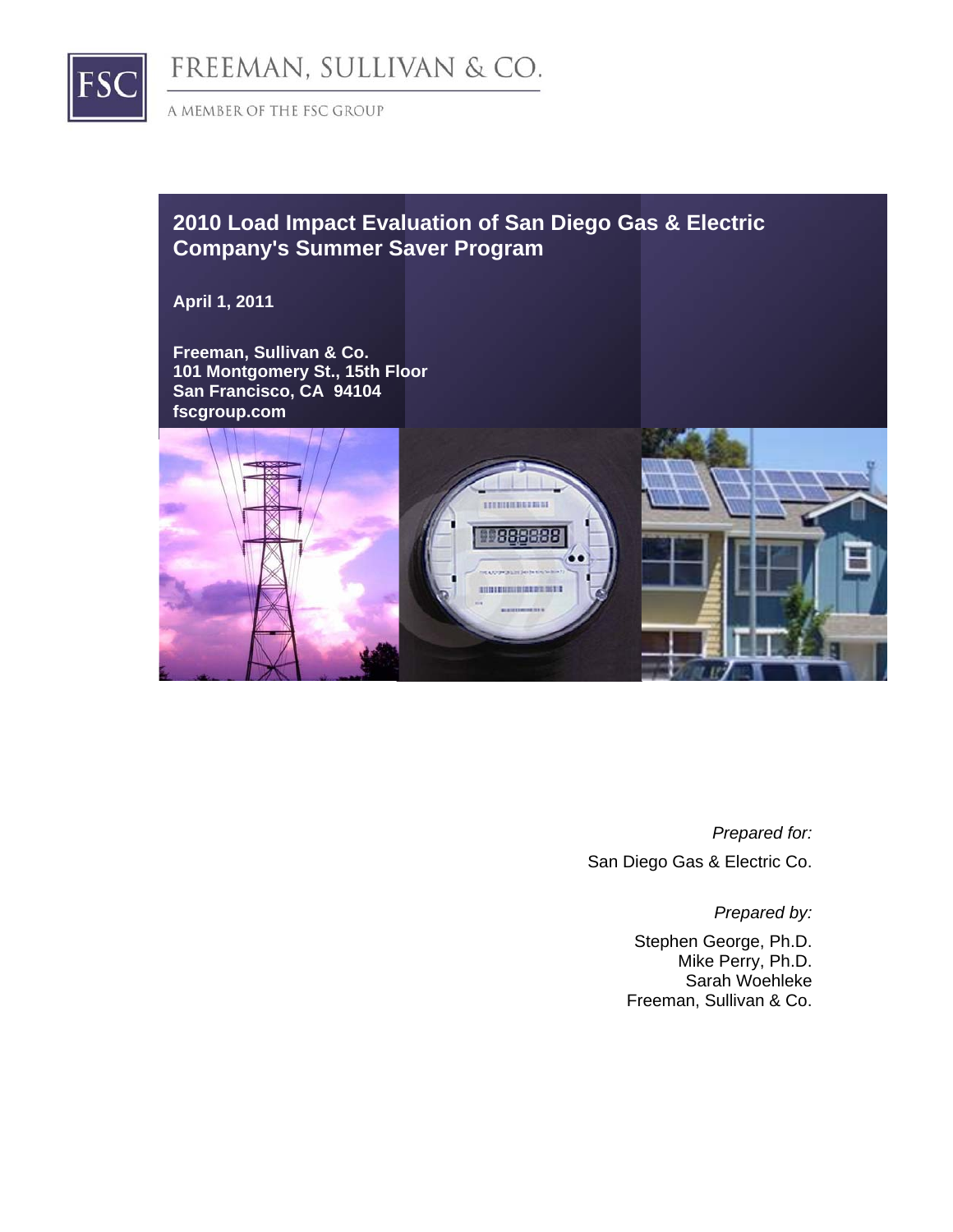# **Table of Contents**

|     | 4.1 Comparison of Impacts Under Alternative Estimation Methods  21 |  |
|-----|--------------------------------------------------------------------|--|
|     |                                                                    |  |
| 4.3 |                                                                    |  |
| 4.4 |                                                                    |  |
|     |                                                                    |  |
|     |                                                                    |  |
|     |                                                                    |  |

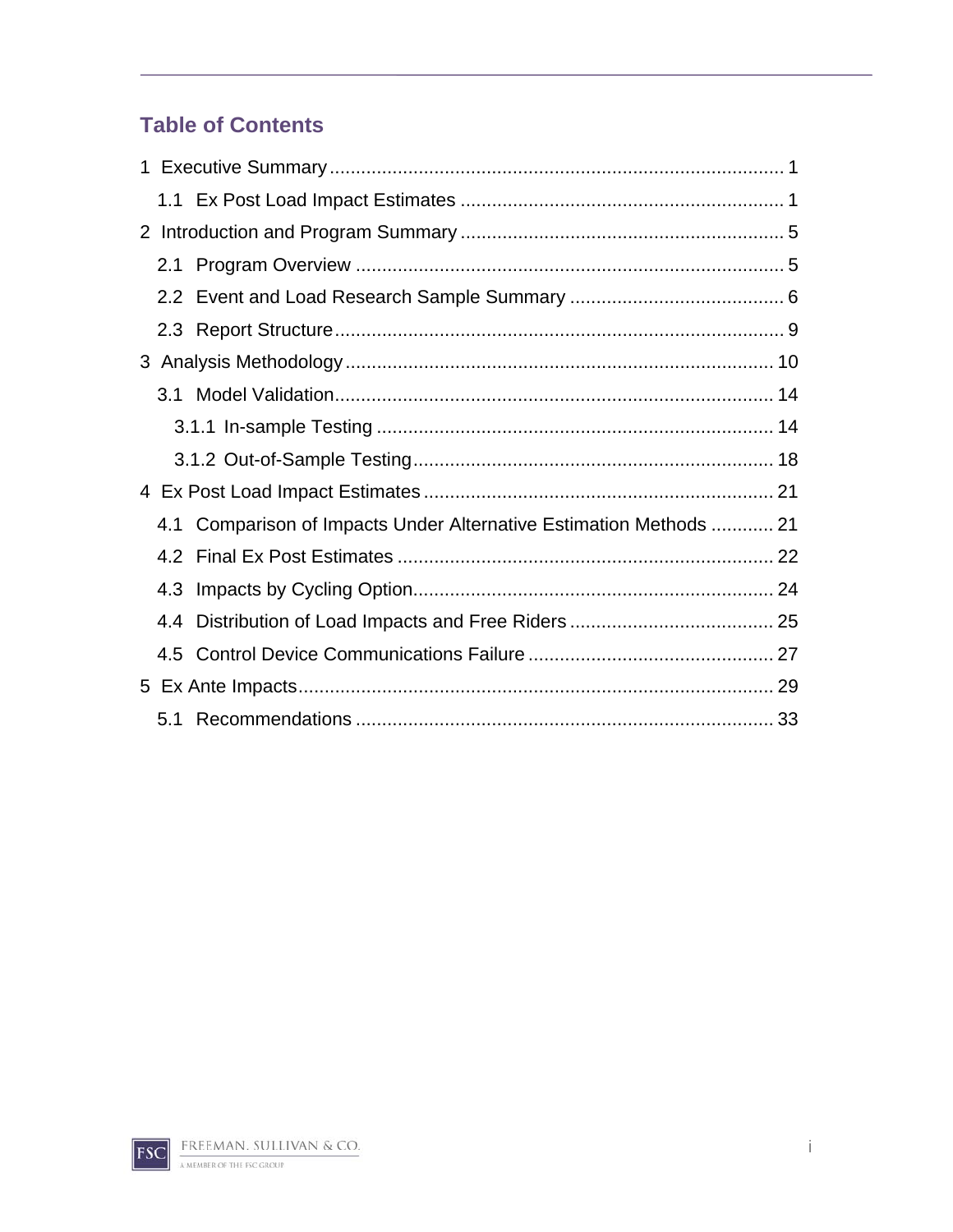### **1 Executive Summary**

San Diego Gas and Electric Company's (SDG&E) Summer Saver program is a demand response resource based on air conditioning load control. It is implemented through an agreement between SDG&E and Alternate Energy Resources, formerly known as Comverge, and is currently scheduled to continue through 2016. This report provides ex post load impact estimates for the Summer Saver program for 2010 and ex ante load impact forecasts for 2011 through 2021.

The Summer Saver program is available to residential customers and commercial facilities with peak demand up to a maximum of 100 kW on average during a 12-month period. The Summer Saver season runs from May 1<sup>st</sup> through October 31<sup>st</sup> and does not notify participating customers of an event. A Summer Saver event may be triggered the day of an event if warranted by temperature and system load conditions.

There are a variety of enrollment options for both residential and commercial customers. Residential customers can choose to be cycled 50% or 100% of the time, and can have cycling occur only on weekdays or on weekends as well. Commercial customers have an option of choosing 30% or 50% cycling, on weekdays only or for seven days a week. The incentive paid for each option varies and is based on the number of air conditioning tons being controlled at each site.

As of the end of 2010, there were 32,000 premises enrolled in the program, which in aggregate have 162,000 tons of air conditioning capacity. About 80% of participants were residential customers, who account for 65% of the total tons of cooling that are subject to control under the program. Roughly 50% of residential participants are on the 100% cycling option. Almost 60% of commercial customers selected the 50% cycling option over the 30% option. Summer Saver enrollment is expected to stay roughly the same for the foreseeable future.

### **1.1 Ex Post Load Impact Estimates**

Eleven Summer Saver events were called in 2010. All events were four hours long and each one began at either 1 PM or 2 PM. The first event was on July  $15<sup>th</sup>$ . Two events were called in July, six in August, and three in September, with the last event occurring on September 29<sup>th</sup>. All of the events were called in groups: the two July events were successive, the August events were called in two groups of three days each in consecutive weeks and the three September events were on back-to-back days.

Tables 1-1 through 1-3 show the load impacts for each event day for residential customers, commercial customers and all customers combined. Summer Saver residential customers delivered an average aggregate load reduction over the 11 events of 14 MW, while commercial customers provided an average of 5 MW. Residential impacts ranged from a low of 10 MW on September  $29<sup>th</sup>$ , to a high of 26 MW on September 27<sup>th</sup>, 2010 (the day of SDG&E's all-time system peak). Residential load reduction as a percentage of reference load was fairly stable across events at around 55%. Commercial impacts were steadily around 4.7-5.3 MW, with the exception of September  $27<sup>th</sup>$ , when commercial customers provided 7 MW of load reduction. Commercial load reduction as a percentage of reference load was also fairly stable at around 21%.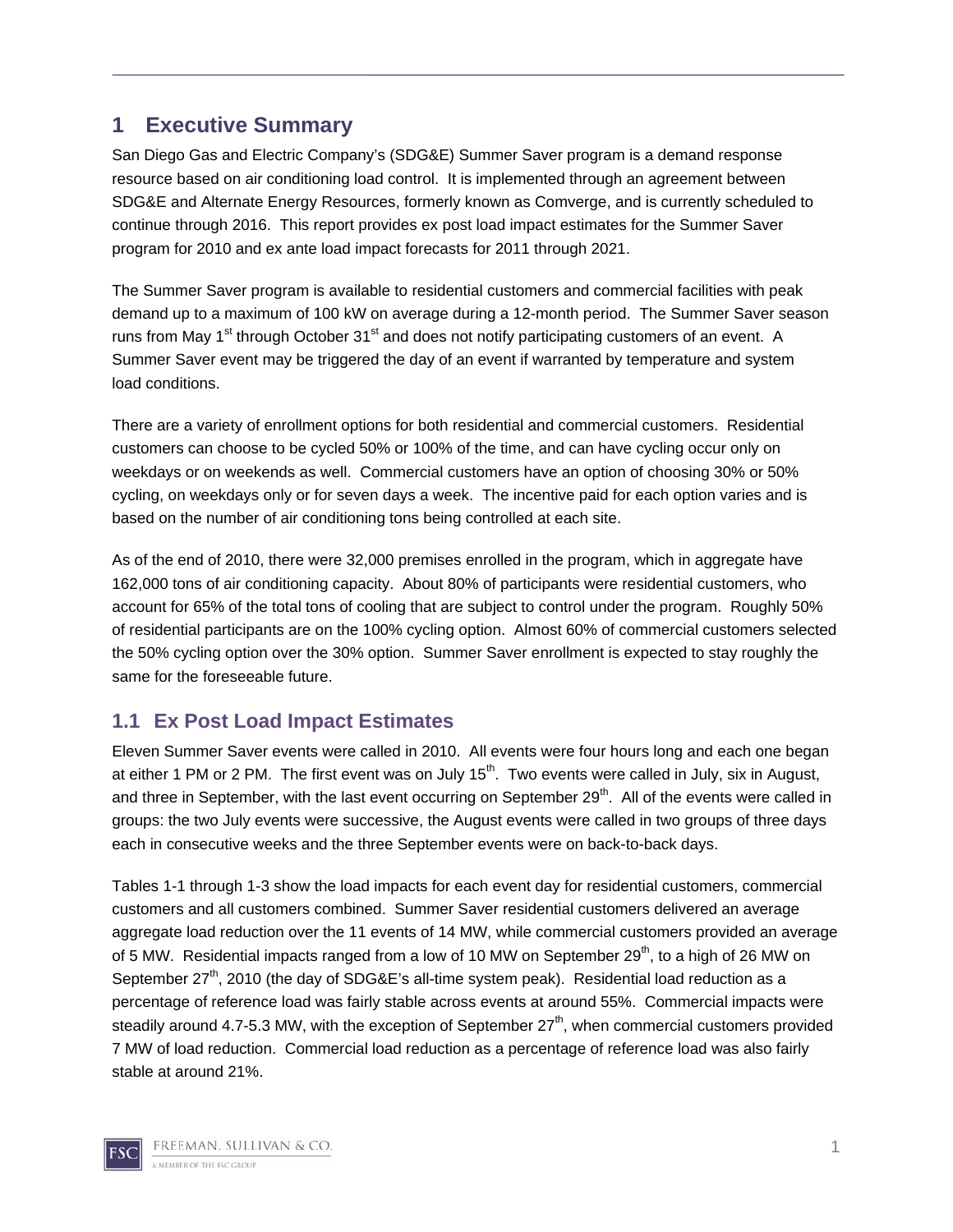Residential customers accounted for 65% of enrolled tonnage and more than 70% of the total load reduction. The average load reduction for residential at 0.13 kW/ton exceeds that for commercial customers at 0.09 kW/ton. All else being equal, we would expect residential load reductions per ton to be lower than for commercial customers because commercial AC units run more regularly and are usually on at lower temperatures. However, in this case, commercial units are subject to less severe load control because the options are either 50% or 30%, as opposed to 100% or 50% for residential. Also, commercial customers face cooler weather on average. Therefore, residential customers provide higher load reduction as a percentage of the reference load than commercial customers. Residential customers are split evenly between 50% and 100% cycling. About 60% of commercial customers are on 30% cycling, with the rest on 50% cycling.

| <b>Date</b> | Day of<br><b>Week</b> | Avg.<br><b>Reference</b><br>Load<br>(kW/ton) | Avg. Load<br><b>Reduction</b><br>(kW/ton) | <b>Percent</b><br>Load<br><b>Reduction</b><br>$(\%)$ | <b>Aggregate</b><br>Load<br><b>Reduction</b><br>(MW) | Avg.<br>Temp.<br>(°F) |
|-------------|-----------------------|----------------------------------------------|-------------------------------------------|------------------------------------------------------|------------------------------------------------------|-----------------------|
| 7/15/2010   | Thursday              | 0.19                                         | 0.10                                      | 53                                                   | 11                                                   | 85                    |
| 7/16/2010   | Friday                | 0.27                                         | 0.14                                      | 52                                                   | 15                                                   | 88                    |
| 8/17/2010   | Tuesday               | 0.20                                         | 0.11                                      | 56                                                   | 12                                                   | 85                    |
| 8/18/2010   | Wednesday             | 0.25                                         | 0.14                                      | 56                                                   | 15                                                   | 87                    |
| 8/19/2010   | Thursday              | 0.21                                         | 0.12                                      | 57                                                   | 13                                                   | 85                    |
| 8/23/2010   | Monday                | 0.22                                         | 0.12                                      | 56                                                   | 13                                                   | 87                    |
| 8/24/2010   | Tuesday               | 0.23                                         | 0.13                                      | 55                                                   | 13                                                   | 88                    |
| 8/25/2010   | Wednesday             | 0.21                                         | 0.11                                      | 52                                                   | 11                                                   | 85                    |
| 9/27/2010   | Monday                | 0.48                                         | 0.25                                      | 51                                                   | 26                                                   | 95                    |
| 9/28/2010   | Tuesday               | 0.22                                         | 0.13                                      | 57                                                   | 13                                                   | 84                    |
| 9/29/2010   | Wednesday             | 0.18                                         | 0.10                                      | 55                                                   | 10                                                   | 82                    |
|             | <b>AVERAGE</b>        | 0.24                                         | 0.13                                      | 55                                                   | 14                                                   | 86                    |

**Table 1-1: 2010 Average Hourly Load Reduction for Event Period by Event Day All Residential Summer Saver Customers**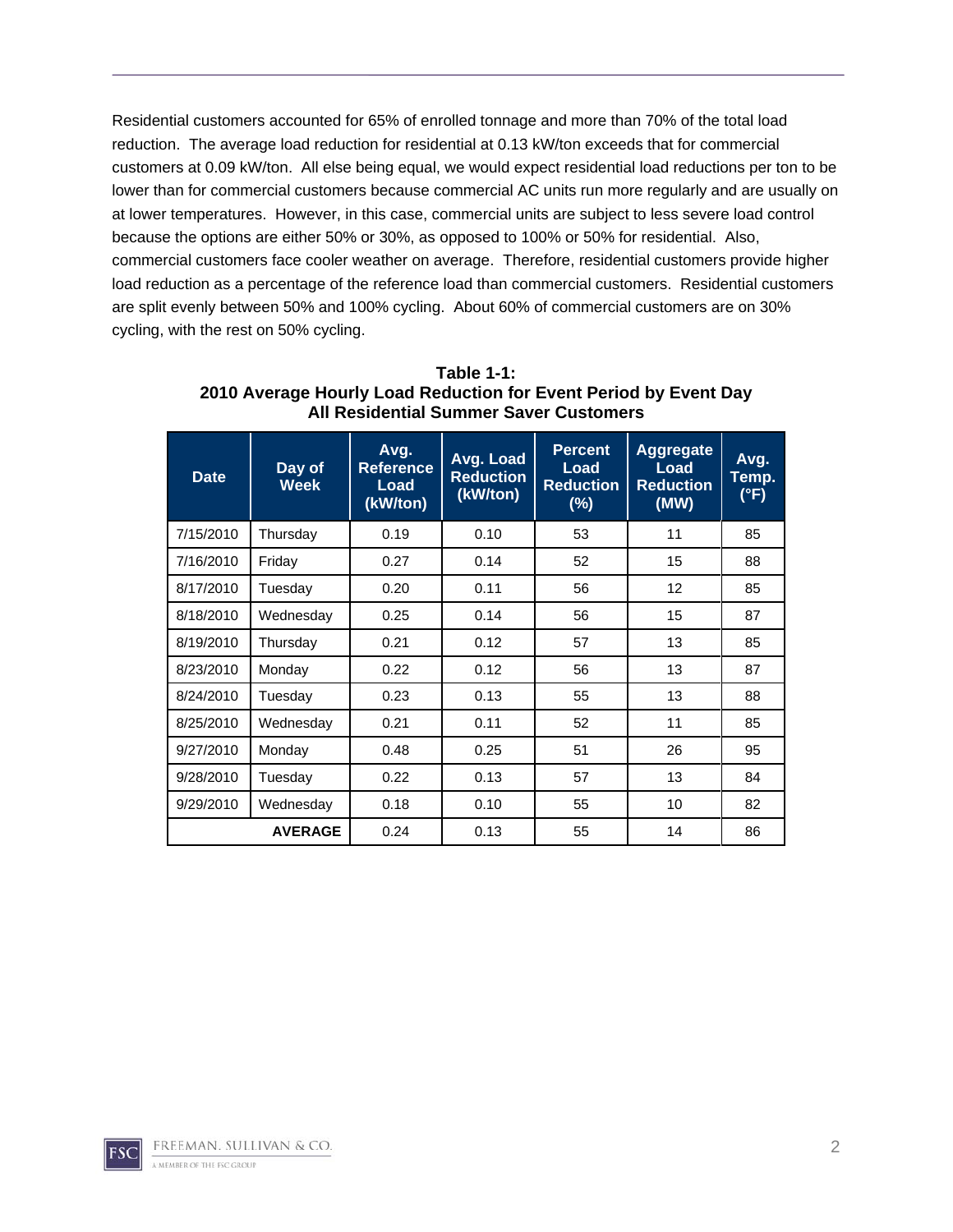| <b>Date</b> | Day of<br><b>Week</b> | Avg.<br><b>Reference</b><br>Load<br>(kW/ton) | Avg. Load<br><b>Reduction</b><br>(kW/ton) | <b>Percent</b><br><b>Load</b><br><b>Reduction</b><br>$(\%)$ | <b>Aggregate</b><br>Load<br><b>Reduction</b><br>(MW) | Avg.<br>Temp.<br>$(^{\circ}F)$ |
|-------------|-----------------------|----------------------------------------------|-------------------------------------------|-------------------------------------------------------------|------------------------------------------------------|--------------------------------|
| 7/15/2010   | Thursday              | 0.41                                         | 0.09                                      | 21                                                          | 4.7                                                  | 83                             |
| 7/16/2010   | Friday                | 0.48                                         | 0.10                                      | 20                                                          | 5.2                                                  | 85                             |
| 8/17/2010   | Tuesday               | 0.39                                         | 0.08                                      | 22                                                          | 4.7                                                  | 82                             |
| 8/18/2010   | Wednesday             | 0.46                                         | 0.09                                      | 20                                                          | 5.2                                                  | 84                             |
| 8/19/2010   | Thursday              | 0.43                                         | 0.09                                      | 21                                                          | 4.9                                                  | 82                             |
| 8/23/2010   | Monday                | 0.41                                         | 0.09                                      | 21                                                          | 4.7                                                  | 84                             |
| 8/24/2010   | Tuesday               | 0.43                                         | 0.09                                      | 21                                                          | 4.9                                                  | 85                             |
| 8/25/2010   | Wednesday             | 0.42                                         | 0.09                                      | 21                                                          | 4.8                                                  | 82                             |
| 9/27/2010   | Monday                | 0.63                                         | 0.12                                      | 20                                                          | 6.8                                                  | 92                             |
| 9/28/2010   | Tuesday               | 0.43                                         | 0.10                                      | 23                                                          | 5.3                                                  | 83                             |
| 9/29/2010   | Wednesday             | 0.39                                         | 0.09                                      | 23                                                          | 4.9                                                  | 81                             |
|             | <b>AVERAGE</b>        | 0.44                                         | 0.09                                      | 21                                                          | 5.0                                                  | 84                             |

**Table 1-2: 2010 Average Hourly Load Reduction for Event Period by Event Day All Commercial Summer Saver Customers** 

#### **Table 1-3: 2010 Average Hourly Load Reduction for Event Period by Event Day All Summer Saver Customers**

| <b>Date</b> | Day of<br><b>Week</b> | Avg.<br><b>Reference</b><br>Load<br>(kW/ton) | Avg. Load<br><b>Reduction</b><br>(kW/ton) | <b>Percent</b><br>Load<br><b>Reduction</b><br>$(\%)$ | <b>Aggregate</b><br>Load<br><b>Reduction</b><br>(MW) | Avg.<br>Temp.<br>(°F) |
|-------------|-----------------------|----------------------------------------------|-------------------------------------------|------------------------------------------------------|------------------------------------------------------|-----------------------|
| 7/15/2010   | Thursday              | 0.26                                         | 0.10                                      | 42                                                   | 16                                                   | 84                    |
| 7/16/2010   | Friday                | 0.34                                         | 0.12                                      | 41                                                   | 21                                                   | 87                    |
| 8/17/2010   | Tuesdav               | 0.26                                         | 0.10                                      | 44                                                   | 16                                                   | 84                    |
| 8/18/2010   | Wednesday             | 0.32                                         | 0.12                                      | 44                                                   | 20                                                   | 86                    |
| 8/19/2010   | Thursday              | 0.28                                         | 0.11                                      | 45                                                   | 17                                                   | 84                    |
| 8/23/2010   | Monday                | 0.29                                         | 0.11                                      | 44                                                   | 18                                                   | 86                    |
| 8/24/2010   | Tuesday               | 0.30                                         | 0.11                                      | 44                                                   | 18                                                   | 87                    |
| 8/25/2010   | Wednesday             | 0.28                                         | 0.10                                      | 41                                                   | 16                                                   | 84                    |
| 9/27/2010   | Monday                | 0.54                                         | 0.20                                      | 40                                                   | 32                                                   | 94                    |
| 9/28/2010   | Tuesday               | 0.29                                         | 0.12                                      | 45                                                   | 18                                                   | 84                    |
| 9/29/2010   | Wednesday             | 0.25                                         | 0.10                                      | 44                                                   | 15                                                   | 82                    |
|             | <b>AVERAGE</b>        | 0.31                                         | 0.12                                      | 43                                                   | 19                                                   | 86                    |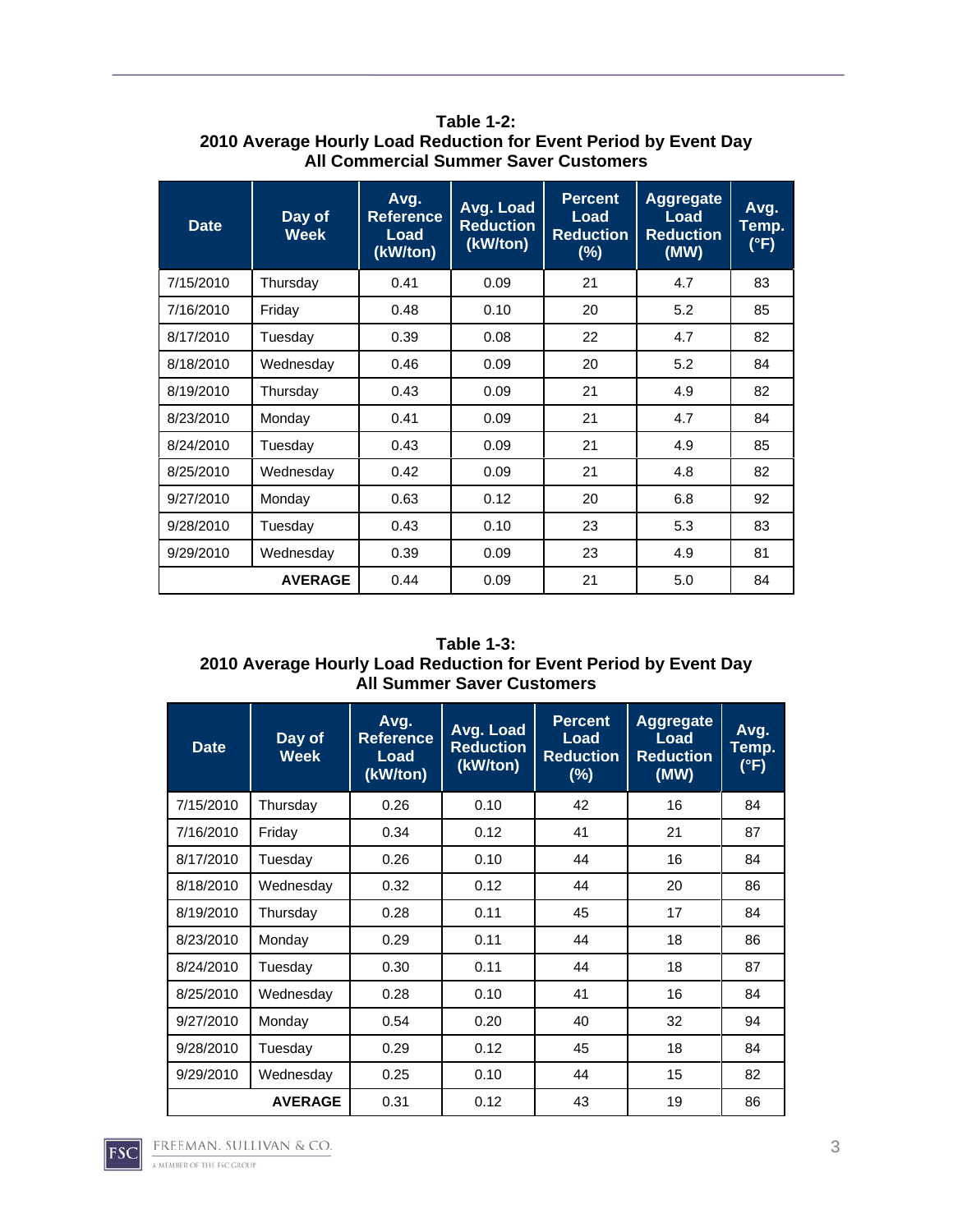There is a clear selection bias among residential participants, with customers in cooler regions being more likely to choose 100% cycling. The average temperature during events for customers on 50% cycling was 88.4°F, while for customers on 100% cycling it was 85.9°F. This leads to larger reference loads among 50% cycling customers and to impacts that are very similar between the two cycling groups, even though the average size of AC units is similar across groups. The average hourly event impact for each group for 2010 is 0.56 kW.

In light of this, and the fact that the residential 100% cycling group is paid four times as much to participate as the 50% cycling group, it may be possible to improve program cost effectiveness by increasing the share of program participants on the lower cost 50% cycling option and/or by reducing the incentive paid for 100% cycling while increasing the incentive paid for 50% cycling.

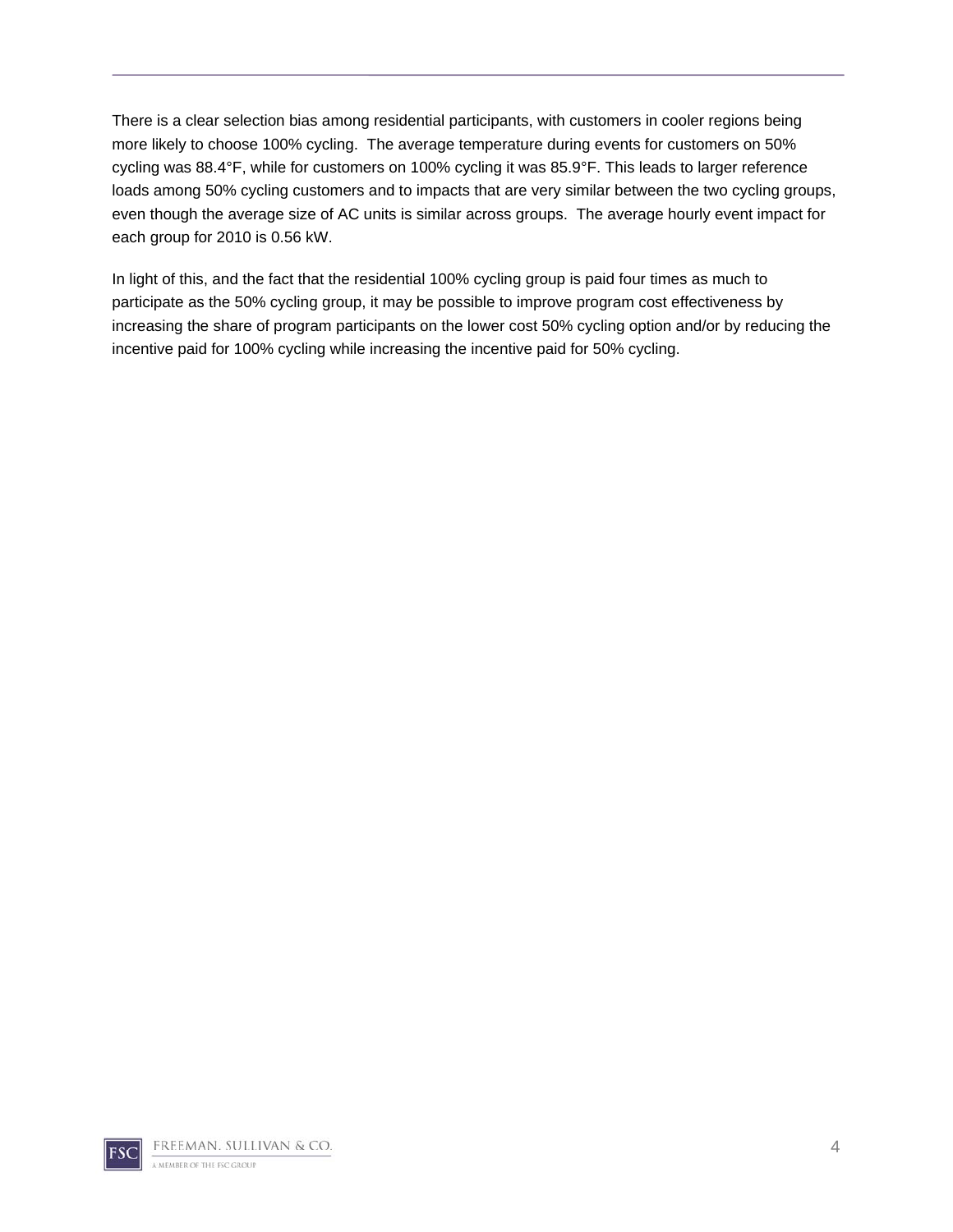## **2 Introduction and Program Summary**

SDG&E's Summer Saver program is a demand response resource based on AC load control. It is implemented through an agreement between SDG&E and Alternate Energy Resources, formerly known as Comverge, and is currently scheduled to continue through 2016. This report provides ex post load impact estimates for 2010 and ex ante estimates for 2011 through 2021.

### **2.1 Program Overview**

The Summer Saver program is available to residential customers and commercial facilities with peak demand up to 100 kW on average during a given 12-month period. For customers enrolled in the program, events may be called on weekdays and/or weekends (depending on the customer's preference) between May 1<sup>st</sup> and October 31<sup>st</sup>. Events must be between 2-hours and 4-hours in duration and cannot be called for more than 40 hours per month or 120 hours per year. Event days cannot include holidays or be called on more than three days in any calendar week.

Summer Saver is classified as a "day-of" demand response program and does not notify participating customers when an event is being called. SDG&E may call an event whenever the Company's electric system supply portfolio reaches resource dispatch equivalence of 15,000 Btu/kWh heat rate, or as utility system conditions warrant. A Summer Saver event may also be triggered as warranted by extreme system conditions such as special alerts issued by the California Independent System Operator, SDG&E system emergencies related to grid operations, under conditions of high forecasted California spot market prices or for testing/evaluation purposes.

There are a variety of enrollment options for both residential and commercial customers. Residential customers can choose to be cycled 50% or 100% of the time, and can have cycling occur only on weekdays or on both weekdays and weekends. The incentive paid for each option varies. The 50% cycling option pays \$11.50/ton of air conditioning capacity and the 100% cycling option pays \$46/ton. The 7-day option pays an extra \$10 for the summer. Thus, a residential customer with a 4-ton air conditioner would be paid the following under each option:

- \$46 for the summer for the weekday, 50% cycling option;
- **\$56 for the 7-day, 50% cycling option;**
- **\$184 for the weekday only, 100% cycling option; and**
- **\$194 for the 7-day, 100% cycling option.**

Commercial customers have an option of choosing 30% or 50% cycling, on weekdays only or for seven days a week. The incentive payment equals \$9/ton for the 30% cycling option and \$15/ton for the 50% cycling option. As was true for residential customers, the incremental payment for the 7-day a week option compared with the weekday-only option is \$10. The average commercial participant has roughly nine tons of air conditioning (although many participants have significantly more). As such, the incentive payment for the average commercial customer under each enrollment option is as follows:

\$81 for the summer for the weekday, 30% cycling option;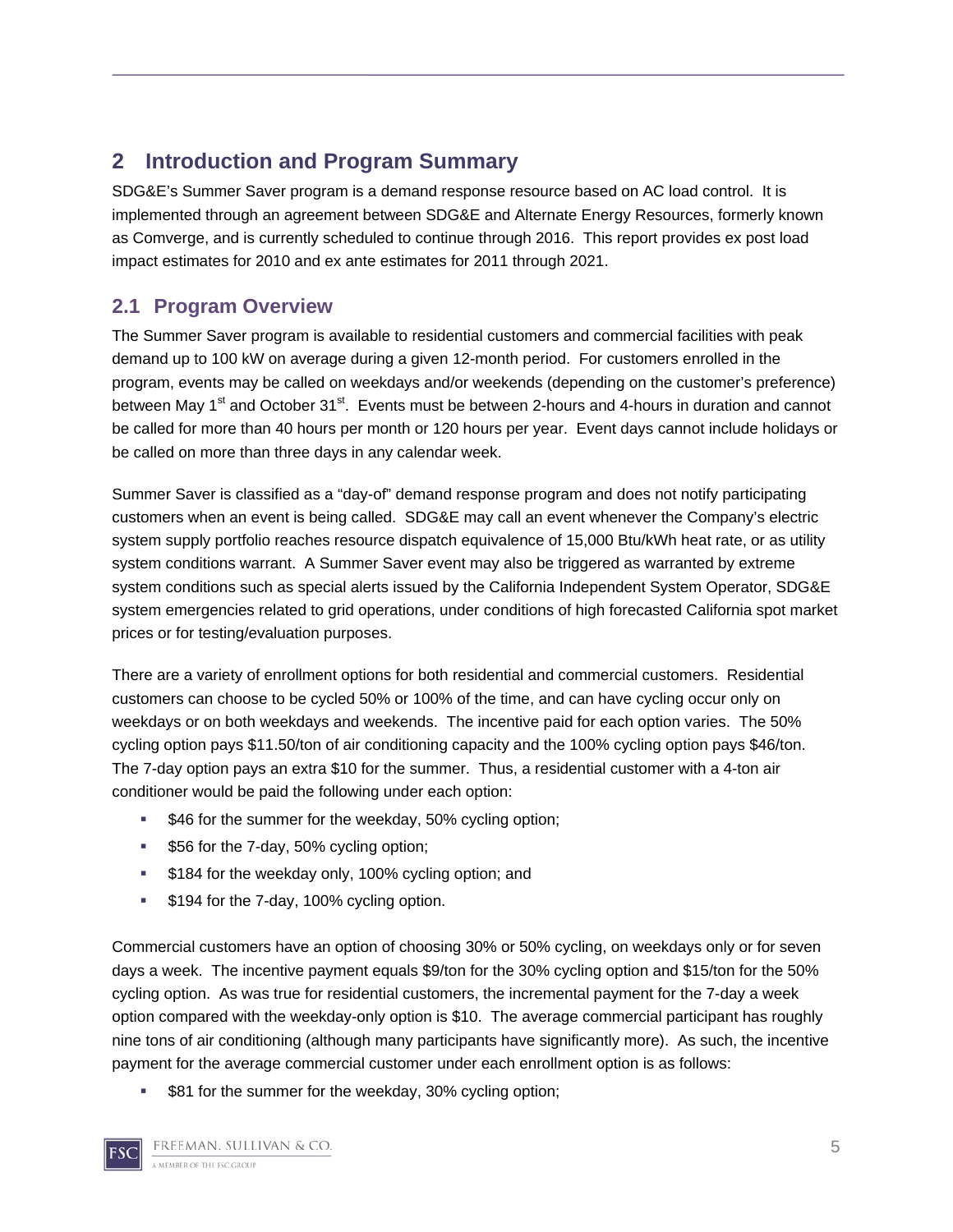- **\$91 for the 7-day, 30% cycling option;**
- **\$135 for the weekday only, 50% cycling option; and**
- **\$145 for the 7-day, 50% cycling option.**

Enrollment in the Summer Saver program is summarized in Table 2-1. As of November 2010, there are 31,295 customers enrolled in the program, which in aggregate had about 161,000 tons of air conditioning capacity. About 80% of participants were residential customers who accounted for 65% of the total tons of cooling subject to control under the program. Just over 50% of residential participants were on the 100% cycling option and roughly 40% of commercial customers were on the 30% cycling option. Summer Saver enrollment is expected to remain roughly constant in the future.

| <b>Customer</b><br>Type | <b>Cycling</b><br><b>Option</b> | <b>Enrolled</b><br><b>Customers</b> | <b>Enrolled</b><br><b>Tons</b> |
|-------------------------|---------------------------------|-------------------------------------|--------------------------------|
|                         | 30%                             | 2,578                               | 21,324                         |
| Commercial              | 50%                             | 3,729                               | 33,454                         |
|                         | Total                           | 6,307                               | 54,778                         |
|                         | 50%                             | 12,340                              | 49,170                         |
| Residential             | 100%                            | 13,278                              | 57.246                         |
|                         | Total                           | 25.618                              | 106,416                        |
|                         | <b>Grand Total</b>              | 31,925                              | 161,194                        |

**Table 2-1: Summer Saver Enrollment** 

### **2.2 Event and Load Research Sample Summary**

In 2010, 11 Summer Saver events were called. Table 2-2 shows the dates and timing of each event. All residential and commercial accounts in the load research sample were called for each event. All events were four hours long and each one began either at 1 PM or 2 PM.

The sampled customers were divided into two groups so that each event day had a comparison group that was not called and a curtailed group that was called. Of the 750 customers in the final estimating sample, 229 commercial and 143 residential AC units were in group A and 239 commercial and 139 residential AC units were in group B. As shown in Table 2-2, groups A and B alternated between the curtailed and comparison groups from one event to the next.

This experimental design is very useful in that it allows for an almost immediate measurement of the effect of a recent event through comparison of the two groups' loads. It also allows more certainty in measured load impacts because reference loads can be estimated in two independent ways: by measuring loads during event-like times for the curtailed group; and by measuring loads during events for the non-curtailed group. The experimental structure is used for this purpose in this report.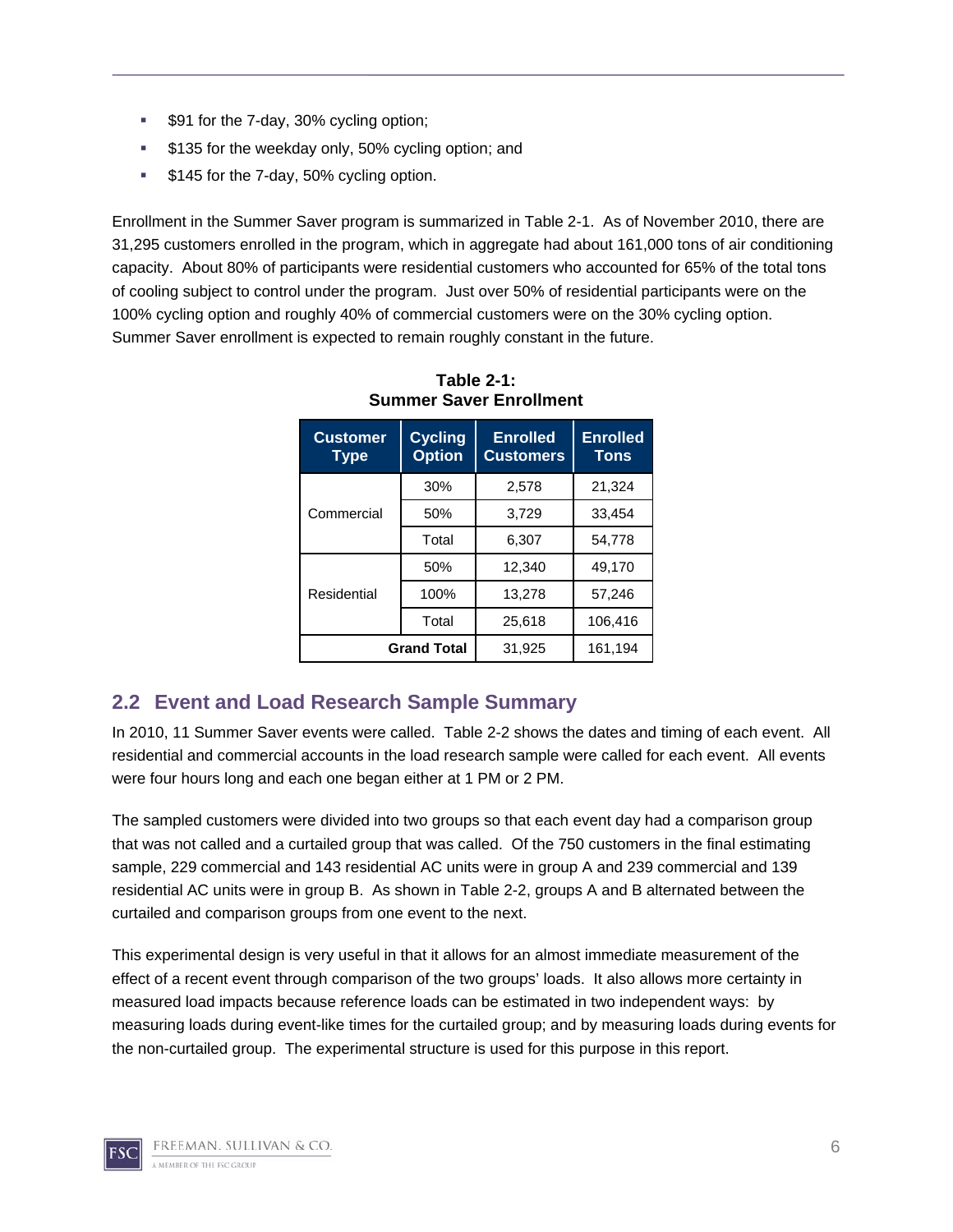| <b>Date</b> | Day of<br><b>Week</b> | <b>Start</b><br>Time | End<br><b>Time</b> | Group<br><b>Called</b> |
|-------------|-----------------------|----------------------|--------------------|------------------------|
| 7/15/2010   | Thursday              | 1 PM                 | 5 PM               | А                      |
| 7/16/2010   | Friday                | 1 PM                 | 5 PM               | В                      |
| 8/17/2010   | Tuesday               | 1 PM                 | 5 PM               | A                      |
| 8/18/2010   | Wednesdav             | 1 PM                 | 5 PM               | в                      |
| 8/19/2010   | Thursday              | 1 PM                 | 5 PM               | A                      |
| 8/23/2010   | Monday                | 1 PM                 | 5 PM               | B                      |
| 8/24/2010   | Tuesdav               | 1 PM                 | 5 PM               | A                      |
| 8/25/2010   | Wednesday             | 1 PM                 | 5 PM               | B                      |
| 9/27/2010   | Monday                | 2 PM                 | 6 PM               | A                      |
| 9/28/2010   | Tuesdav               | 2 PM                 | 6 PM               | в                      |
| 9/29/2010   | Wednesday             | 2 PM                 | 6 PM               | А                      |

**Table 2-2: Summer Saver 2010 Event Summary** 

Load impact analysis was based on end-use level data from the sample of residential and commercial customers described below. Whole building data were also used to estimate load impacts for residential and commercial customers in order to compare the predicted values based on the two different measures of usage.

SDG&E has deployed dual-socket metering at approximately 280 residential Summer Saver participants' electric metering points. The dual-socket adaptors hold two interval data recording meters, one records whole-house energy usage and the other records the energy usage of a single air conditioner. These meters were deployed over the course of 2006-2008.

FSC installed AC loggers to record usage values at five-minute intervals on commercial Summer Saver AC units. Recruited customers received an incentive check for \$30 upon installation of the AC logger. A total of 500 AC loggers were installed on commercial units, with some commercial premises having as many as 3 loggers installed on separate AC units. When loggers were installed at sites with more AC units than loggers, a randomization procedure was used to select the AC unit to receive the logger.

During installation, technicians came across 29 cases<sup>1</sup> where the AC was broken and 20 cases where the load control switch was missing, broken or disconnected. In these cases, a replacement recruit was used instead of installing a logger at a site where impacts would be zero. $^2$  Commercial load impacts were adjusted to reflect these 49 cases.

<sup>2</sup> In these cases, FSC provided SDG&E with a list of the involved central AC units so that SDG&E could remove them from the Summer Saver customer list.



<sup>1</sup> This is a high number of non-working AC units, significantly higher on a percentage basis than three other utility clients that FSC installed devices on. We are double checking our record keeping to make sure there is no mistake on our end. We will let you know if there is but if not, this may be something SDG&E (or Comverge) would want to look into.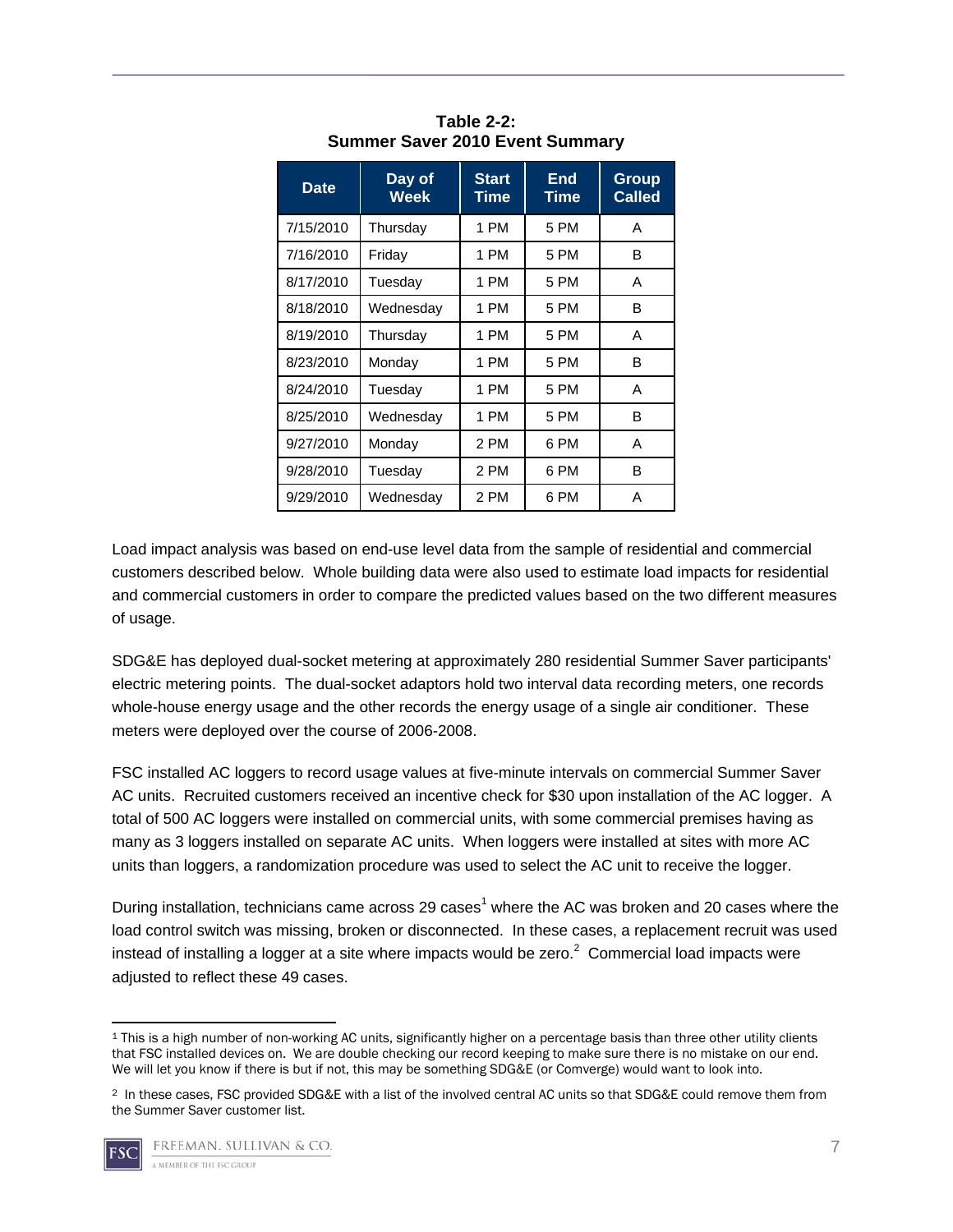Cases of broken ACs are accounted for by multiplying predicted loads with and without DR by:

500 warkinaACs - 0.95 500 + 29 ACs with warking DLC

Broken switches were accounted for by multiplying load impacts by:

529 ACs with warking switches  $-0.96$ 549 ACs abserved

The two cases are treated differently because ACs with broken switches contribute load, but no load impact, while broken ACs contribute neither.

Table 2-3 shows the distribution of AC tonnage by climate zone and program option for the commercial population and sample as of September  $27<sup>th</sup>$ , 2010, the system peak day. The sample and the population match quite closely.

Weights were created within the commercial and residential sectors to make sure that the impact values represent the Summer Saver population. The weights were created by comparing the distribution of aggregate AC tonnage for the population and the load research sample.

The weights were calculated by dividing the population percentage by the sample percentage in each cell. For example, weekday-only customers on 30% cycling in climate zone 1 account for 14.9% of the total AC tonnage in the population and 13.3% in the sample. Therefore, these customers are underrepresented in the sample and should have a relatively higher weight. The weight was calculated by dividing 14.9% by 13.3%, which equals 1.12. For a segment that is overrepresented in the sample, the weight will be below one.

| <b>Cycling and</b><br><b>Weekday Options</b> | <b>Group</b> | <b>Climate</b><br>Zone 1 | <b>Climate</b><br>Zone 2 | <b>Climate</b><br>Zone 4 | <b>Total</b> |
|----------------------------------------------|--------------|--------------------------|--------------------------|--------------------------|--------------|
| 30% Mon-Fri                                  | Population   | 14.9                     | 0.4                      | 22.2                     | 37.5         |
|                                              | Sample       | 13.3                     | 0.2                      | 23.8                     | 37.3         |
| 30% Mon-Sun                                  | Population   | 0.6                      | 0                        | 0.9                      | 1.5          |
|                                              | Sample       | 1.1                      | 0                        | 1.0                      | 2.1          |
| 50% Mon-Fri                                  | Population   | 30.3                     | 0.3                      | 28.0                     | 58.6         |
|                                              | Sample       | 29.6                     | 0.3                      | 28.1                     | 58           |
|                                              | Population   | 1.4                      | 0                        | 1.2                      | 2.6          |
| 50% Mon-Sun                                  | Sample       | 1.5                      | 0                        | 1.3                      | 2.8          |
|                                              | Population   | 47.2                     | 0.7                      | 52.3                     | 100          |
| <b>Total</b>                                 | Sample       | 45.5                     | 0.5                      | 54.2                     | 100          |

#### **Table 2-3: Distribution of AC Tonnage by Climate Zone and Program Option Commercial Population**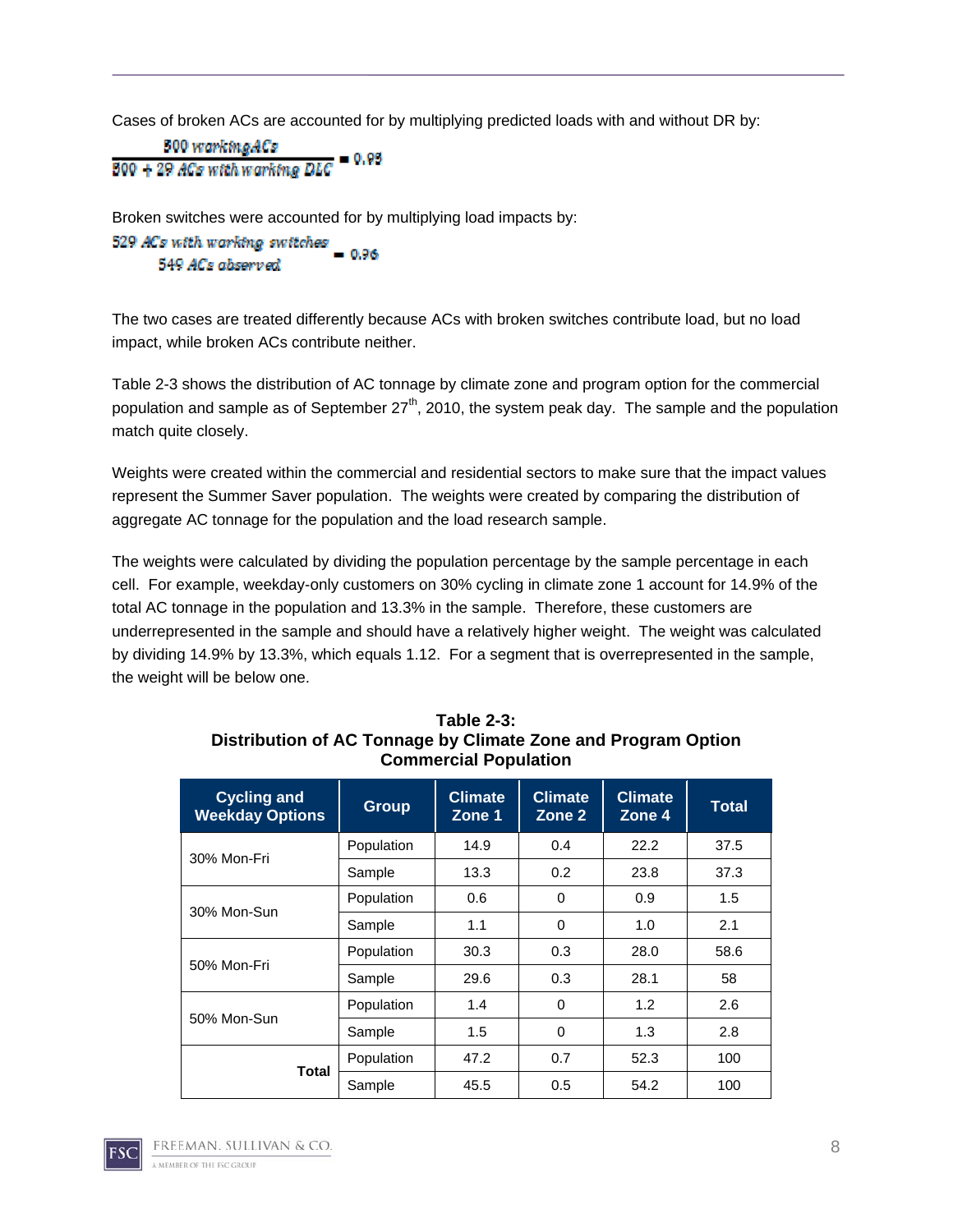Table 2-4 shows the distribution of AC tonnage by climate zone and program option for the residential population and sample. The residential sample does not have any representation for approximately 0.6% of the residential tonnage in the Summer Saver residential population. Also, climate zone 1 is underrepresented. Customers on the weekday-only option in climate zone 1 account for 9.1% of the population but only 0.5% of the residential sample. For this reason, climate zone 1 was merged into one group for the sake of weighting. Otherwise, the weekday-only customers in climate zone 1 would be heavily weighted. This would introduce substantial unwanted variance into the result because there are only a few weekday-only customers.

| <b>Cycling and</b><br><b>Weekday Options</b> | <b>Group</b> | <b>Climate</b><br>Zone 1 | <b>Climate</b><br>Zone 2 | <b>Climate</b><br>Zone 3 | <b>Climate</b><br>Zone 4 | <b>Total</b> |
|----------------------------------------------|--------------|--------------------------|--------------------------|--------------------------|--------------------------|--------------|
| 100% Mon-Fri                                 | Population   | 6.5                      | 0.2                      | $\Omega$                 | 22.7                     | 29.4         |
|                                              | Sample       | 0.3                      | 0                        | 0                        | 16.4                     | 16.7         |
| 100% Mon-Sun                                 | Population   | 4                        | 0.4                      | 0                        | 18.4                     | 22.8         |
|                                              | Sample       | 2.5                      | 1                        | $\Omega$                 | 44.1                     | 47.6         |
| 50% Mon-Fri                                  | Population   | 2.6                      | 1                        | $\Omega$                 | 40.7                     | 44.3         |
|                                              | Sample       | 0.2                      | 0.7                      | $\Omega$                 | 31                       | 31.9         |
| 50% Mon-Sun                                  | Population   | 0.4                      | $\mathbf 0$              | $\Omega$                 | 3.1                      | 3.5          |
|                                              | Sample       | $\Omega$                 | $\mathbf 0$              | $\Omega$                 | 3.7                      | 3.7          |
| Total                                        | Population   | 13.5                     | 1.6                      | $\Omega$                 | 84.9                     | 100          |
|                                              | Sample       | 3                        | 1.7                      | $\Omega$                 | 95.2                     | 100          |

**Table 2-4: Distribution of AC Tonnage by Climate Zone and Program Option Residential Population** 

### **2.3 Report Structure**

The remainder of this report is organized as follows. Section 3 summarizes the methodologies that were used to develop the ex post load impacts and the validation tests that were applied to assess the accuracy of the estimates. It also discusses some of the issues that should be considered when interpreting results for subsamples of customers or when assessing the distribution of impacts across populations. Section 4 contains the ex post load impact estimates and Section 5 presents the ex ante estimates and recommendations.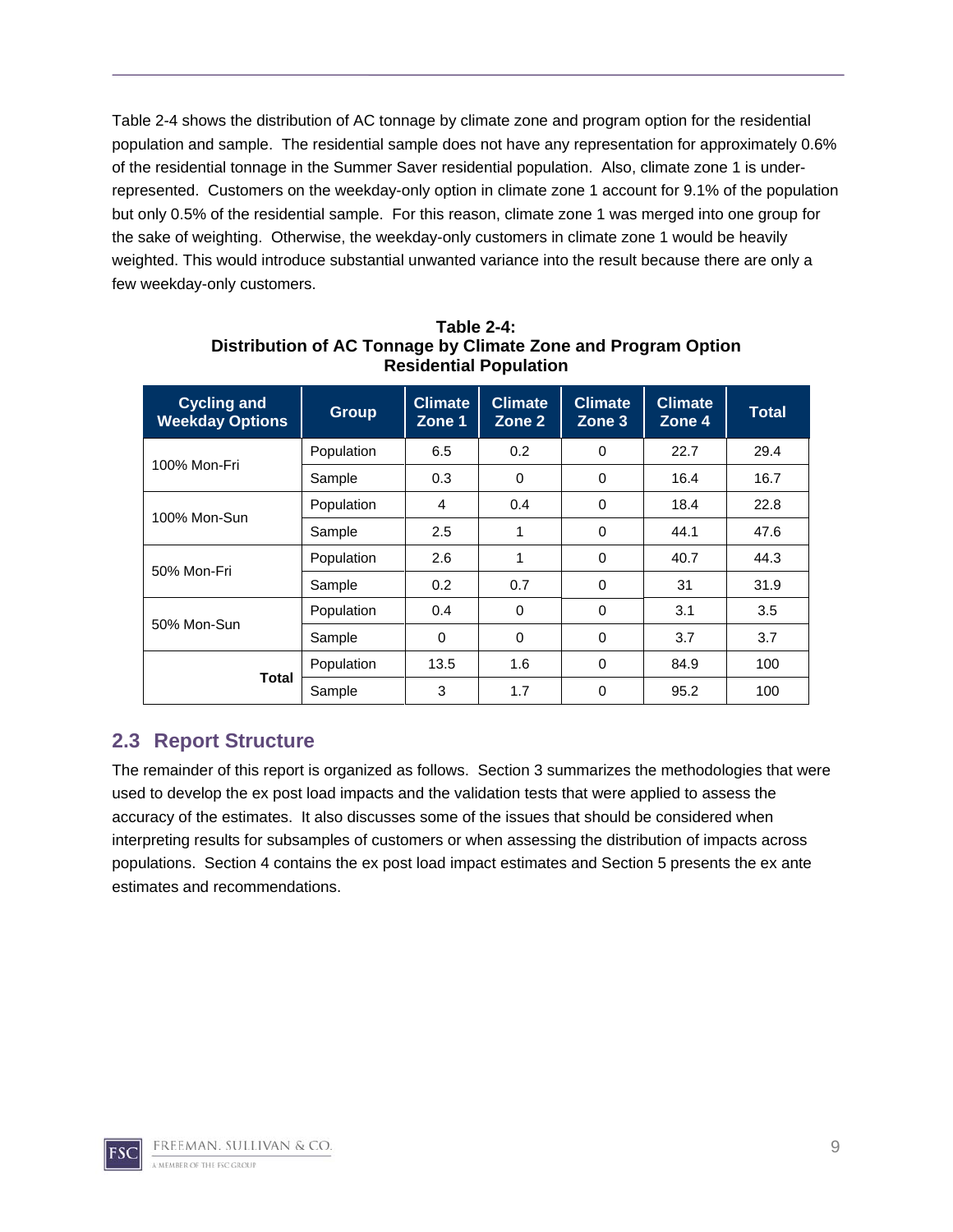## **3 Analysis Methodology**

This section summarizes the analysis methods that were used to estimate ex post load impacts for each event and for the average event. Results from a variety of validation tests are also presented.

Load impact estimates are based on regression analysis of end-use data. For residential customers, two additional methods were used to corroborate the primary results. First, load impacts were calculated by direct comparison of AC loads between groups A and B. Second, impacts were calculated using regression analysis of whole-building data. For commercial customers, the first corroborating analysis was performed, but not the second due to complications in identifying the whole-building meter associated with each participating commercial AC unit.

The primary residential analysis is based on data from 268 premises with data covering the entire summer of 2010. The commercial analysis is based on data from 482 commercial premises covering the same period. A total of 500 commercial loggers were installed. Three were lost and eight were broken during the summer. Seven showed all missing values for the dates of the study.

Separate linear regressions were done for each AC unit in each sample, but using a common model specification. The regression specification was:

$$
kWh_{p} = a + \sum_{h=1}^{24} \sum_{w=0}^{1} b_{hw} \, w \, a \, a h_{p} \cdot I_{h} \cdot I_{w} + \sum_{h=1}^{24} \sum_{w=0}^{1} o_{hw} \, w \, a \, a h_{p}^{2} \cdot I_{h} \cdot I_{w} + \cdots
$$
\n
$$
kWh_{p} = a + \sum_{h=1}^{24} \sum_{w=0}^{1} b_{hw} \, w \, a \, c \, dh_{p} \cdot I_{h} \cdot I_{w} + \sum_{h=1}^{24} \sum_{w=0}^{1} c_{hw} \, w \, a \, c \, dh_{p}^{2} \cdot I_{h} \cdot I_{w} + \cdots
$$

| Table $3-1$ :                                      |
|----------------------------------------------------|
| <b>Description of AC Load Regression Variables</b> |

| Variable | <b>Description</b>                                                                                                                                                                                               |
|----------|------------------------------------------------------------------------------------------------------------------------------------------------------------------------------------------------------------------|
| 4        | Estimated constant                                                                                                                                                                                               |
| $h - c$  | Estimated parameter coefficients                                                                                                                                                                                 |
| Лb       | Indicator variables representing the hours of the day, designed to estimate the effect of daily schedule<br>on usage behavior and event impacts                                                                  |
| $I_w$    | Indicator variable for weekend days                                                                                                                                                                              |
| x,       | Indicator variable to pick up the effects of events                                                                                                                                                              |
| Aзи      | Indicator variable to pick up the effects of post-event periods. Decreases in magnitude over the four<br>hours after the event at a rate of 67% per hour to reflect that snap-back should die off fairly quickly |
| vards.   | Weighted average of the previous 12 hours of cooling-degree hours with a base of $70^{\circ}$ F, weights                                                                                                         |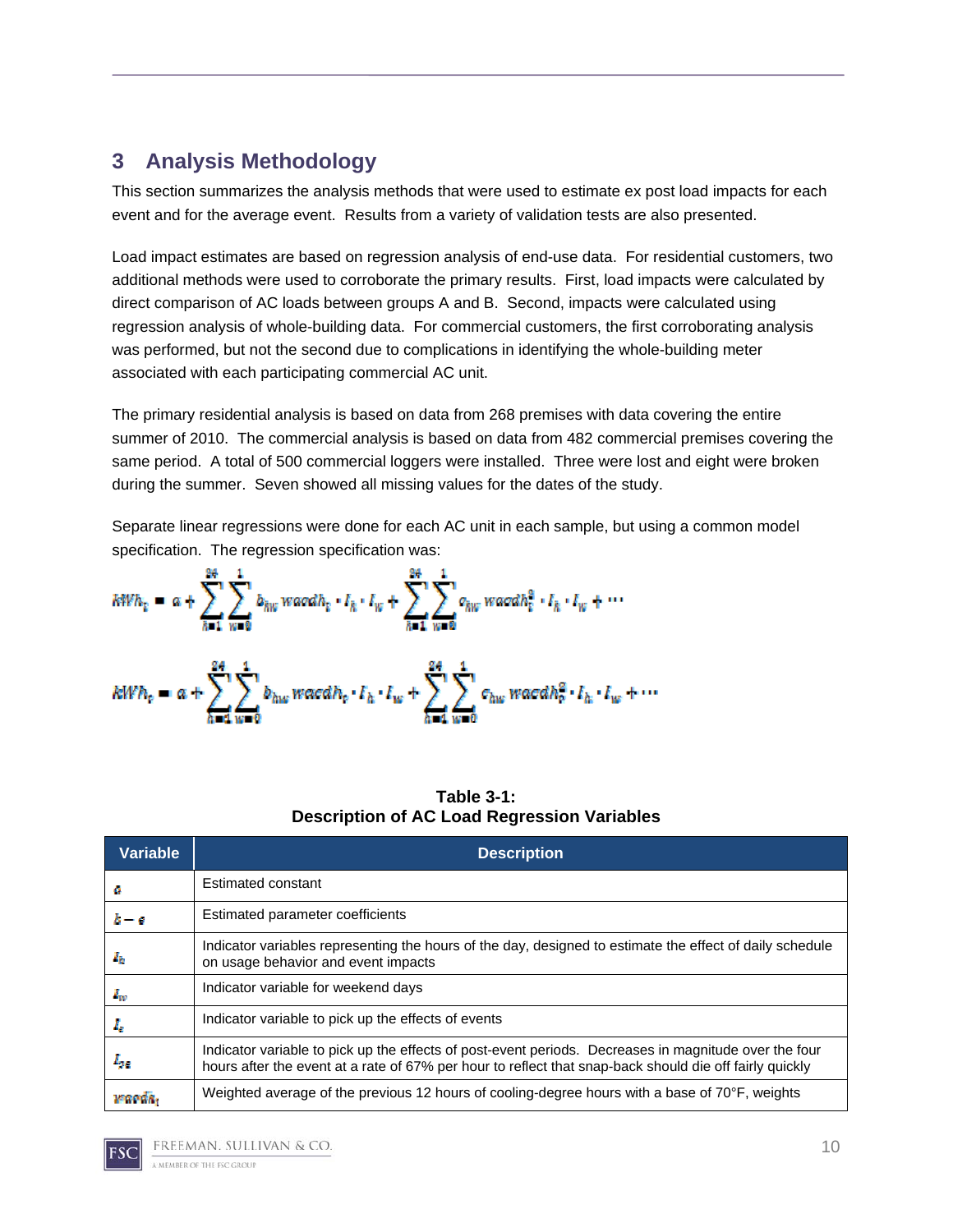| Variable | <b>Description</b>                                                |
|----------|-------------------------------------------------------------------|
|          | decrease 10% per hour so that recent hours have a stronger effect |

The conceptual basis for statistical analysis is that with large sample sizes, the effect of unobservable or omitted factors not related to the main effect will disappear due to the power of averaging. Presumably, many factors affect individual-customer AC usage other than what can be included in a large-scale model. In a large sample, such as hundreds of customers over three months, it is likely that the effect of these omitted factors is small. However, in smaller samples, such as one or a few customers' regression models, these omitted factors could have an important effect. This means that results for sub-samples of the dataset should be viewed with increasing caution as the samples decrease in size.

In models of AC load, these omitted factors take two main forms:

- Individual-specific factors such as work schedules, vacation timing and individual temperature preferences; and
- Observable factors for which there is not enough data to properly model their effect. A frequent example of this is relatively rare weather patterns that might occur only once in a summer, such as a thunderstorm in the middle of an event or a very hot day with a very cold morning.

The challenges faced in modeling air conditioning usage as a function of weather can be seen by examining Figures 3-1 and 3-2. Figure 3-1 shows hourly average AC load for the residential sample on two non-event weekdays with similar temperature profiles. The days are July 13<sup>th</sup>, and September 3<sup>rd</sup>. The average temperature is the same on both days at 70°F. Their daily high temperatures are close, at 82 and 85°F, respectively. Figure 3-2 shows their hourly temperatures for reference.

The point of the figures is to illustrate that there can be large differences in AC usage that may be unexplainable using simple functions of recent temperature. For example, September 3<sup>rd</sup> has peak AC load three times higher than July  $13<sup>th</sup>$ , despite similar temperature profiles. One possible explanation is that September  $3<sup>rd</sup>$  was the Friday before Labor Day and many people may have taken the day off, which could lead to higher residential air conditioning use than on a typical weekday. Regardless of the actual cause, this illustrates the difficulty of building a valid predictive model that will forecast on both of these days with high accuracy using few enough variables for the sample to support. This "unexplainable" difference between these days provides calibration for the amount of accuracy and precision to expect from a model of AC usage when the only observable variable is the weather.

An explanation for the differences between the days might be found by examining whether the difference is due to temperatures from the day before. In that way, an omitted factor could become an included factor in the model. However, every such variable added to the model increases the necessary data for the model to do a good job matching real patterns. In the case where load depends on the previous day, a good model requires information about both the current temperatures and temperatures perhaps as much as 36 hours in the past. If each AC usage prediction requires 36 previous hours of temperature data to model, then the effective sample size of the dataset is much smaller than if AC usage can be modeled well using the last 12 hours of temperature, for example. This is because there are 3 times as many non-overlapping 12-hour temperature blocks as there are 36-hour temperature blocks in the data.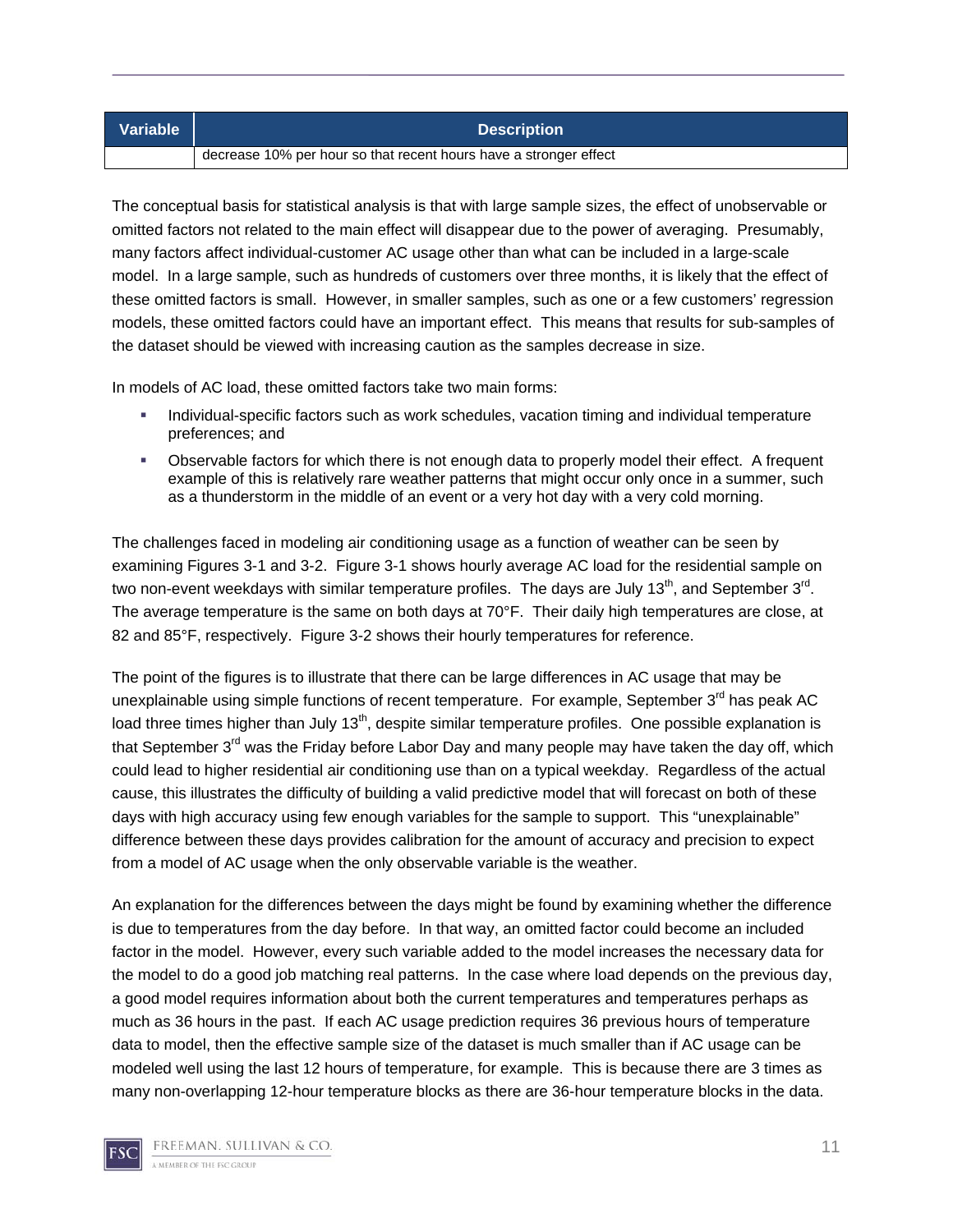In this report we attempt to strike a balance between using all the data by accounting for different effects of weather, and not over-straining the data by trying to make it fit patterns that are not well-represented. This necessarily means there will be unexplained variation, similar to the variation shown in Figure 3-1. This should be kept in mind when interpreting estimated load impacts. The same point applies to the commercial AC load model.



**Figure 3-1: Average Hourly AC Load on Two Days with Similar Temperatures** 

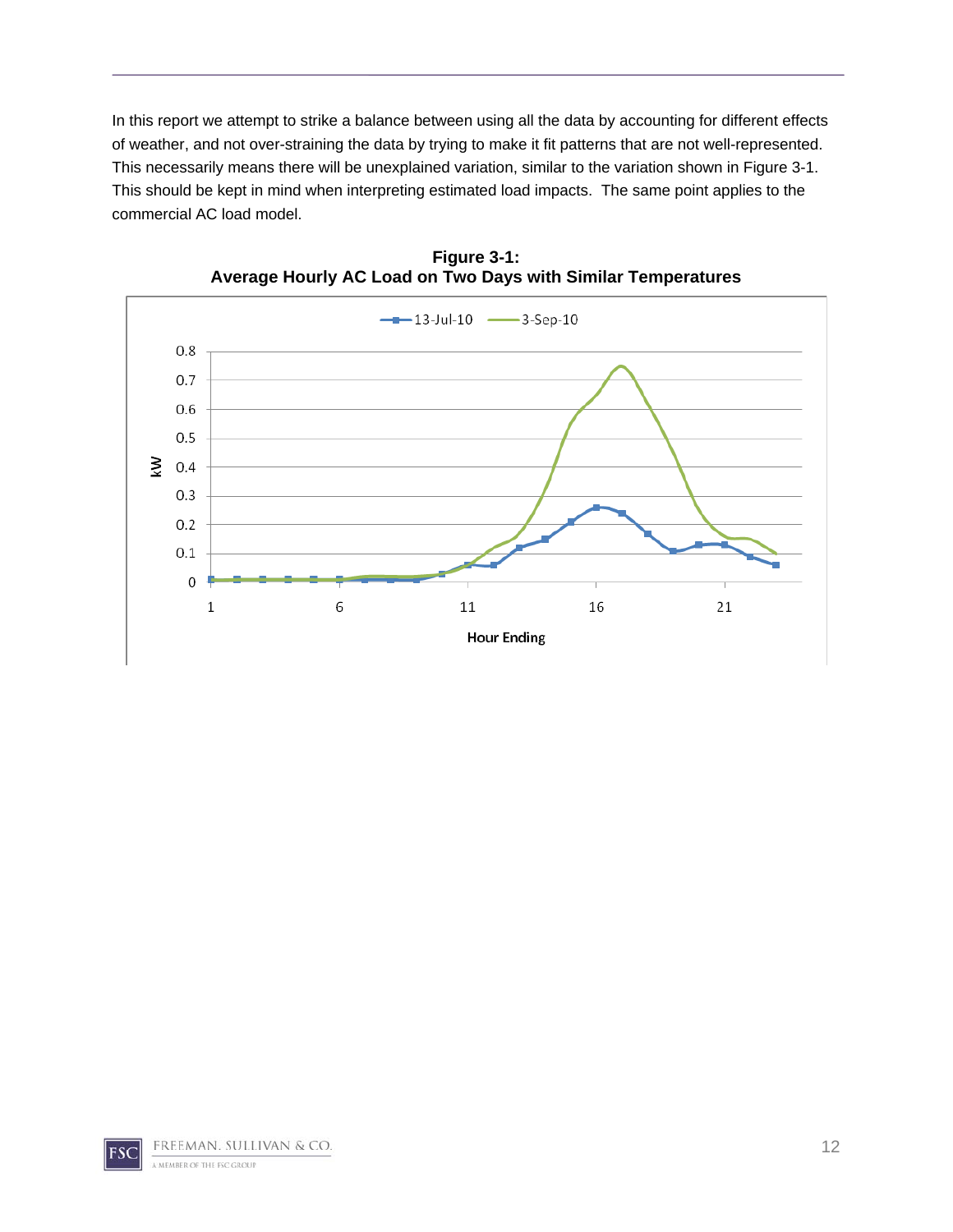

**Figure 3-2: Average Hourly Temperatures on the Two Days in Figure 3-1** 

A related issue is that any measure of event-impact standard error associated with these individual-AC unit regressions inherently assumes that the model has been fully and correctly specified so that the only remaining unexplained variation is completely random—meaning that it is unrelated to any variables of interest. As noted, this is almost certainly untrue at an individual-AC unit level. Moreover, statistical variation can only be calculated based on the observed events during the study period. This means that it cannot take into account the effect of weather patterns or other recurring behavior patterns that are not well-represented in the dataset, but that are likely to arise in the future. When the statistical model is asked to provide an extrapolation, there is no procedure for telling it to adjust its uncertainty estimate upward because it's an extrapolation. Both of these issues probably lead to an under-estimation of the true level of variance that should be expected in Summer Saver results—even assuming no operational changes or changes in underlying customer behavior. The degree of this under-estimation is unknown because there is no data to model it.

Given that caveat, standard errors for load impacts are calculated as

 $ge = \sqrt{(stdp^2 + rmse^2)}$ 

where *stdp* is the standard deviation of the prediction—i.e., the standard error associated with the fact that all coefficients are estimated values—and *rmse* is the root-mean-squared-error of the regression, or the error associated with the fact that the model has a baseline of uncertainty in it even if coefficients are estimated perfectly. The *stdp* value is calculated individually for each hourly prediction of each customer's load.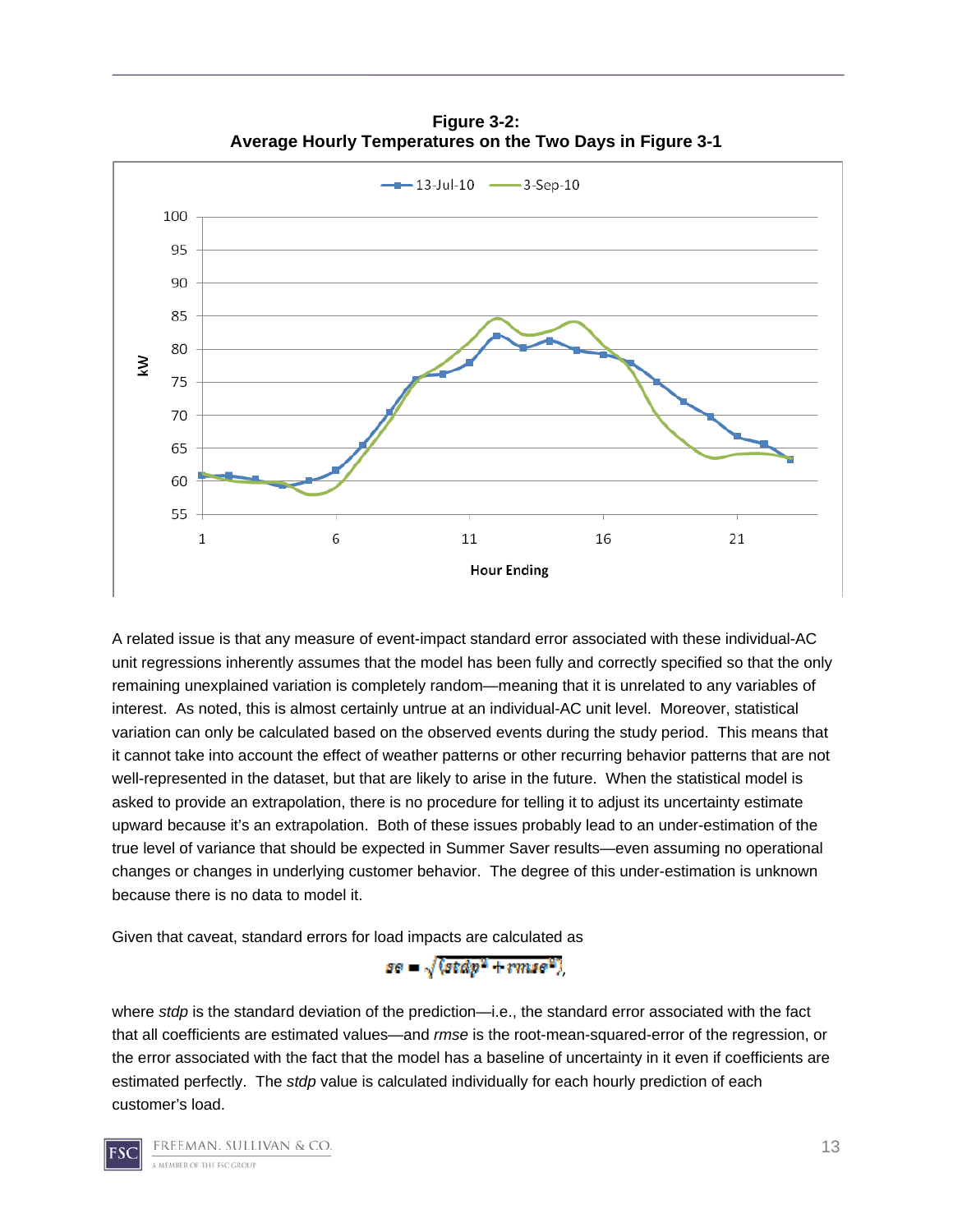Having calculated the standard error for each customer for each hour, aggregate standard errors are calculated assuming that errors are independent across customers. Therefore, variances can be summed to get aggregate variance.

Having calculated standard errors of predicted load, percentiles of load impacts are calculated based on a Gaussian (or Normal) distribution with standard deviation equal to the calculated standard error and mean equal to the estimated load impact. This calculation is justified by the central limit theorem.

## **3.1 Model Validation**

In order for a model to be useful in the context of Summer Saver, it must make accurate predictions of AC loads, primarily at high temperatures. Three methods of validation are used to assess this capability.

## **3.1.1 In-sample Testing**

First, at an individual level and an aggregate level, the model must explain a large degree of the observed variation in AC load during the summer of 2010. This is a test of the in-sample R-squared of the model. This is the simplest test for the model to pass and it is a necessary, but not sufficient condition for the model to be useful. A model with a high R-squared value can be developed by including a very large number of variables. In this case, the model will appear to explain a large degree of the variation in load, but it may be highly inaccurate in predicting for conditions outside of the range of values for the data used to estimate the model. This is known as over-fitting.

Although the regressions were performed at the individual AC unit level, from a policy standpoint, the focus is less on how the regressions perform for individual AC units than on how they perform for the average participant and for specific customer segments. We present measures of the variation accounted for by the model, as described by the R-squared goodness-of-fit statistic, for the individual regressions and for aggregate load.

The average R-squared among residential AC unit regressions is 43% and among commercial AC unit regressions is 45%. At an aggregate level over the hours of the summer, the commercial model accounts for 94% of the variation in AC usage and the residential model accounts for 80%.

Summer Saver events are only likely to be called at times of very high temperature, therefore the models must accurately fit load at high temperatures in particular. Figures 3-3 and 3-4 show that they do so for the high-temperature periods during the summer of 2010. Figure 3-3 shows the average actual hourly load in the residential sample and the predicted hourly load for afternoon non-event hours between 1 PM and 6 PM when the temperature exceeds 80°F. Figure 3-4 shows the same for commercial customers. Bias in these figures would show itself as a persistent difference between actual and predicted values in one direction. For example, if the actual values strongly tended to be above the predicted values, then that would indicate that the model under-predicted load at high temperatures. All else being equal, that would indicate the model is likely to understate event impacts.

There is little systematic difference between the predicted and actual loads in either figure. On average, residential predicted loads exceed the actual loads by 9%. For commercial loads, actual loads exceed predicted loads by an average of 10%.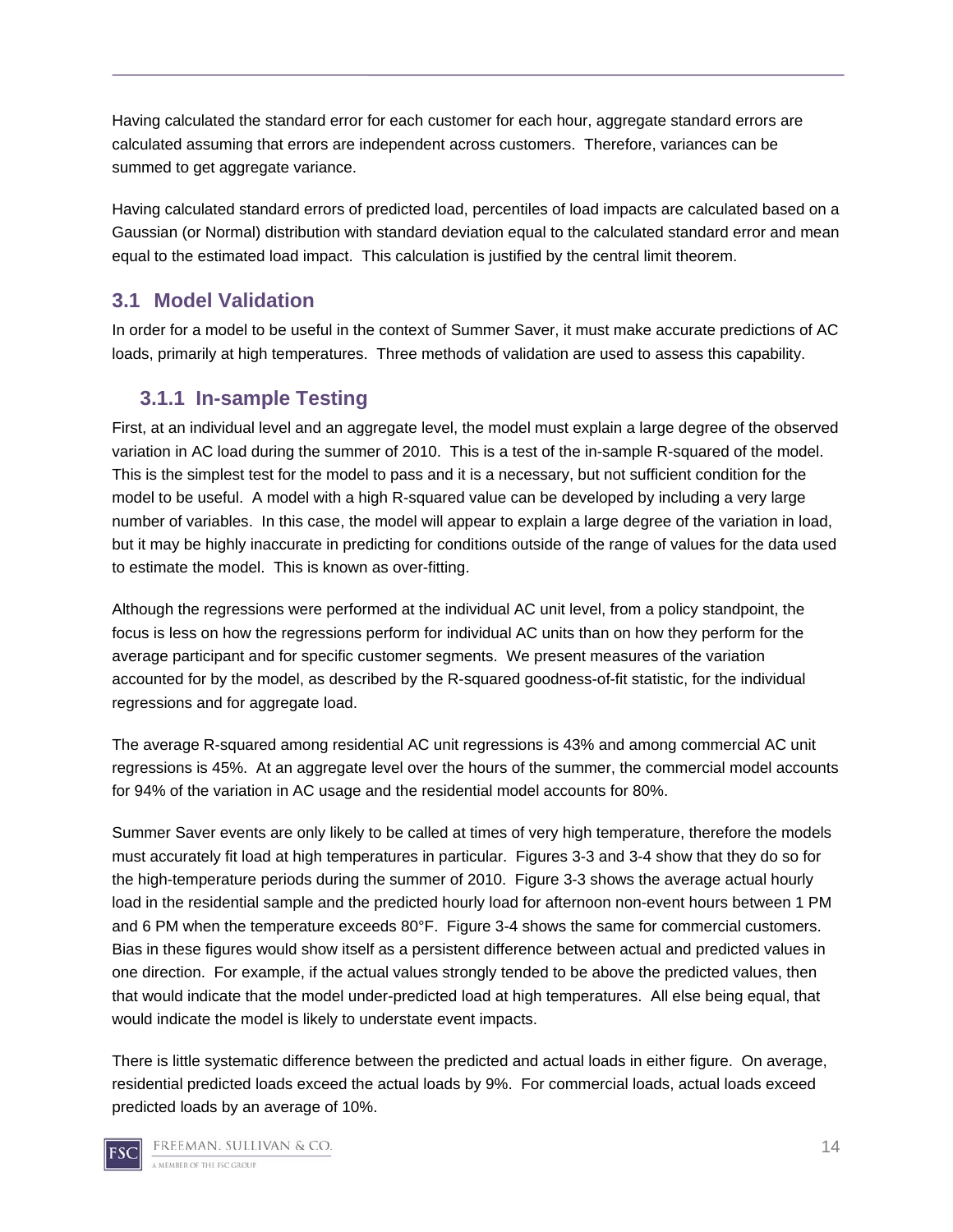Because these predicted values are predictions for conditions used to fit the model, these figures do not necessarily indicate that the model is good at predicting in an ex ante sense. Instead, these figures show that there is only a small amount of variation in the existing data that the model does not account for.

**Figure 3-3: Actual and Predicted Average Residential Load for 1 PM to 6 PM, Non-event Days When the Temperature Exceeds 80°F** 

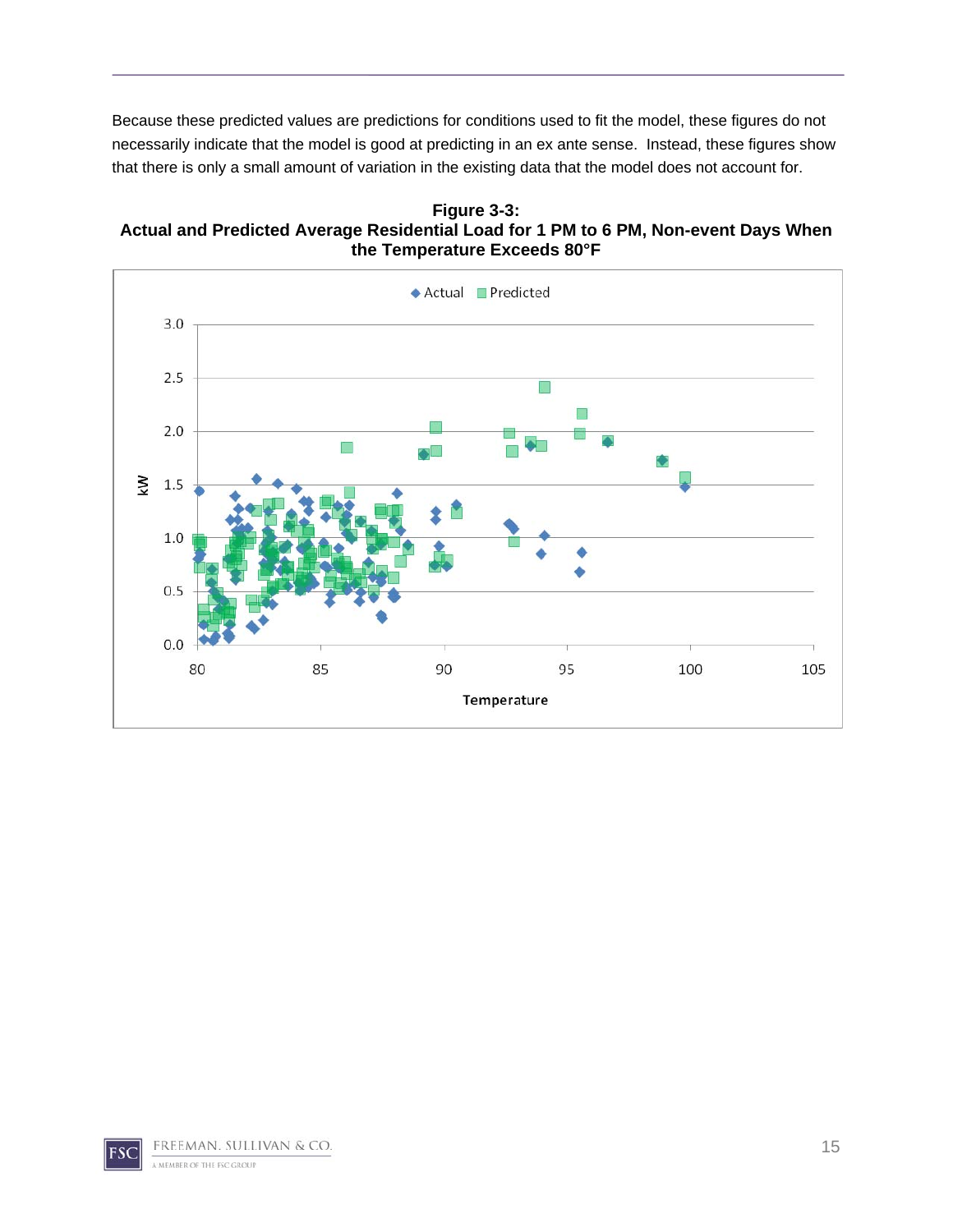◆ Actual ■ Predicted  $3.5$  $3.0$  $2.5$ ♦  $2.0$ ₹  $1.5$  $1.0$  $0.5$  $0.0$ 80 82 84 86 88 90 92 94 96 Temperature

**Figure 3-4: Actual and Predicted Average Commercial Load for 1 PM to 6 PM, Non-event Days When the Temperature Exceeds 80°F** 

In addition to checking how well the model predicts load at non-event times, it is also important to verify that the model predicts load well during event periods. Figures 3-5 and 3-6 are the event period counterparts to Figures 3-3 and 3-4. They show the average actual and predicted hourly load in the M&E samples for event hours when the temperature exceeds 80°F for residential AC units and commercial units, respectively. For residential AC units, the predicted load exceeds the actual load by an average of 8%. For commercial AC units, the average difference is 1% of actual load, or about 0.09 kW, with actual values being higher on average.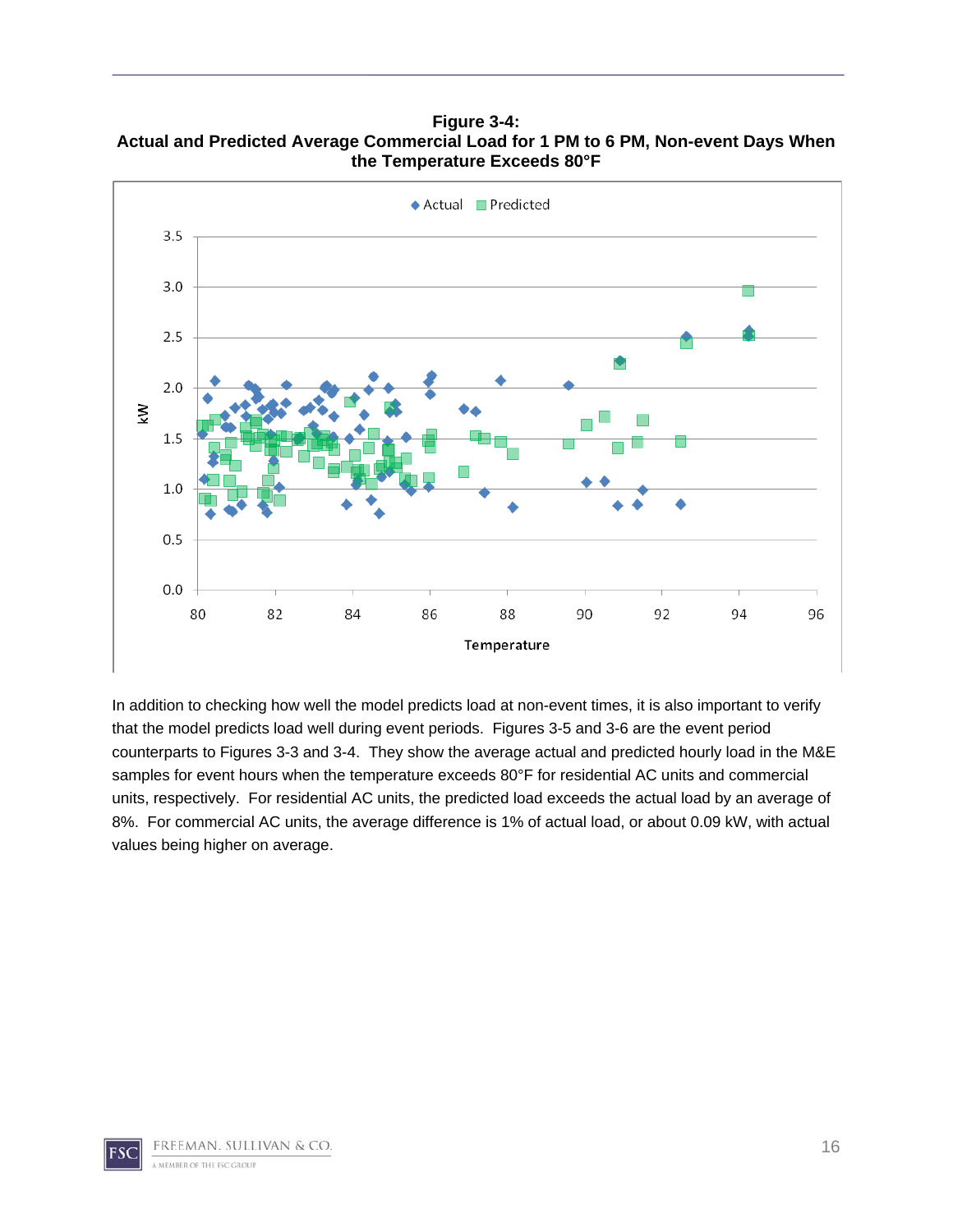**Figure 3-5: Actual and Predicted Average Residential Load for Event Hours When the Temperature Exceeds 80°F** 

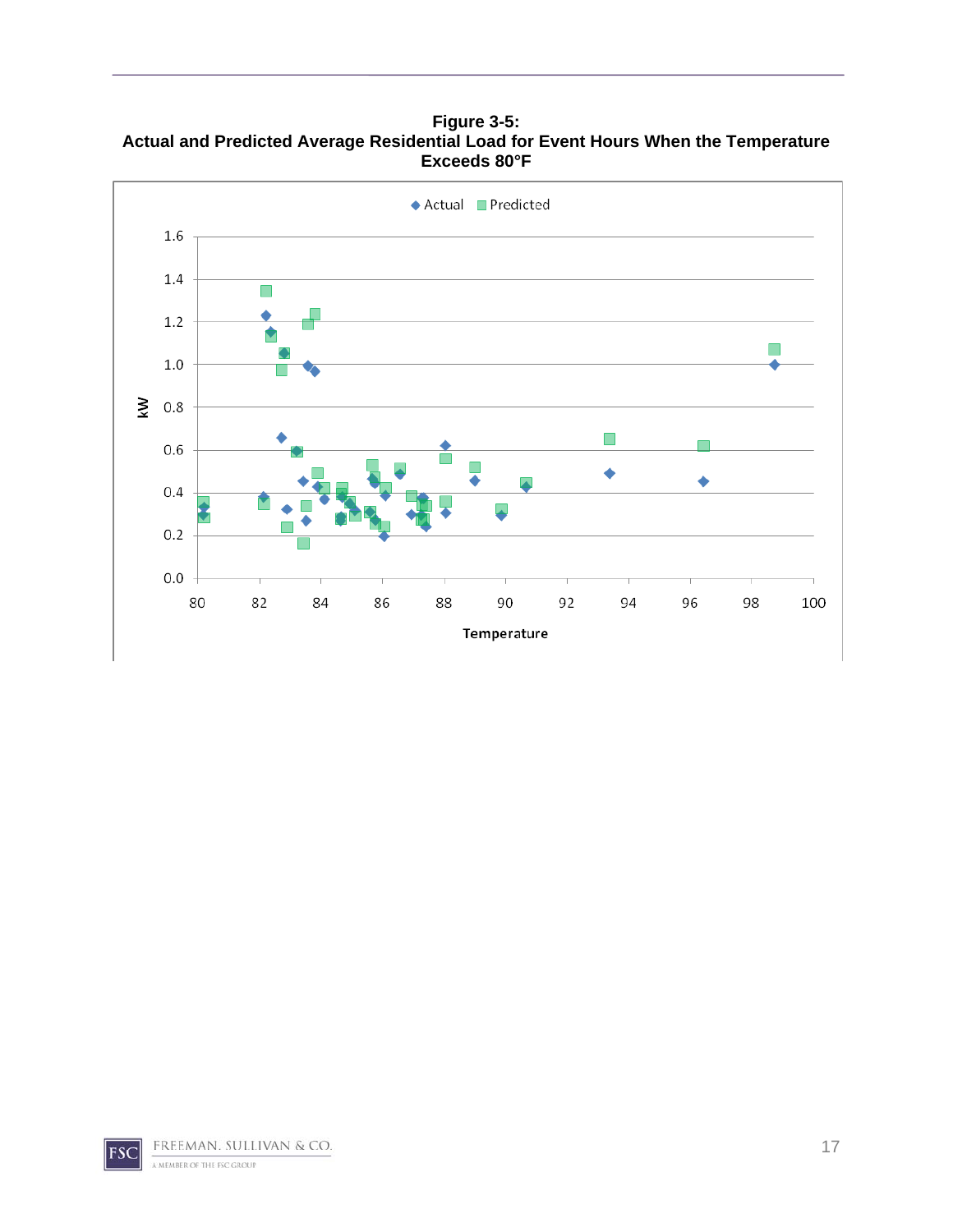**Figure 3-6: Actual and Predicted Average Commercial Load for Event Hours When the Temperature Exceeds 80°F** 



#### **3.1.2 Out-of-Sample Testing**

As a second and more stringent test, the model must do well in out-of-sample testing on days included in the 2010 dataset. The procedure for out-of-sample testing consisted of running the regression models multiple times, each time holding back some of the hot non-event days of the summer from the estimation. Then predicted loads were compared to actual loads on the days held back. This is a true test of the regression model's predictive power for weather conditions actually observed during the summer of 2010. For the Summer Saver sample, the appropriate out-of-sample days are easy to pick, as it makes sense for group A and B to use the days when that group was the control group. That makes this a direct test of the model's ability to predict loads on days when events took place.

Figure 3-7 shows the actual average hourly energy use of residential AC units on event days when each customer was used as a control group customer compared to the regression-predicted average energy use. Figure 3-8 shows the same for commercial AC units. The close match between predicted values and actual values reflects the ability of the regressions to predict accurately. In both cases, the predicted load is very close to the actual load. For residential customers, the predicted load is, on average, less than 1% lower than actual load during the hours of 1 PM to 6 PM. For commercial customers, predicted load is virtually identical to actual load. That the commercial result is so accurate is something of a coincidence. The residential result more accurately depicts the level of accuracy to be expected.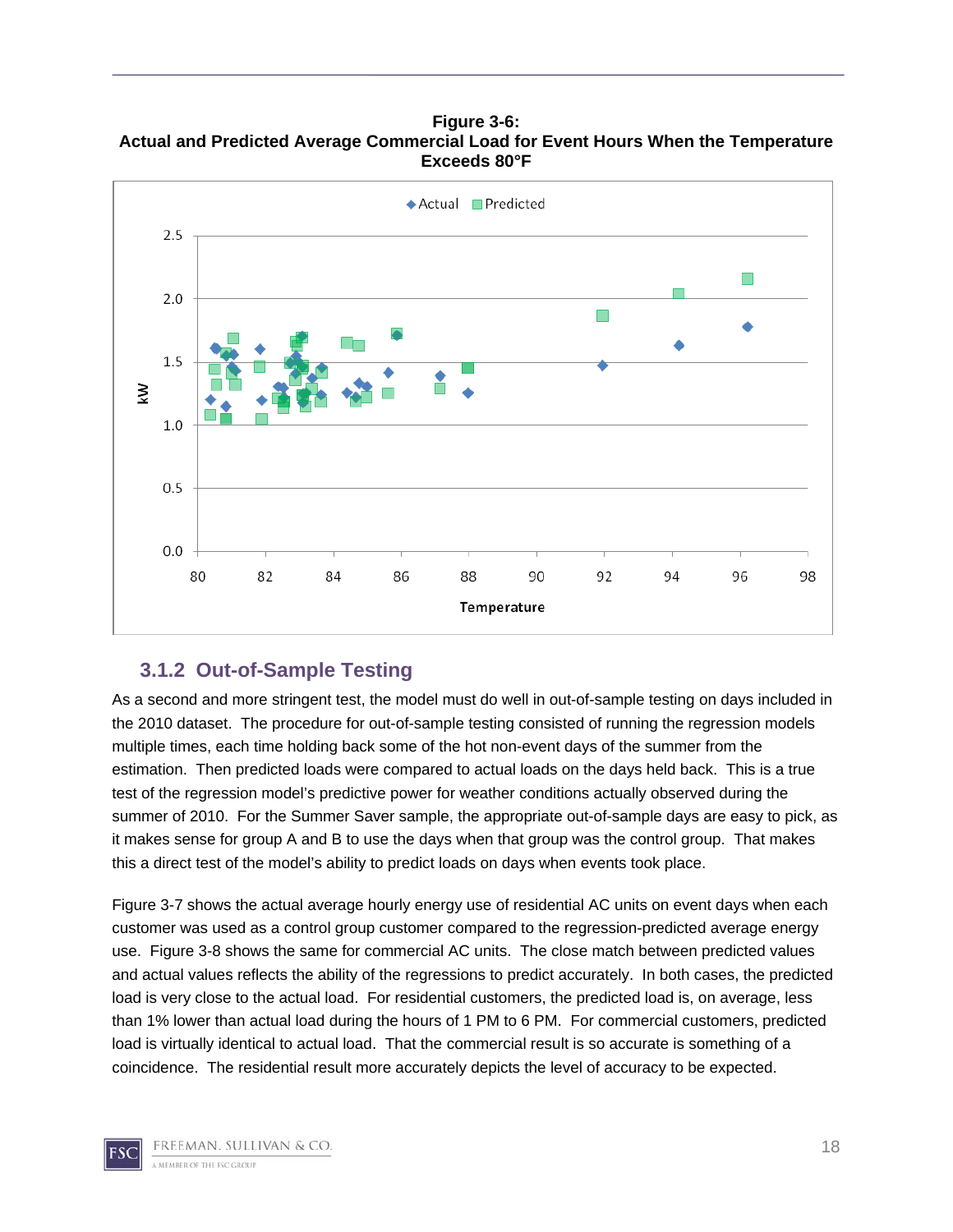**Figure 3-7: Average Residential AC Unit Actual and Predicted Load for Out-of-Sample Days** 

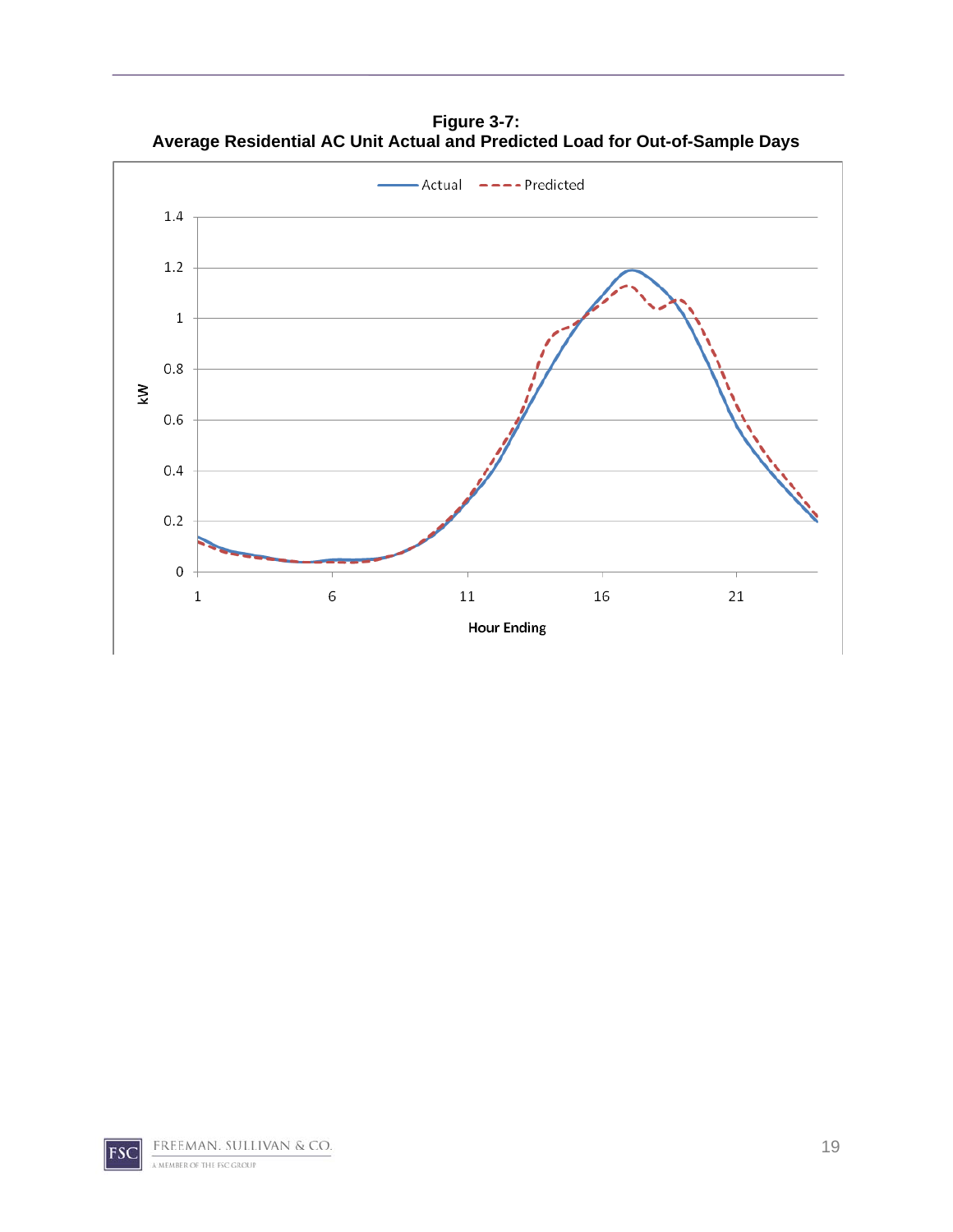**Figure 3-8: Average Commercial AC Unit Actual and Predicted Load for Out-of-Sample Days** 



The final test that the model must pass is one of general plausibility in predicting for the ex ante weather conditions. This test is less well-specified, but consists of producing reasonable AC load patterns as a function of weather, as compared to results in past years, results from other programs and general knowledge about how the program works. This reality-check test is a crucial way to test the assumptions that go into the model. The ex ante estimates that are presented in Section 5 were carefully reviewed and generally display the expected patterns across event conditions and are consistent with other studies after judgmentally accounting for expected differences due to weather conditions and other factors.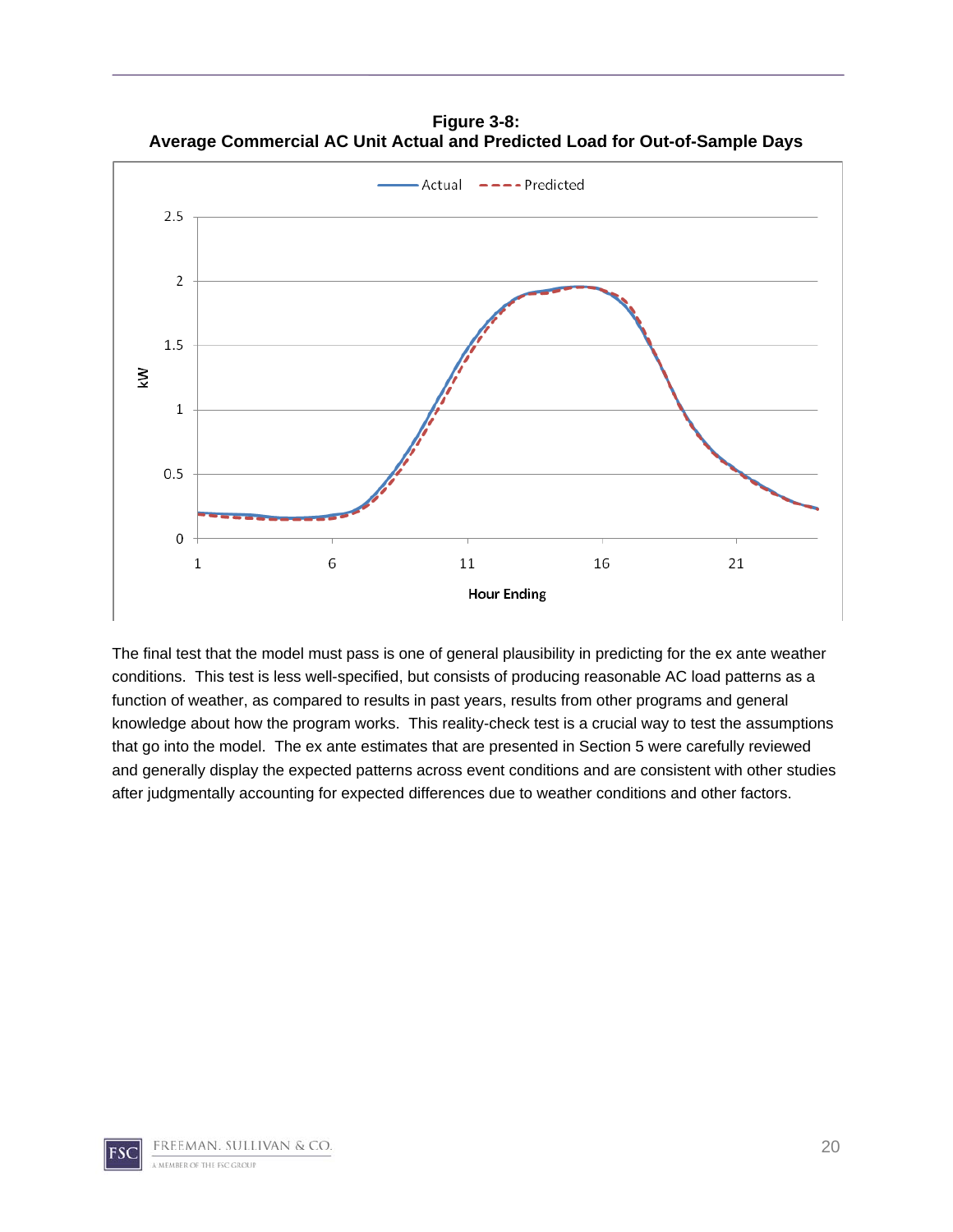## **4 Ex Post Load Impact Estimates**

#### **4.1 Comparison of Impacts Under Alternative Estimation Methods**

As a further check on the results of the regression models, and for the purpose of showing that other methods of measurement can be viable, Table 4-1 shows the impacts from the individual AC-unit regressions compared to impacts measured using two other methods. One method is used for both residential and commercial customers. It consists of calculating the load impact as the difference between the weighted average load of group A and group B for each event hour. This method provides a useful check on the results based on the regression analysis. The primary assumption behind the individual AC unit regressions is that customer loads at other times of the summer with similar weather conditions provide a good prediction for the load if there was no event. The primary assumption behind the alternative analysis is that the load of similar customers who did not experience events is a good estimate of what load would have been in the event group if there had been no event.

Impacts are shown on a per premise basis for residential customers and a per AC-unit basis for commercial customers.

The second alternative approach is applied only to residential customers and consists of individualcustomer regressions on whole-building data. This is not used for commercial customers due to difficulties in matching the controlled AC with the correct meter for many commercial customers.

For residential customers, all three methods produce very similar results. The average impact over all events is quite similar for all three methods and even the individual event-day impacts are generally similar. Indeed, given the magnitude of the standard errors for each impact estimate, for residential customers only one of the differences in the table is statistically significant at the 95% confidence level, which is to be expected in a table with more than 20 comparisons being made at 95% confidence each. The one statistically significant difference is between the AC-regression result and the comparison model on September  $27<sup>th</sup>$ . There are a couple of instances where the two regression methods are similar and the subtraction method differs by a fair amount. The comparison method contains a fairly large amount of sampling variance. The two groups are well-matched, but random differences in average load between them occur fairly often during non-event times.

That the whole-building regression produces similar results as the end-use regression was also found in the 2009 Summer Saver evaluation. This will be useful in future evaluations. Currently, smart meters with ability to provide hourly interval data are deployed at roughly 50% of Summer Saver premises. This means that in the near future it may be possible to produce highly accurate impact estimates for residential customers without the use of a load-research sample. The same might also be true for commercial customers if the correspondence between controlled AC units and whole-building meters could be determined accurately. However, the impacts for commercial customers may be harder to detect from whole building data because of the lower cycling strategies employed in the commercial segment and the lower "signal to noise" ratio that exists when trying to detect these smaller impacts from usage with high variability.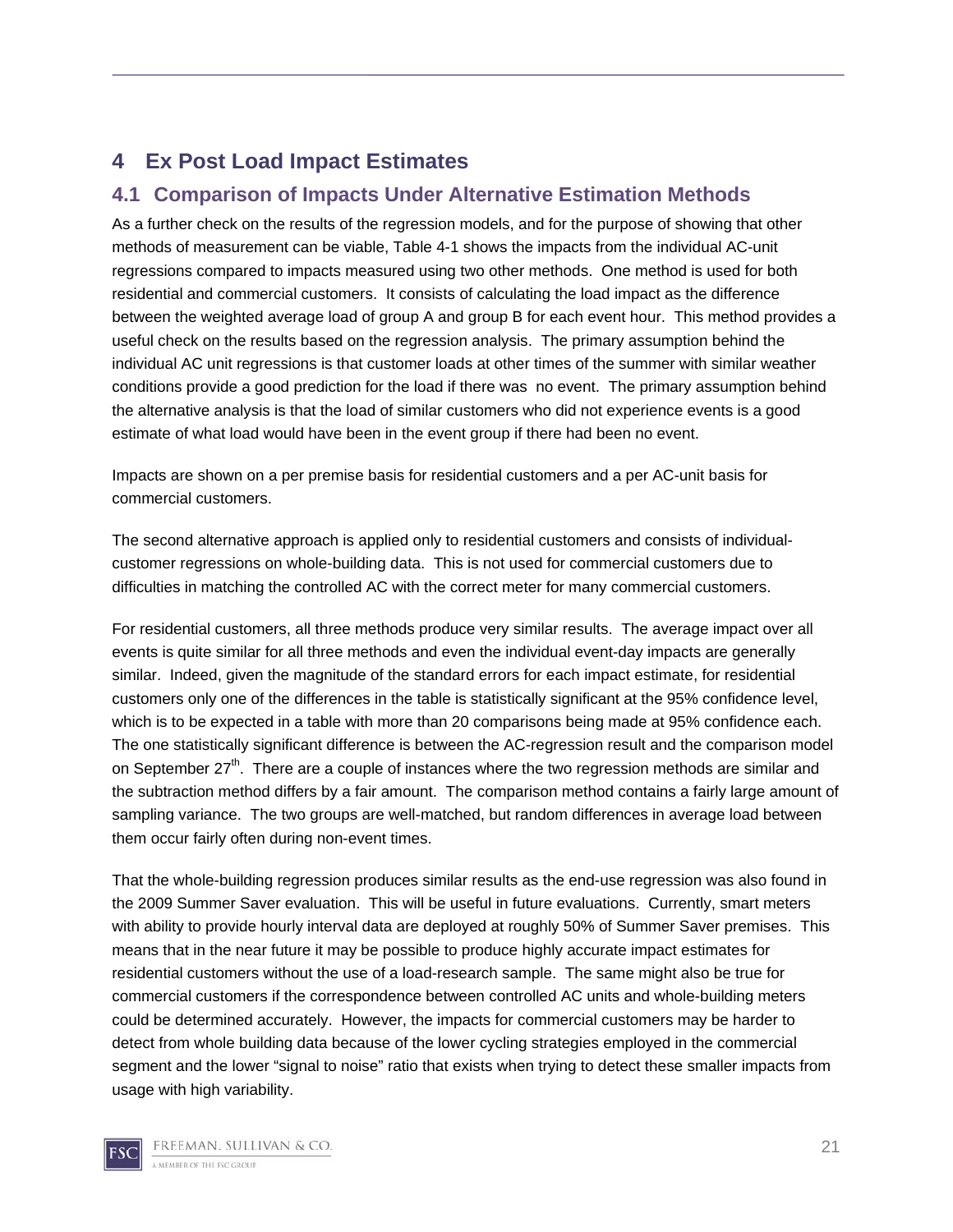For commercial customers, the average of each method over all the events is very close between the two methods. The commercial sample had a noticeable average difference between groups A and B. Group A tended to have lower loads at high temperatures than group B. This leads the subtraction method to overestimate the impact of events on Group A event days and underestimate the impact on Group B event days. This can be seen by looking at the last column in Table 4-1, where the difference between event impacts calculated using the two methods alternates from negative to positive based on which group got each event. Over all the events, this bias almost averages out completely so that the average effect for the two methods is similar.

|              | <b>Residential</b>                     |                                   |                                                       | <b>Commercial</b>                             |                                          |           |  |
|--------------|----------------------------------------|-----------------------------------|-------------------------------------------------------|-----------------------------------------------|------------------------------------------|-----------|--|
|              | <b>Individual</b><br><b>Regression</b> | <b>Group</b><br><b>Comparison</b> | <b>Whole-</b><br><b>Building</b><br><b>Regression</b> | <b>Individual</b><br><b>Regression</b><br>(1) | <b>Group</b><br><b>Comparison</b><br>(2) | $(1)-(2)$ |  |
| July 15      | 0.43                                   | 0.40                              | 0.47                                                  | 0.38                                          | 0.68                                     | $-0.30$   |  |
| July 16      | 0.59                                   | 0.58                              | 0.43                                                  | 0.42                                          | 0.25                                     | 0.17      |  |
| August 17    | 0.46                                   | 0.38                              | 0.50                                                  | 0.38                                          | 0.59                                     | $-0.21$   |  |
| August 18    | 0.58                                   | 0.58                              | 0.62                                                  | 0.42                                          | 0.33                                     | 0.09      |  |
| August 19    | 0.50                                   | 0.53                              | 0.54                                                  | 0.39                                          | 0.67                                     | $-0.28$   |  |
| August 23    | 0.52                                   | 0.34                              | 0.56                                                  | 0.38                                          | 0.25                                     | 0.13      |  |
| August 24    | 0.53                                   | 0.61                              | 0.56                                                  | 0.40                                          | 0.71                                     | $-0.31$   |  |
| August 25    | 0.46                                   | 0.66                              | 0.49                                                  | 0.39                                          | 0.18                                     | 0.21      |  |
| September 27 | 1.03                                   | 1.36                              | 1.14                                                  | 0.55                                          | 0.74                                     | $-0.19$   |  |
| September 28 | 0.53                                   | 0.55                              | 0.60                                                  | 0.43                                          | 0.20                                     | 0.23      |  |
| September 29 | 0.42                                   | 0.36                              | 0.49                                                  | 0.40                                          | 0.43                                     | $-0.03$   |  |
| Average      | 0.55                                   | 0.58                              | 0.58                                                  | 0.41                                          | 0.46                                     | $-0.04$   |  |

**Table 4-1: Comparison of Event Impacts Calculated Using Three Methods (kW)** 

## **4.2 Final Ex Post Estimates**

This report section contains the ex post load impact estimates for program year 2010. Tables 4-2 through 4-4 show the load impacts for residential, commercial and all customers combined in 2010. Summer Saver residential customers delivered an average aggregate load reduction over the 11 events of 14 MW, while commercial customers provided an average of 5 MW. Residential impacts ranged from a low of 10 MW on September 29<sup>th</sup>, to a high of 26 MW on September 27<sup>th</sup>, 2010 (the day of SDG&E's all-time system peak). Residential load reduction as a percentage of reference load was fairly stable across events at around 55%. Commercial impacts were steadily around 4.7-5.3 MW, except on September  $27<sup>th</sup>$ , when commercial customers provided 7 MW of load reduction. Commercial load reduction as a percentage of reference load was also fairly stable at around 21%.

Residential customers accounted for 65% of enrolled tonnage and 70% of the total load reduction. The average load reduction for residential at 0.13 kW/ton exceeds that for commercial customers at 0.09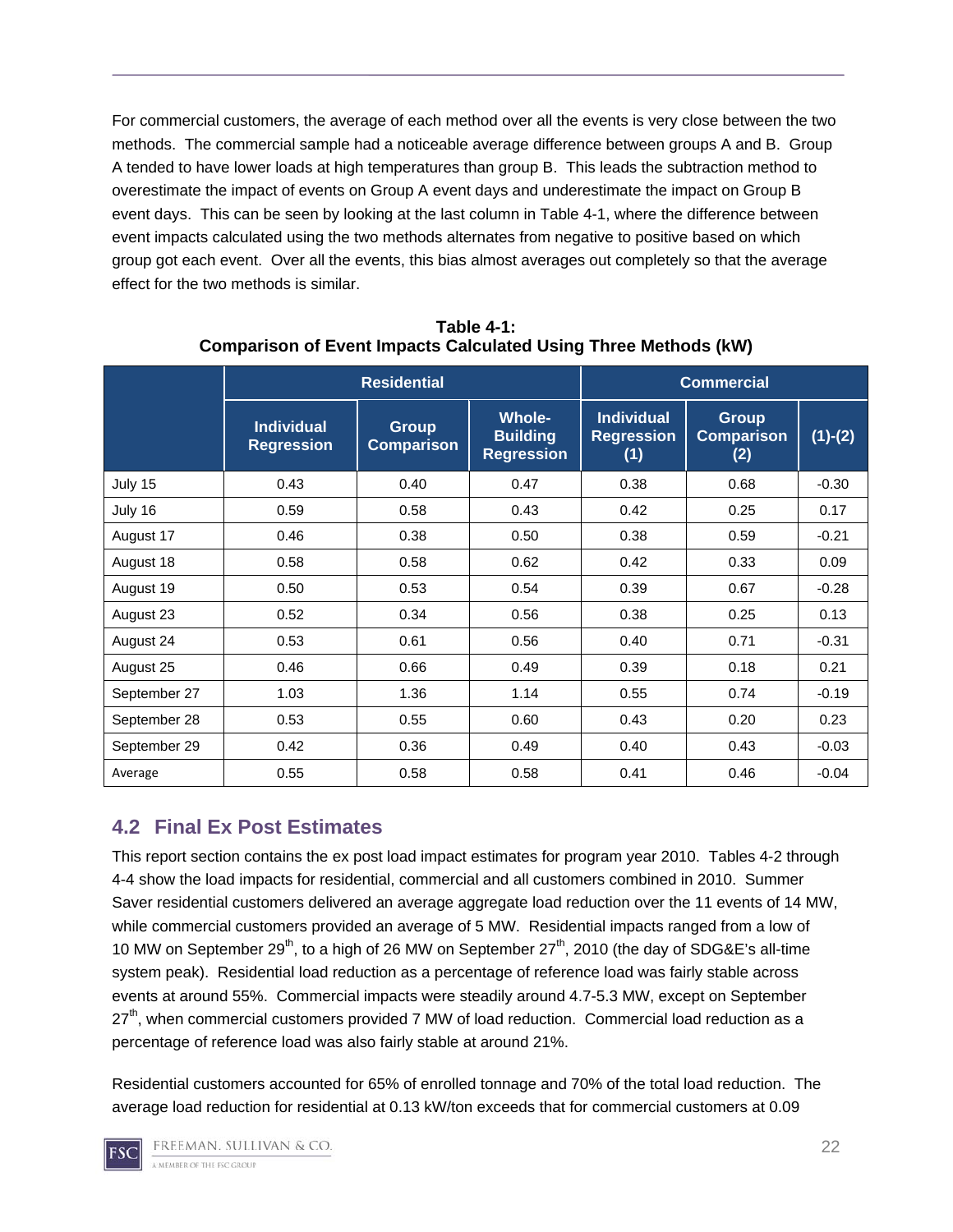kW/ton. All else being equal, we would expect residential load reductions per ton to be lower than for commercial customers because commercial AC units run more regularly and are usually on at lower temperatures. However, in this case, commercial units are subject to less severe load control because the options are either 50% or 30%, as opposed to 100% or 50% for residential. Also, commercial customers face cooler weather on average. Therefore, residential customers provide higher load reduction as a percentage of the reference load than commercial customers. Residential customers are split evenly between 50% and 100% cycling. About 60% of commercial customers are on 30% cycling, with the rest on 50% cycling.

| <b>Date</b> | Day of<br><b>Week</b> | Avg.<br><b>Reference</b><br>Load<br>(kW/ton) | <b>Avg. Load</b><br><b>Reduction</b><br>(kW/ton) | <b>Percent</b><br>Load<br><b>Reduction</b><br>$(\%)$ | <b>Aggregate</b><br>Load<br><b>Reduction</b><br>(MW) | Avg.<br>Temp.<br>(°F) |
|-------------|-----------------------|----------------------------------------------|--------------------------------------------------|------------------------------------------------------|------------------------------------------------------|-----------------------|
| 7/15/2010   | Thursday              | 0.19                                         | 0.10                                             | 53                                                   | 11                                                   | 85                    |
| 7/16/2010   | Friday                | 0.27                                         | 0.14                                             | 52                                                   | 15                                                   | 88                    |
| 8/17/2010   | Tuesday               | 0.20                                         | 0.11                                             | 56                                                   | 12                                                   | 85                    |
| 8/18/2010   | Wednesday             | 0.25                                         | 0.14<br>56                                       |                                                      | 15                                                   | 87                    |
| 8/19/2010   | Thursday              | 0.21                                         | 0.12                                             | 57                                                   | 13                                                   | 85                    |
| 8/23/2010   | Monday                | 0.22                                         | 0.12                                             | 56                                                   | 13                                                   | 87                    |
| 8/24/2010   | Tuesday               | 0.23                                         | 0.13                                             | 55                                                   | 13                                                   | 88                    |
| 8/25/2010   | Wednesday             | 0.21                                         | 0.11                                             | 52                                                   | 11                                                   | 85                    |
| 9/27/2010   | Monday                | 0.48                                         | 0.25                                             | 51                                                   | 26                                                   | 95                    |
| 9/28/2010   | Tuesday               | 0.22                                         | 0.13                                             | 57                                                   | 13                                                   | 84                    |
| 9/29/2010   | Wednesday             | 0.18                                         | 0.10                                             | 55                                                   | 10                                                   | 82                    |
|             | <b>AVERAGE</b>        | 0.24                                         | 0.13                                             | 55                                                   | 14                                                   | 86                    |

**Table 4-2: 2010 Average Hourly Load Reduction for Event Period by Event Day All Residential Summer Saver Customers** 

**Table 4-3: Average Hourly Load Reduction for Event Period by Event Day All Commercial Summer Saver Customers** 

| <b>Date</b> | Day of<br>Week | Avg.<br><b>Reference</b><br>Load<br>(kW/ton) | Avg. Load<br><b>Reduction</b><br>(kW/ton) | <b>Percent</b><br>Load<br><b>Reduction</b><br>(%) | Aggregate<br>Load<br><b>Reduction</b><br>(MW) | Avg.<br>Temp.<br>(°F) |
|-------------|----------------|----------------------------------------------|-------------------------------------------|---------------------------------------------------|-----------------------------------------------|-----------------------|
| 7/15/2010   | Thursday       | 0.41                                         | 0.09                                      | 21                                                | 4.7                                           | 83                    |
| 7/16/2010   | Friday         | 0.48                                         | 0.10                                      | 20                                                | 5.2                                           | 85                    |
| 8/17/2010   | Tuesdav        | 0.39                                         | 0.08                                      | 22                                                | 4.7                                           | 82                    |
| 8/18/2010   | Wednesday      | 0.46                                         | 0.09                                      | 20                                                | 5.2                                           | 84                    |

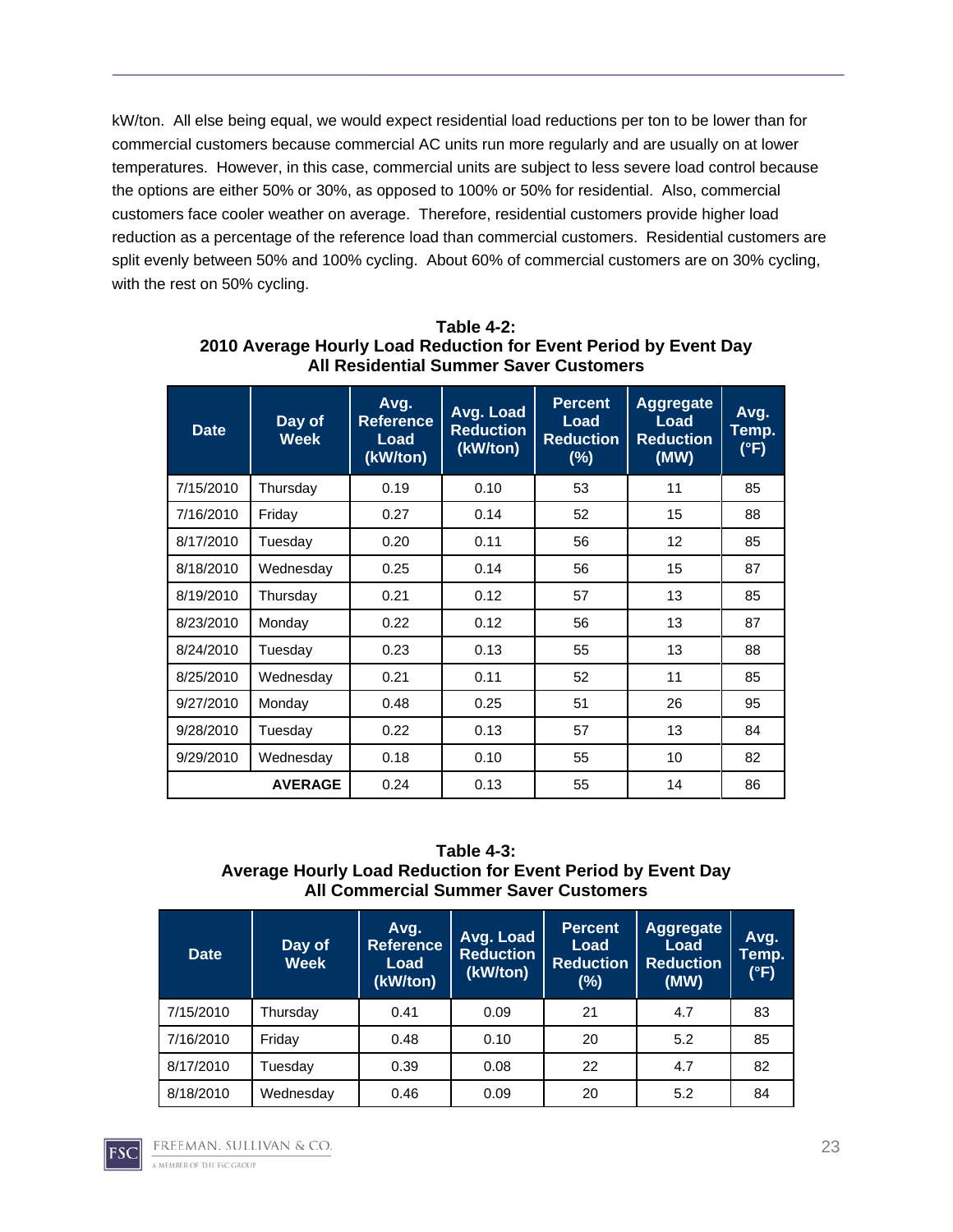| <b>Date</b> | Day of<br><b>Week</b> | Avg.<br><b>Reference</b><br>Load<br>(kW/ton) | Avg. Load<br><b>Reduction</b><br>(kW/ton) | <b>Percent</b><br>Load<br><b>Reduction</b><br>(%) | <b>Aggregate</b><br>Load<br><b>Reduction</b><br>(MW) | Avg.<br>Temp.<br>(°F) |
|-------------|-----------------------|----------------------------------------------|-------------------------------------------|---------------------------------------------------|------------------------------------------------------|-----------------------|
| 8/19/2010   | Thursday              | 0.43                                         | 0.09                                      | 21                                                | 4.9                                                  | 82                    |
| 8/23/2010   | Monday                | 0.41                                         | 0.09                                      | 21                                                | 4.7                                                  | 84                    |
| 8/24/2010   | Tuesday               | 0.43                                         | 0.09                                      | 21                                                | 4.9                                                  | 85                    |
| 8/25/2010   | Wednesday             | 0.42                                         | 0.09                                      | 21                                                | 4.8                                                  | 82                    |
| 9/27/2010   | Monday                | 0.63                                         | 0.12                                      | 20                                                | 6.8                                                  | 92                    |
| 9/28/2010   | Tuesday               | 0.43                                         | 0.10                                      | 23                                                | 5.3                                                  | 83                    |
| 9/29/2010   | Wednesday             |                                              | 0.09                                      | 23                                                | 4.9                                                  | 81                    |
|             | <b>AVERAGE</b>        | 0.44                                         | 0.09                                      | 21                                                | 5.0                                                  | 84                    |

#### **Table 4-4: Average Hourly Load Reduction for Event Period by Event Day All Summer Saver Customers**

| <b>Date</b>    | Day of<br><b>Week</b> | Avg.<br><b>Reference</b><br>Load<br>(kW/ton) | Avg. Load<br><b>Reduction</b><br>(kW/ton) | <b>Percent</b><br>Load<br><b>Reduction</b><br>(%) | <b>Aggregate</b><br>Load<br><b>Reduction</b><br>(MW) | Avg.<br>Temp.<br>(°F) |
|----------------|-----------------------|----------------------------------------------|-------------------------------------------|---------------------------------------------------|------------------------------------------------------|-----------------------|
| 7/15/2010      | Thursday              | 0.26                                         | 0.10                                      | 42                                                | 16                                                   | 84                    |
| 7/16/2010      | Friday                | 0.34                                         | 0.12                                      | 41                                                | 21                                                   | 87                    |
| 8/17/2010      | Tuesdav               | 0.26                                         | 0.10                                      | 44                                                | 16                                                   | 84                    |
| 8/18/2010      | Wednesday             | 0.32                                         | 0.12                                      | 44                                                | 20                                                   | 86                    |
| 8/19/2010      | Thursday              | 0.28                                         | 0.11                                      | 45                                                | 17                                                   | 84                    |
| 8/23/2010      | Monday                | 0.29                                         | 0.11                                      | 44                                                | 18                                                   | 86                    |
| 8/24/2010      | Tuesday               | 0.30                                         | 0.11                                      | 44                                                | 18                                                   | 87                    |
| 8/25/2010      | Wednesday             | 0.28                                         | 0.10                                      | 41                                                | 16                                                   | 84                    |
| 9/27/2010      | Monday                | 0.54                                         | 0.20                                      | 40                                                | 32                                                   | 94                    |
| 9/28/2010      | Tuesday               | 0.29                                         | 0.12                                      | 45                                                | 18                                                   | 84                    |
| 9/29/2010      | Wednesday             | 0.25                                         | 0.10                                      | 44                                                | 15                                                   | 82                    |
| <b>AVERAGE</b> |                       | 0.31                                         | 0.12                                      | 43                                                | 19                                                   | 86                    |

## **4.3 Impacts by Cycling Option**

Customers choose their cycling option, which means that for residential customers it is not safe to assume that 100% cycling customers necessarily provide larger impacts than 50% cycling customers. The same point holds for commercial customers with regards to the 50% and 30% options.

Table 4-5 shows the average reference load and load impact by cycling option for residential Summer Saver customers. Residential customers who chose the 50% cycling option had significantly higher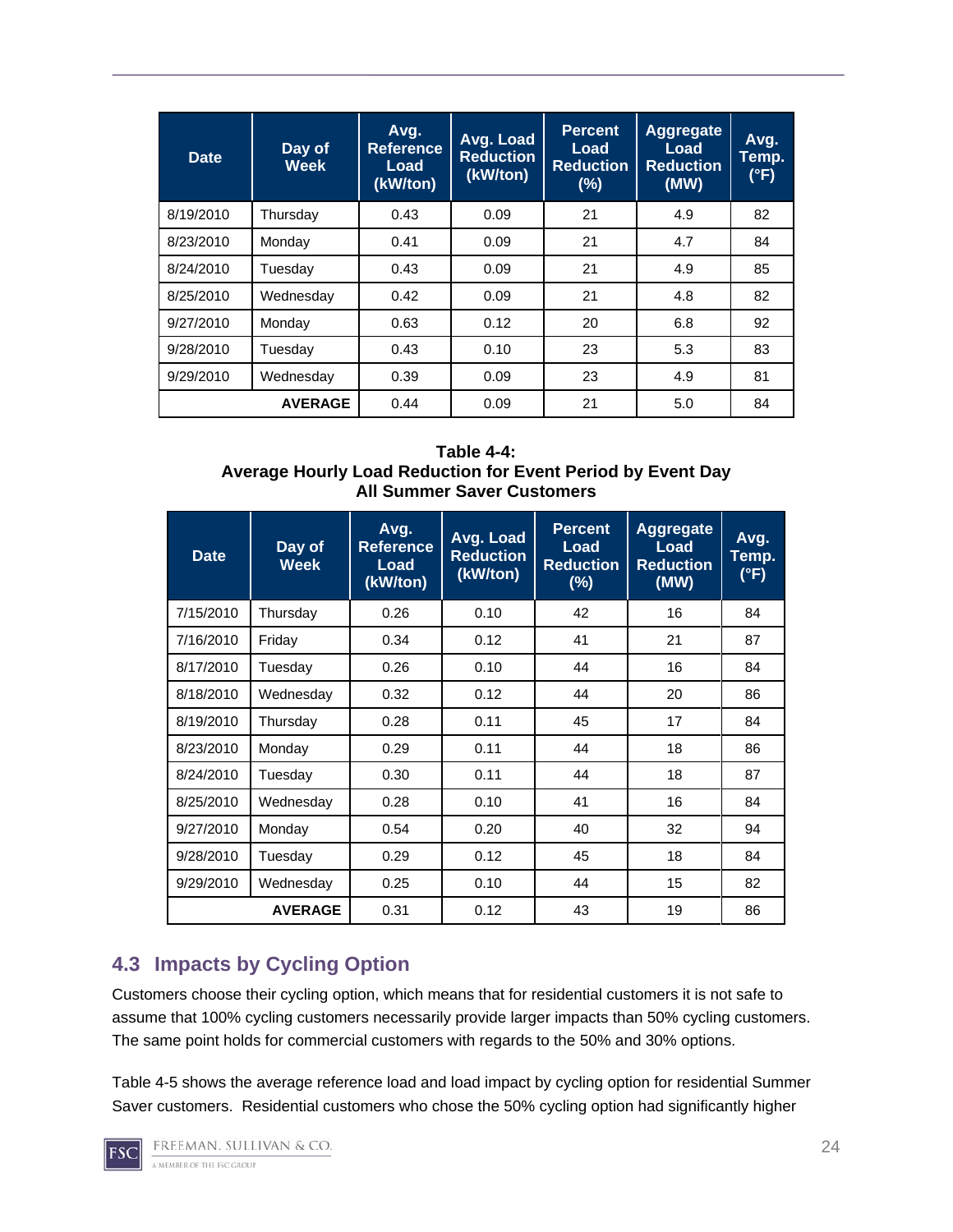average reference loads than those who chose the 100% cycling option. This selection effect is not surprising, since it is more likely that customers that use their air conditioning more are less likely to select a program option that shuts their air conditioner down completely on high-use days. This causes the 50% cycling customers to provide slightly greater load reductions than 100% cycling customers, even though their impacts as a percentage of the reference load are lower.

Such a selection effect is very small among commercial customers, with those on 50% cycling having only slightly smaller reference loads than those on 30% cycling.

|             | <b>Cycling</b><br><b>Strategy</b> | Avg.<br><b>Enrolled</b><br>Tons | Avg.<br><b>Reference</b><br>Load<br>(kW/Ton) | Avg. Load<br><b>Reduction</b><br>(kW/Ton) | <b>Percent</b><br>Load<br><b>Reduction</b><br>$(\%)$ | <b>Aggregate</b><br><b>Hourly</b><br>Load<br><b>Reduction</b><br>(MW) | Avg.<br>Temp.<br>(°F) |
|-------------|-----------------------------------|---------------------------------|----------------------------------------------|-------------------------------------------|------------------------------------------------------|-----------------------------------------------------------------------|-----------------------|
| Commercial  | 30%                               | 21,324                          | 0.46                                         | 0.07                                      | 16                                                   | 1.5                                                                   | 84                    |
|             | 50%                               | 33,454                          | 0.43                                         | 0.11                                      | 26                                                   | 3.7                                                                   | 84                    |
|             | All                               | 54,778                          | 0.44                                         | 0.09                                      | 21                                                   | 5.1                                                                   | 84                    |
| Residential | 50%                               | 49,170                          | 0.32                                         | 0.14                                      | 43                                                   | 6.8                                                                   | 88                    |
|             | 100%                              | 57,246                          | 0.20                                         | 0.12                                      | 64                                                   | 7.1                                                                   | 85                    |
|             | All                               | 106,416                         | 0.24                                         | 0.13                                      | 54                                                   | 13.9                                                                  | 86                    |

**Table 4-5: Load Reductions by Cycling Option** 

The above findings highlight an opportunity to improve program cost effectiveness by modifying the incentive differentials across cycling options among residential customers. The fact that the residential 100% cycling group is paid four times as much to participate as the 50% cycling group but actually produces lower average impacts indicates that cost effectiveness could be improved by increasing the share of program participants on the lower cost 50% cycling option and/or by reducing the incentive paid for 100% cycling while increasing the incentive paid for 50% cycling.

### **4.4 Distribution of Load Impacts and Free Riders**

Figure 4-1 shows the distribution of predicted residential event impacts for a July 1-in-2 day at 3 PM. As was discussed in the methods section, results from any given AC unit regression should be assumed to include an unknown, but potentially substantial amount of bias due to omitted factors and small samples. Another way to put this, as it relates to Figure 4-1, is that over a longer period many customers who had small event impacts during 2010 might turn out to have high impacts and vice versa. This means that the values underlying Figure 4-1 are not completely reliable as predictors of future impacts on a customer-bycustomer basis.

Based on visual inspection of load data, it appears that some of the cases of predicted negative impacts are due to communication failure—an issue addressed in the next section. However, this does not appear to account for all such cases. The remainder is due to small-sample and omitted factor biases.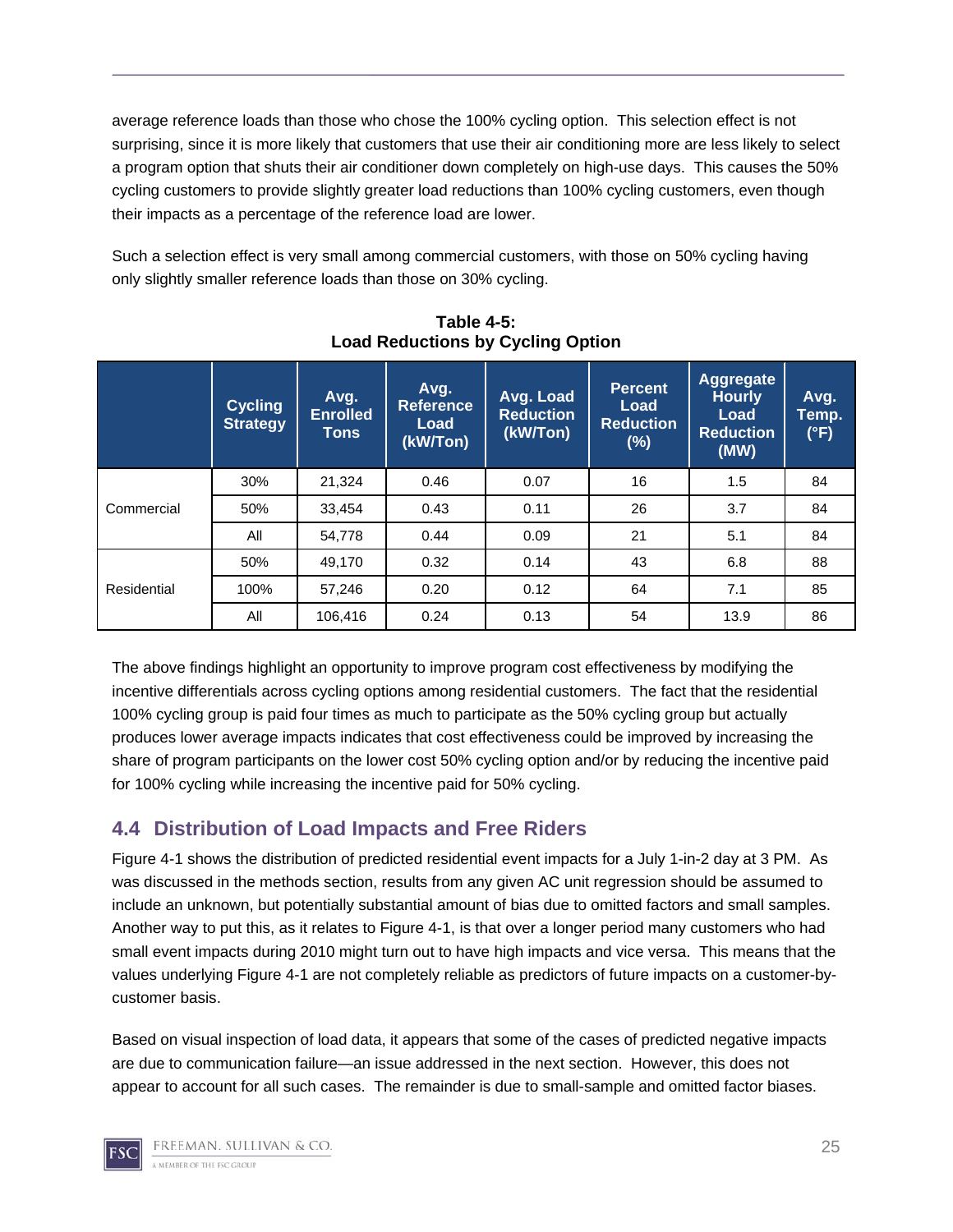

**Figure 4-1: Histogram of Predicted Event Impacts for Individual Customers** 

A large number of customers have event-impact estimates within a small margin of zero. It is very unlikely that omitted variable bias would balance out true event effects to equal zero for such a large number of customers. This suggests that many customers are free-riders—taking part in the program because their AC would not be on during events anyway.

To address this issue, Table 4-6 shows the percentage of air conditioners in the sample that have average load less than 0.1 kW during each event period when that unit was part of the non-curtailed group. This should be a reliable indicator of those units' level of usage during event-like conditions, without load control. Units that have very little usage under such conditions are free-riders. Table 4-6 shows that for any given event, the proportion of free-riders is about 50% in the residential sample and close to 30% in the commercial sample. The table does not address whether these are the same customers for each event. The proportion of units with less than 0.1 kW of average load for 80% or more of event periods during the summer is 34% and 37% for residential units on 50% and 100% cycling, respectively and 20% and 22% for commercial units on 30% and 50% cycling respectively. These values are calculated over a total of only five or six events per customer, which means that they are subject to substantial sampling variance and might not predict well a customer's future load impact potential.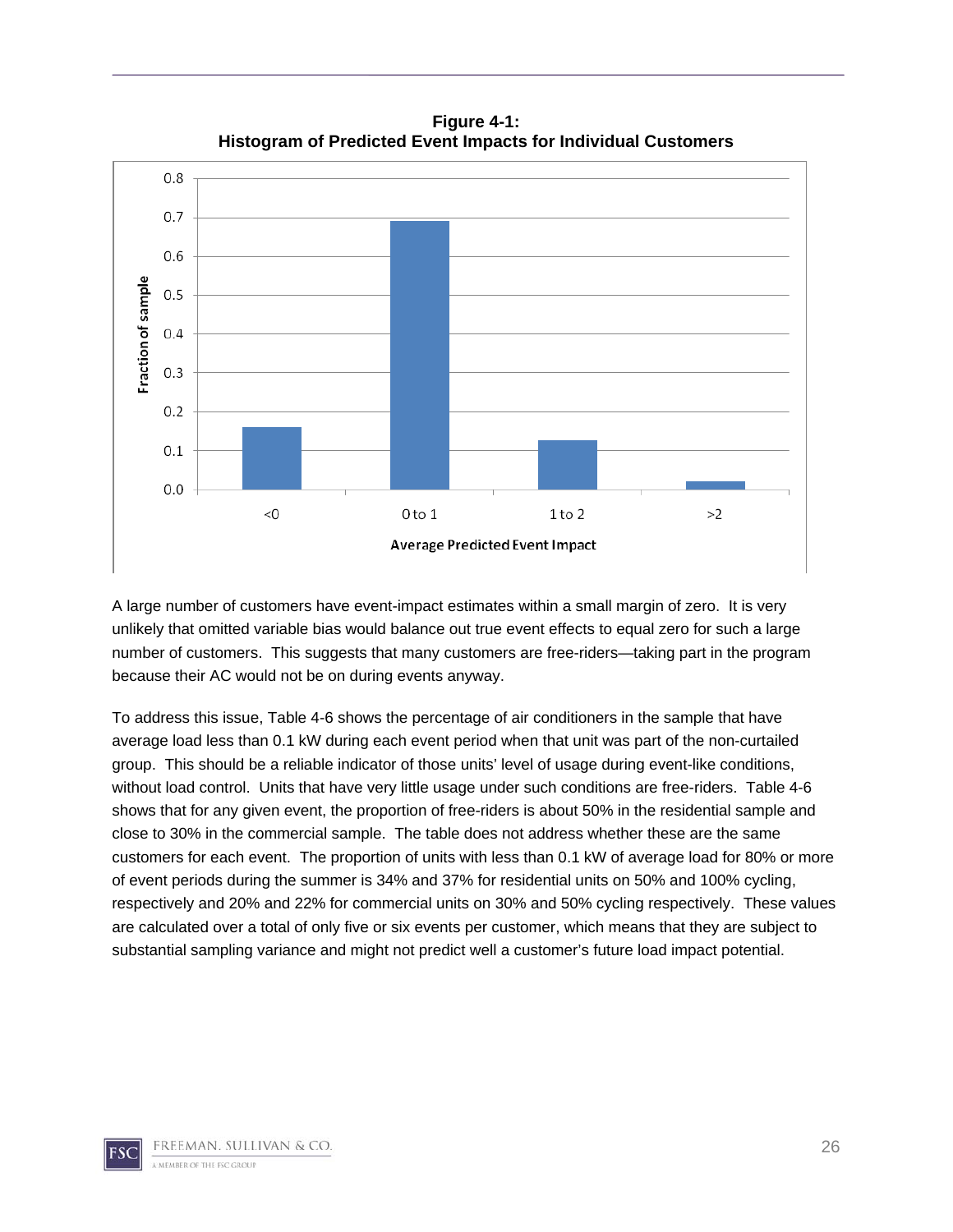|                   | <b>Residential</b>          |      | <b>Commercial</b> |             |  |
|-------------------|-----------------------------|------|-------------------|-------------|--|
| <b>Event Date</b> | 50% Cycling<br>100% Cycling |      | 30% Cycling       | 50% Cycling |  |
| July 15           | 0.54                        | 0.70 | 0.30              | 0.24        |  |
| July 16           | 0.37                        | 0.55 | 0.19              | 0.32        |  |
| August 17         | 0.56                        | 0.73 | 0.30              | 0.28        |  |
| August 18         | 0.45<br>0.55                |      | 0.20              | 0.35        |  |
| August 19         | 0.50<br>0.47                |      | 0.30              | 0.24        |  |
| August 23         | 0.48                        | 0.59 | 0.21              | 0.37        |  |
| August 24         | 0.46                        | 0.44 | 0.27              | 0.19        |  |
| August 25         | 0.30                        | 0.47 | 0.23              | 0.32        |  |
| September 27      | 0.34                        | 0.33 | 0.24              | 0.26        |  |
| September 28      | 0.53                        | 0.51 | 0.27              | 0.36        |  |
| September 29      | 0.54                        | 0.50 | 0.36              | 0.34        |  |
| Average           | 0.46                        | 0.53 | 0.26              | 0.30        |  |

**Table 4-6: Fraction of Customers with Less than 0.1 kW Average Load During Control Periods** 

### **4.5 Control Device Communications Failure**

The load-control switches that cause events to happen at the customer level rely on radio signals for event activation. If the switch is broken, if the signal is blocked or if the signal is sent on a frequency that the device is not set up to receive, then the event will not occur for that device. This is referred to here as control device communication failure.

Direct measurement of control device communication was not done for the 2010 evaluation. However, customers on 100% cycling that do have event load drops of very close to 100% can be presumed to be affected by communication failure. Moreover, there is no obvious reason why customers on 100% cycling should have different communication failure rates from customers on other cycling options, so this analysis probably reflects communication across the Summer Saver population.

An analysis of the number of customers in the 100% cycling group that had load above 0.02 kW during each event hour of 2010 revealed that during the final three hours of an event, communication failure appeared fairly stable at around 13% of customers. The first hour was excluded because the events phase in over time, which means that 100% cycling customers often do not show the full impact in the first hour of the event. Failure did not affect the same customers for each event. About 40% of customers showed communication failure for more than 10% of event hours, 12% had failure for more than 50% of event hours and 5% showed failure for all event hours.

Communication failure and the fact that events phase in over time appear to account for the full difference between the 64% actual event impact for 100% cycling customers and the 100% expected impact. The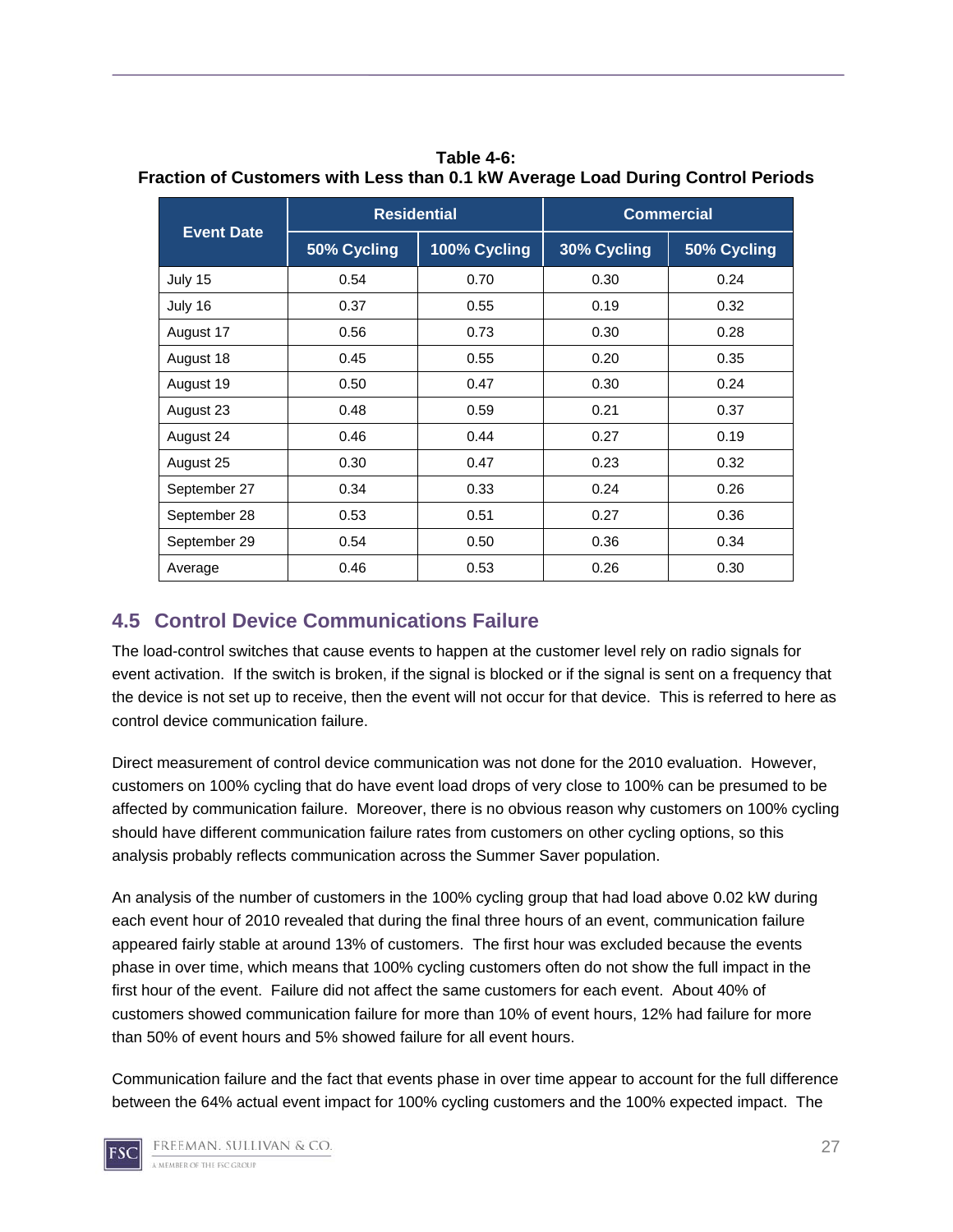customers with communication failure appear to have systematically higher load than those with successful communication. It is not clear whether this is a persistent and explainable pattern or a coincidence in the summer of 2010.

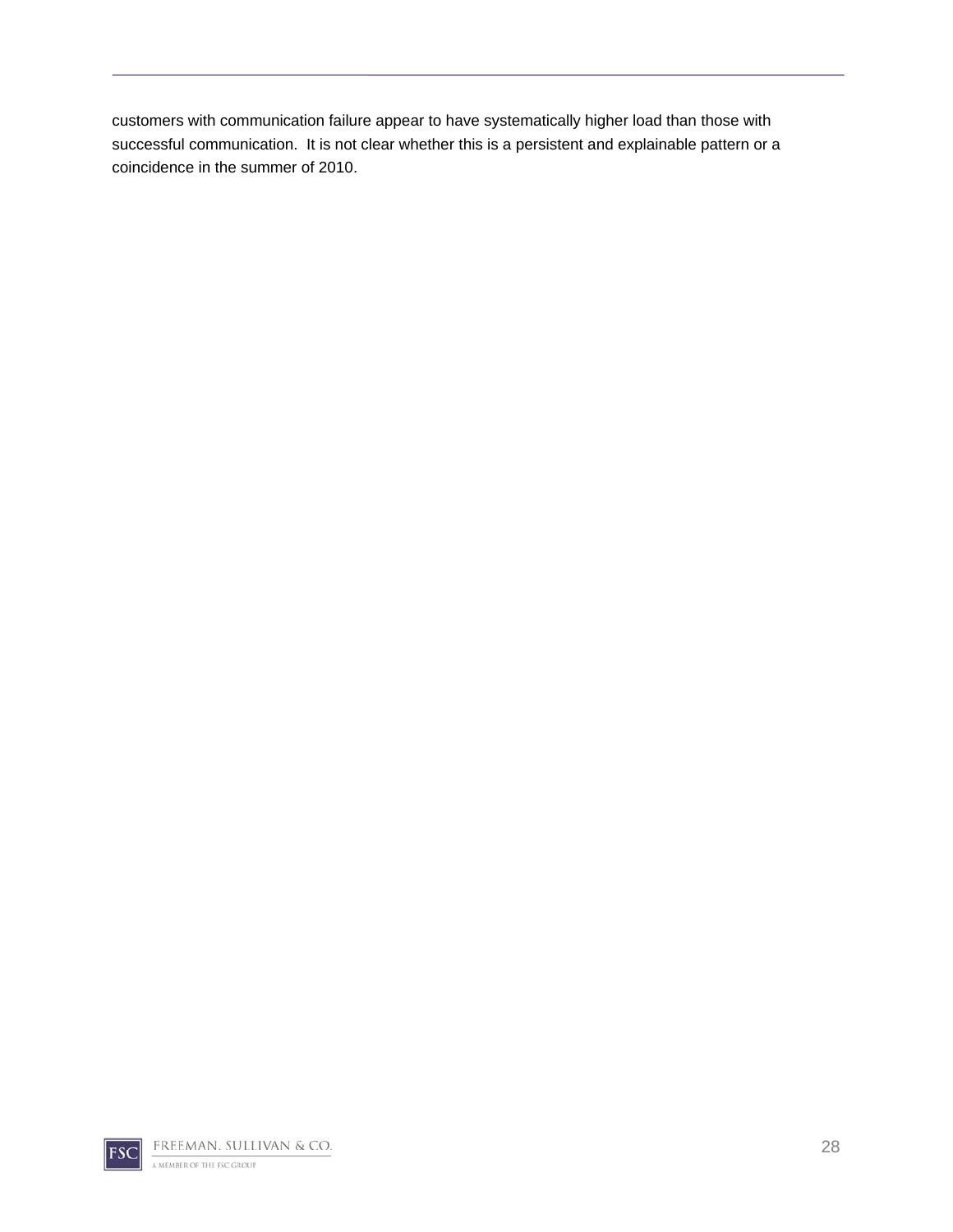# **5 Ex Ante Impacts**

The models developed from the ex post load data in 2010 were used to estimate load impacts based on ex ante event conditions and enrollment projections for the years 2011 through 2021. Enrollment is not expected to change in the future, so the tables represent predictions for the whole period 2011 through 2021. FSC was provided with data by SDG&E that represents weather under 1-in-2 and 1-in-10 year conditions for each monthly system peak day. $3$  The ex ante event window is from 1 to 6 PM.

Tables 5-1 through 5-3 summarize the average and aggregate load impact estimates for residential, commercial and all Summer Saver participants. Aggregate impacts are based on steady enrollment levels equal to those as of fall 2010. Load impact estimates are presented for the average AC unit, for each ton of air conditioning and for participants as a whole. For a typical event with 1-in-2 year weather conditions, the average impact per AC unit is 0.38 kW for residential customers, and the reduction average per ton is 0.09 kW. Based on 1-in-10 year weather conditions, these values are almost 20% higher (0.45 kW and 0.11 kW/ton, respectively). The aggregate program load reduction potential for residential customers is 10 MW for a typical event day under 1-in-2 year weather conditions and 12 MW under 1-in-10 year weather conditions. These values are based on program enrollment of 106,416 tons of air conditioning.

Commercial customer predicted impacts are 0.31 kW per AC unit and 0.08 kW/ton for a typical event day in 1-in-2 year weather conditions. The aggregate impact during these weather conditions is 5 MW. Commercial impacts increase only slightly under 1-in-10 year weather conditions both due to the lower cycling options for commercial customers and due to commercial customers being located in cool weather areas.

There is significant variation in load impacts across months and weather conditions. Based on 1-in-2 year weather, the low temperatures in June, reflecting the well known "June Gloom" typically experienced in San Diego, result in small average and aggregate load impact estimates. The June 1-in-2 impact for residential customers is almost 70% lower than the October estimate, which is the highest of any month in 1-in-2 year weather conditions. For residential customers the June 1-in-10 year estimate is three times higher than the 1-in-2 year estimate. The weather conditions on the monthly system peak day in June and July produce the lowest value based on 1-in-10 year weather. The highest load impacts are in September in the 1-in-10 weather year, with the system peak estimate equaling 19 MW for the whole program.

 3 The typical event day is an hourly average of the weather during the top 9 system load days in a 1-in-2 year and in a 1-in-10 year.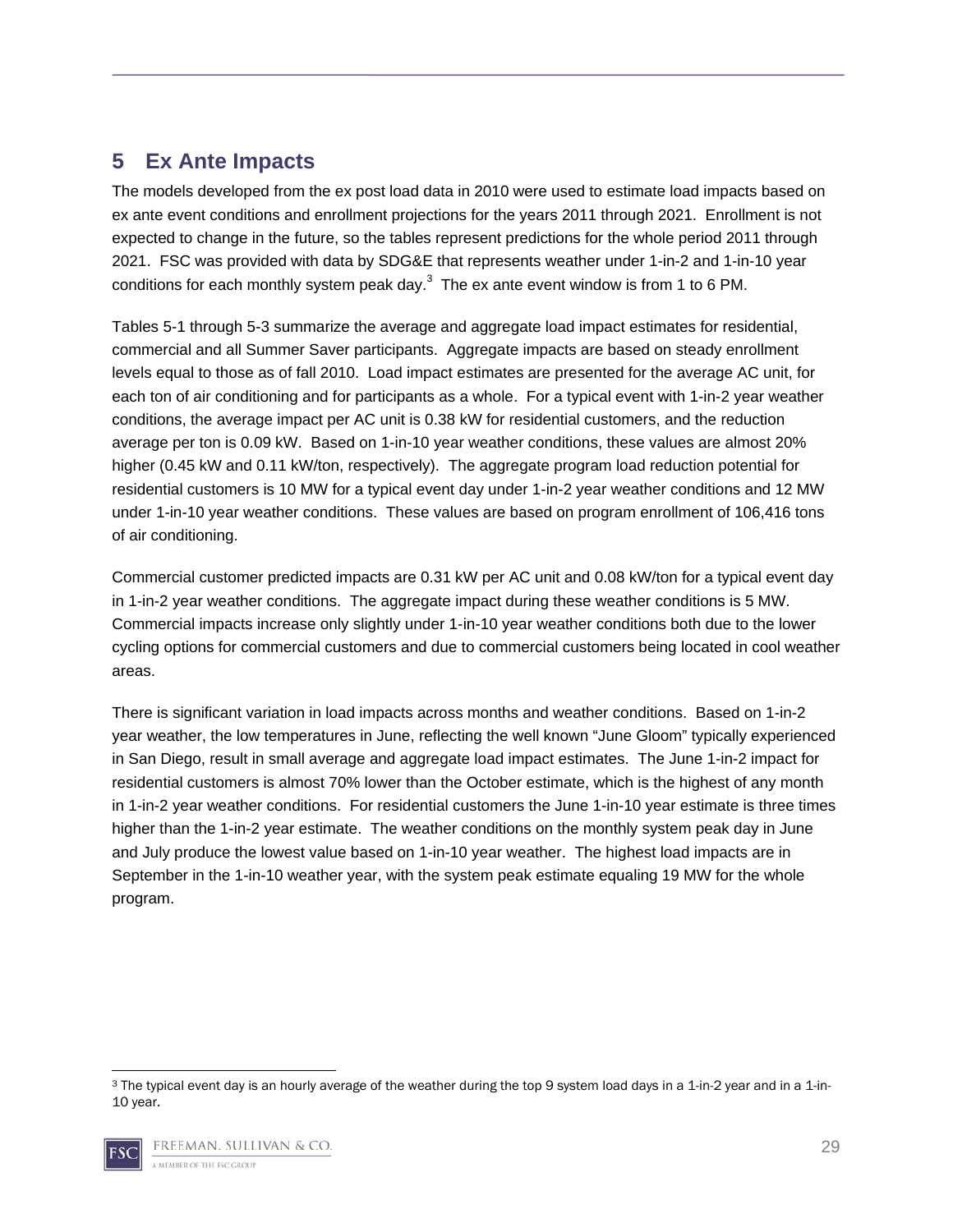| Weather<br>Year | <b>Day Type</b>            | <b>Average</b><br>Load<br><b>Reduction</b><br>(kW) | Average<br>Load<br><b>Reduction</b><br>(kW/Ton) | <b>Aggregate</b><br><b>Load</b><br><b>Reduction</b><br>(MW) | Avg.<br>Temp.<br>$(^{\circ}F)$ |
|-----------------|----------------------------|----------------------------------------------------|-------------------------------------------------|-------------------------------------------------------------|--------------------------------|
|                 | <b>Typical Event Day</b>   | 0.38                                               | 0.09                                            | 10                                                          | 84                             |
|                 | May Monthly Peak           | 0.36                                               | 0.09                                            | 10                                                          | 82                             |
|                 | June Monthly Peak          | 0.15                                               | 0.04                                            | 4                                                           | 77                             |
| $1-in-2$        | July Monthly Peak          | 0.31                                               | 0.07                                            | 8                                                           | 82                             |
|                 | <b>August Monthly Peak</b> | 0.38                                               | 0.09                                            | 10                                                          | 84                             |
|                 | September Monthly Peak     | 0.49                                               | 0.12                                            | 12                                                          | 87                             |
|                 | October Monthly Peak       | 0.51                                               | 0.12                                            | 13                                                          | 86                             |
|                 | <b>Typical Event Day</b>   | 0.45                                               | 0.11                                            | 12                                                          | 86                             |
|                 | May Monthly Peak           | 0.46                                               | 0.11                                            | 13                                                          | 86                             |
|                 | June Monthly Peak          | 0.44                                               | 0.11                                            | 12                                                          | 87                             |
| $1-in-10$       | July Monthly Peak          | 0.44                                               | 0.11                                            | 12                                                          | 86                             |
|                 | <b>August Monthly Peak</b> | 0.48                                               | 0.12                                            | 13                                                          | 86                             |
|                 | September Monthly Peak     | 0.55                                               | 0.13                                            | 14                                                          | 88                             |
|                 | October Monthly Peak       | 0.50                                               | 0.12                                            | 12                                                          | 87                             |

**Table 5-1: Average and Aggregate Load Reductions by Day Type and Weather Year All Residential Customers**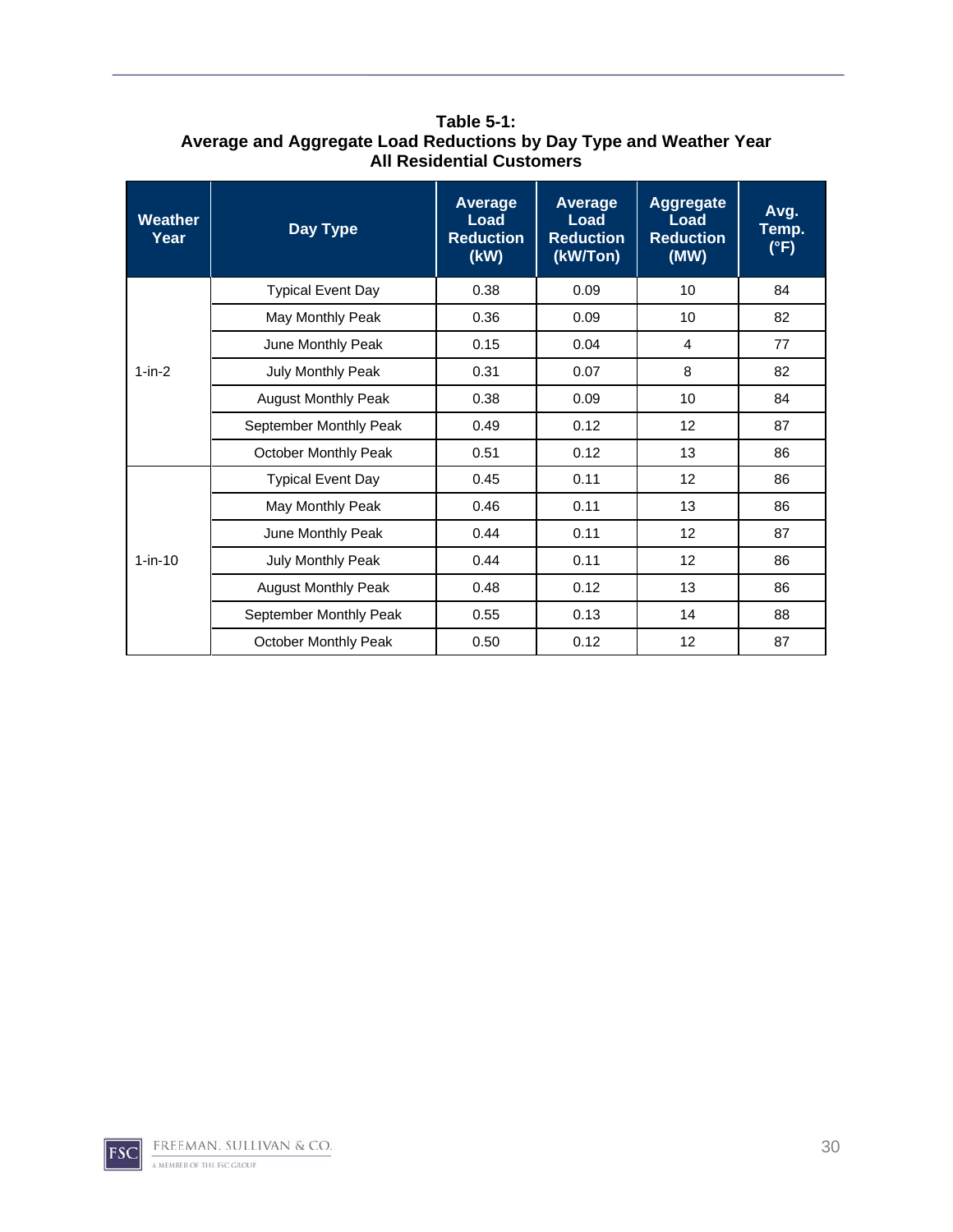| Weather<br>Year | <b>Day Type</b>             | <b>Average</b><br>Load<br><b>Reduction</b><br>(kW) | Average<br>Load<br><b>Reduction</b><br>(kW/Ton) | <b>Aggregate</b><br>Load<br><b>Reduction</b><br>(MW) | Avg.<br>Temp.<br>$(^{\circ}F)$ |
|-----------------|-----------------------------|----------------------------------------------------|-------------------------------------------------|------------------------------------------------------|--------------------------------|
|                 | <b>Typical Event Day</b>    | 0.31                                               | 0.08                                            | 4.5                                                  | 81                             |
|                 | May Monthly Peak            | 0.30                                               | 0.08                                            | 4.3                                                  | 80                             |
|                 | June Monthly Peak           | 0.23                                               | 0.06                                            | 3.3                                                  | 75                             |
| $1-in-2$        | July Monthly Peak           | 0.30                                               | 0.08                                            | 4.4                                                  | 81                             |
|                 | <b>August Monthly Peak</b>  | 0.32                                               | 0.08                                            | 4.6                                                  | 81                             |
|                 | September Monthly Peak      | 0.35                                               | 0.09                                            | 5.1                                                  | 85                             |
|                 | October Monthly Peak        | 0.33                                               | 0.09                                            | 4.8                                                  | 83                             |
|                 | <b>Typical Event Day</b>    | 0.34                                               | 0.09                                            | 5.0                                                  | 84                             |
|                 | May Monthly Peak            | 0.32                                               | 0.09                                            | 4.7                                                  | 84                             |
|                 | June Monthly Peak           | 0.33                                               | 0.09                                            | 4.8                                                  | 84                             |
| $1-in-10$       | July Monthly Peak           | 0.33                                               | 0.09                                            | 4.8                                                  | 84                             |
|                 | <b>August Monthly Peak</b>  | 0.35                                               | 0.09                                            | 5.0                                                  | 84                             |
|                 | September Monthly Peak      | 0.37                                               | 0.10                                            | 5.3                                                  | 87                             |
|                 | <b>October Monthly Peak</b> | 0.34                                               | 0.09                                            | 5.0                                                  | 86                             |

**Table 5-2: Average and Aggregate Load Reductions by Day Type and Weather Year All Commercial Customers**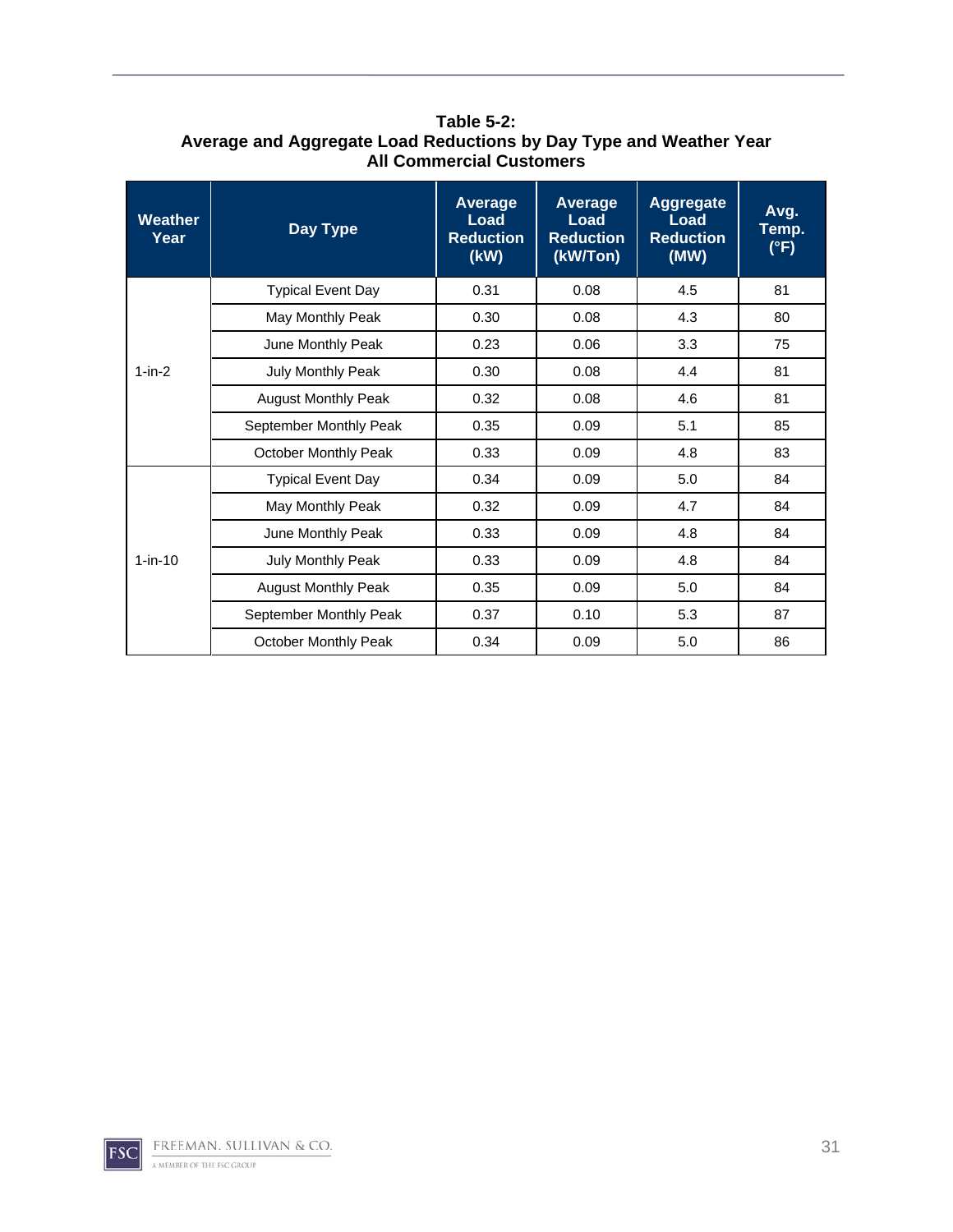| <b>Weather</b><br>Year | Day Type                    | Average<br>Load<br><b>Reduction</b><br>(kW) | <b>Average</b><br>Load<br><b>Reduction</b><br>(kW/Ton) | <b>Aggregate</b><br>Load<br><b>Reduction</b><br>(MW) | Avg. Temp.<br>(°F) |
|------------------------|-----------------------------|---------------------------------------------|--------------------------------------------------------|------------------------------------------------------|--------------------|
|                        | <b>Typical Event Day</b>    | 0.36                                        | 0.09                                                   | 15                                                   | 83                 |
|                        | May Monthly Peak            | 0.34                                        | 0.08                                                   | 14                                                   | 81                 |
|                        | June Monthly Peak           | 0.18                                        | 0.04                                                   | $\overline{7}$                                       | 77                 |
| $1-in-2$               | July Monthly Peak           | 0.31                                        | 0.08                                                   | 13                                                   | 81                 |
|                        | <b>August Monthly Peak</b>  | 0.36                                        | 0.09                                                   | 15                                                   | 83                 |
|                        | September Monthly Peak      | 0.44                                        | 0.11                                                   | 17                                                   | 87                 |
|                        | <b>October Monthly Peak</b> | 0.44                                        | 0.11                                                   | 17                                                   | 85                 |
|                        | <b>Typical Event Day</b>    | 0.42                                        | 0.10                                                   | 17                                                   | 86                 |
|                        | May Monthly Peak            | 0.41                                        | 0.10                                                   | 17                                                   | 85                 |
|                        | June Monthly Peak           | 0.40                                        | 0.10                                                   | 17                                                   | 86                 |
| $1-in-10$              | July Monthly Peak           | 0.40                                        | 0.10                                                   | 17                                                   | 85                 |
|                        | <b>August Monthly Peak</b>  | 0.44                                        | 0.11                                                   | 18                                                   | 85                 |
|                        | September Monthly Peak      | 0.49                                        | 0.12                                                   | 19                                                   | 88                 |
|                        | <b>October Monthly Peak</b> | 0.44                                        | 0.11                                                   | 17                                                   | 87                 |

**Table 5-3: Average and Aggregate Load Reductions by Day Type and Weather Year All Customers** 

Figures 5-1 and 5-2 contain the standard output tables required by the CPUC Load Impact Protocols for the average residential customer and all residential customers combined for the typical event day based on 1-in-2 year weather conditions and 2011 enrollment. Figures 5-3 and 5-4 contain the same output tables for commercial customers. Electronic versions of these tables for various day types and weather conditions have been filed along with this report.

Tables 5-4 through 5-6 show how load impacts vary across the five-hour event window for each required ex ante day type and set of weather conditions based on 2011 enrollment. There is significant variation in load impacts across event hours, monthly system peak days and weather conditions. For all days and weather conditions, load impacts are lowest in the first event hour, often significantly so. This reflects the generally mild climate in the San Diego region, where air conditioning is often not needed until later in the afternoon. For residential customers, for most day types and weather conditions, the largest load impact is in the second to last hour of the event period, from 4 to 5 PM. For commercial customers, impacts in the the 3 to 4 PM interval for both 1-in-2 and 1-in-10 weather year conditions are either equal to or greater than those in the 4 to 5 PM interval.

There are some notable differences in the hourly aggregate load impacts of residential as compared to commercial customers. Residential load impacts are much more varied throughout the 1 to 6 PM event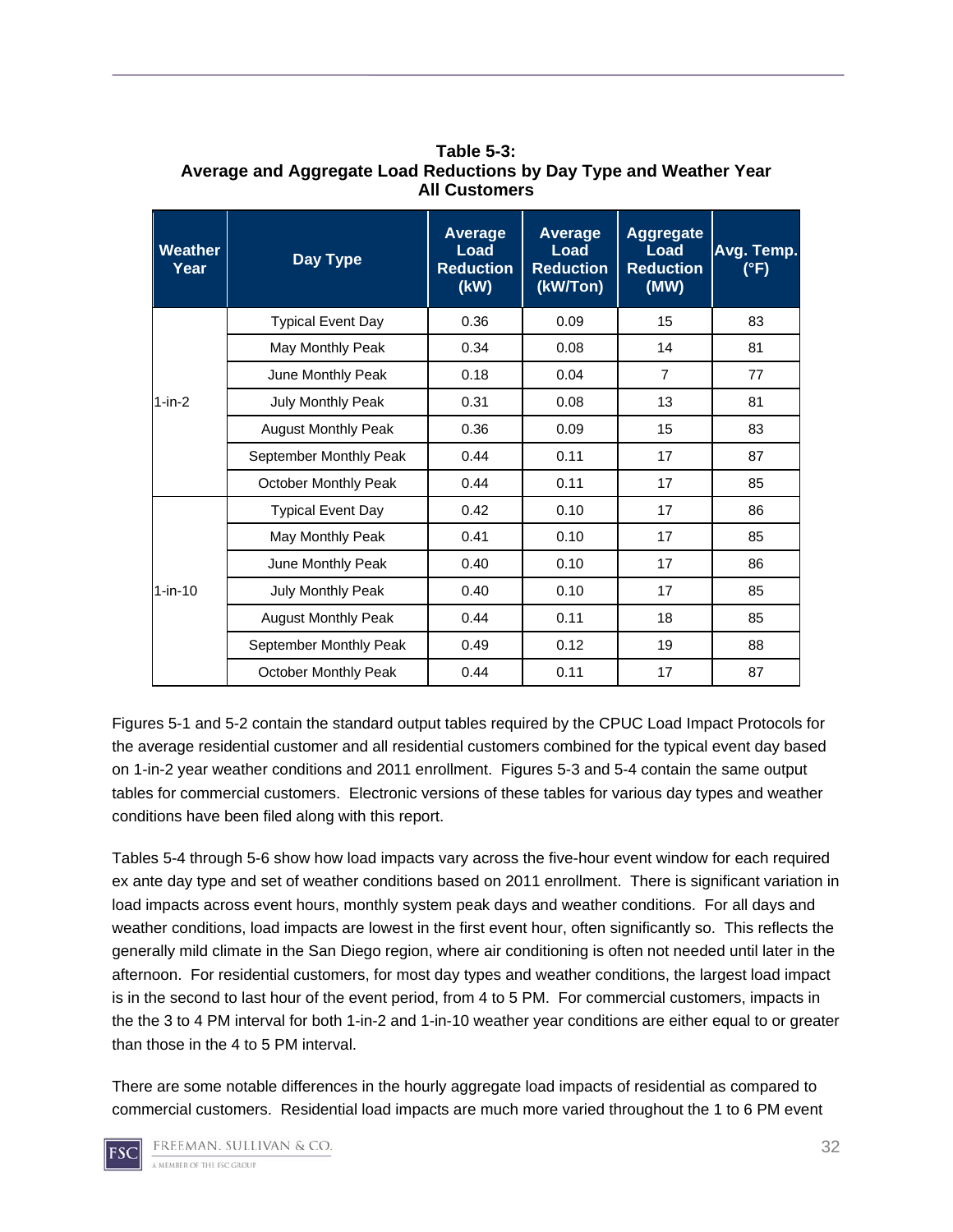window than are commercial customers. On average the difference between the first hour's load impacts (1 to 2 PM) and the peak hour's load impacts (4 to 5 PM) is 32% in 1-in-2 weather years and 38% in 1-in-10 weather years for residential customers. For commercial customers the difference is much less pronounced between the first hour and the peak hour (3 to 4 PM or 4 to 5 PM) at 9% for both weather year conditions. These differences can be attributed to the different cycling strategies for residential vs. commercial customers (50% and 100% vs. 30% and 50%, respectively), and the energy needs of each group. While residential customers may not use AC while they are out of the house, commercial customers generally need to use AC all day, which stabilizes their projected load impacts.

### **5.1 Recommendations**

FSC has several recommendations for the future:

- Incentive levels should be reviewed for the 100% residential cycling option. It appears that these customers are being overpaid relative to customers on the 50% cycling option;
- **The group A-B structure should be retained;**
- The residential Summer Saver evaluation should be done using whole-building data, contingent on a validation check to ensure that the group of residential customers with smart meters is adequately representative; and
- An effort should be made to resolve issues with identifying which commercial meters are associated with Summer Saver controlled ACs so that the commercial evaluation can be performed without the need of a load-research sample in the future.

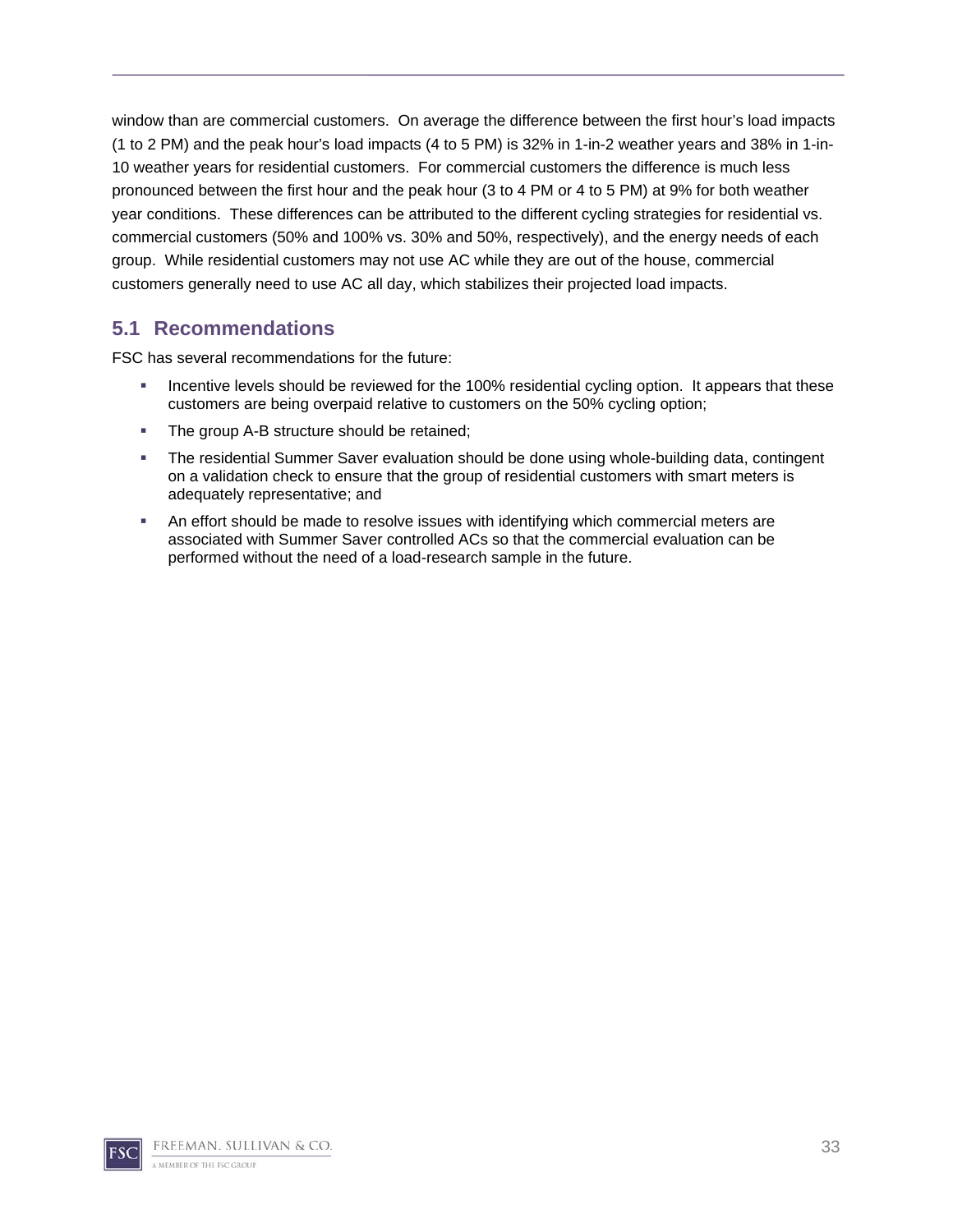| <b>Weather</b><br>Year |                            |                       | <b>Hour of Day</b>      |                         |                     |                     |         |  |
|------------------------|----------------------------|-----------------------|-------------------------|-------------------------|---------------------|---------------------|---------|--|
|                        | <b>Day Type</b>            | 1 to $2$<br><b>PM</b> | $2$ to $3$<br><b>PM</b> | $3$ to $4$<br><b>PM</b> | 4 to 5<br><b>PM</b> | 5 to 6<br><b>PM</b> | Average |  |
|                        | <b>Typical Event Day</b>   | 8.7                   | 9.9                     | 10.8                    | 11.6                | 10.7                | 10.3    |  |
|                        | May Monthly Peak           | 8.5                   | 9.8                     | 10.5                    | 10.8                | 9.9                 | 9.9     |  |
|                        | June Monthly Peak          | 3.4                   | 3.8                     | 4.4                     | 4.7                 | 4.2                 | 4.1     |  |
| $1-in-2$               | July Monthly Peak          | 6.8                   | 8.0                     | 8.7                     | 9.3                 | 8.7                 | 8.3     |  |
|                        | <b>August Monthly Peak</b> | 8.5                   | 9.5                     | 10.4                    | 11.1                | 10.4                | 10.0    |  |
|                        | September Monthly Peak     | 10.1                  | 11.9                    | 13.1                    | 13.8                | 13.0                | 12.4    |  |
|                        | October Monthly Peak       | 10.6                  | 12.4                    | 13.5                    | 13.8                | 12.3                | 12.5    |  |
|                        | <b>Typical Event Day</b>   | 10.1                  | 12.1                    | 13.1                    | 13.8                | 12.8                | 12.4    |  |
|                        | May Monthly Peak           | 10.2                  | 12.3                    | 13.4                    | 14.0                | 13.0                | 12.6    |  |
|                        | June Monthly Peak          | 9.4                   | 11.3                    | 12.6                    | 13.7                | 12.9                | 12.0    |  |
| $1-in-10$              | <b>July Monthly Peak</b>   | 9.4                   | 11.2                    | 12.5                    | 13.3                | 12.3                | 11.8    |  |
|                        | <b>August Monthly Peak</b> | 10.6                  | 12.4                    | 13.4                    | 13.8                | 12.8                | 12.6    |  |
|                        | September Monthly Peak     | 11.1                  | 13.5                    | 14.4                    | 15.3                | 14.4                | 13.7    |  |
|                        | October Monthly Peak       | 9.7                   | 12.2                    | 13.1                    | 13.9                | 12.7                | 12.3    |  |

**Table 5-4: Aggregate Load Reductions by Day Type, Weather Year and Hour All Residential Customers**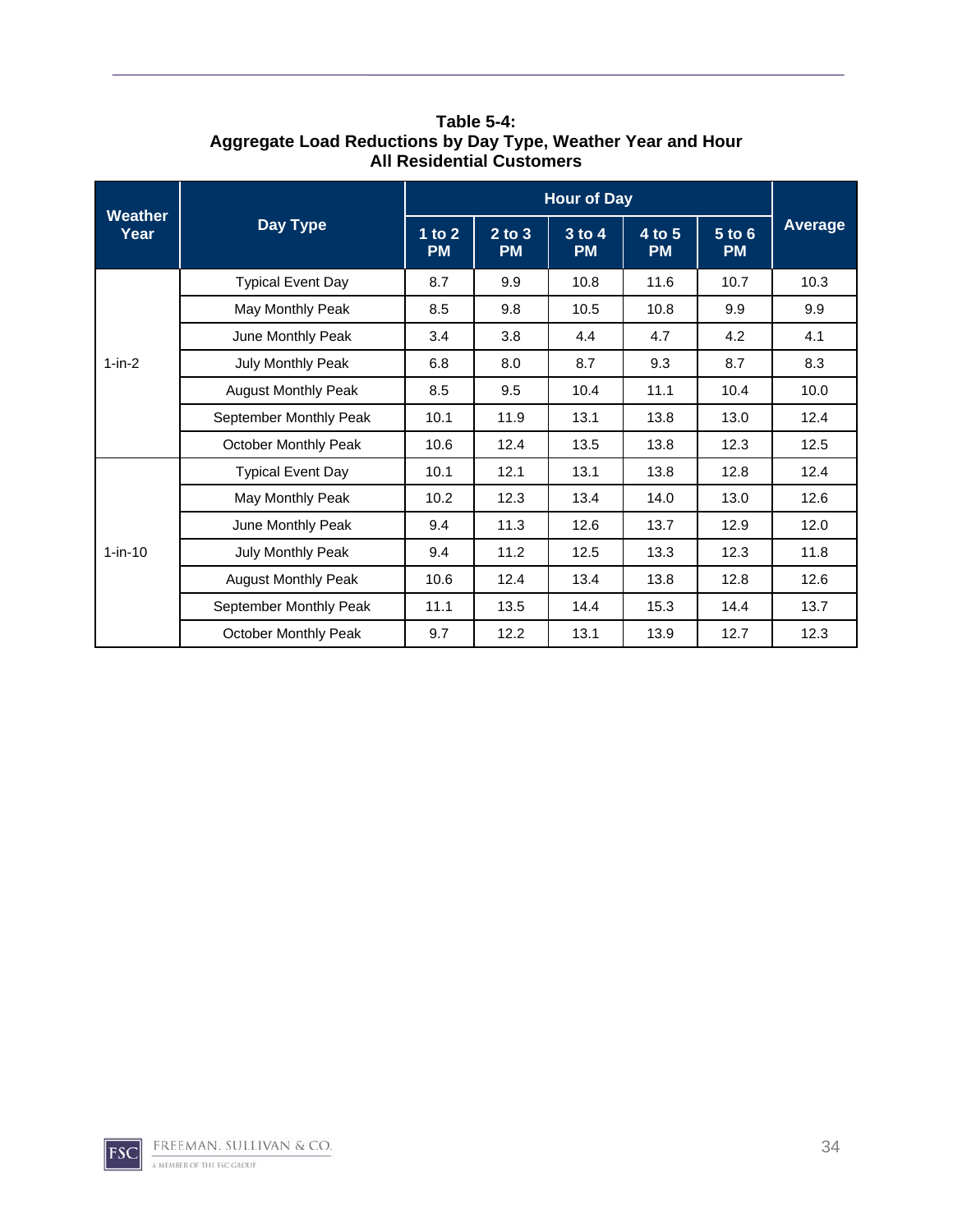|                        |                            |                       | <b>Hour of Day</b>      |                         |                     |                     |         |  |
|------------------------|----------------------------|-----------------------|-------------------------|-------------------------|---------------------|---------------------|---------|--|
| <b>Weather</b><br>Year | Day Type                   | 1 to $2$<br><b>PM</b> | $2$ to $3$<br><b>PM</b> | $3$ to $4$<br><b>PM</b> | 4 to 5<br><b>PM</b> | 5 to 6<br><b>PM</b> | Average |  |
|                        | <b>Typical Event Day</b>   | 4.4                   | 4.6                     | 4.7                     | 4.7                 | 4.3                 | 4.6     |  |
|                        | May Monthly Peak           | 4.2                   | 4.4                     | 4.5                     | 4.5                 | 4.1                 | 4.3     |  |
|                        | June Monthly Peak          | 3.2                   | 3.4                     | 3.5                     | 3.5                 | 3.1                 | 3.3     |  |
| $1-in-2$               | July Monthly Peak          | 4.2                   | 4.4                     | 4.5                     | 4.5                 | 4.1                 | 4.4     |  |
|                        | <b>August Monthly Peak</b> | 4.4                   | 4.6                     | 4.8                     | 4.7                 | 4.3                 | 4.6     |  |
|                        | September Monthly Peak     | 4.8                   | 5.1                     | 5.3                     | 5.2                 | 4.9                 | 5.1     |  |
|                        | October Monthly Peak       | 4.5                   | 4.8                     | 5.0                     | 4.9                 | 4.6                 | 4.8     |  |
|                        | <b>Typical Event Day</b>   | 4.8                   | 5.0                     | 5.2                     | 5.1                 | 4.7                 | 5.0     |  |
|                        | May Monthly Peak           | 4.4                   | 4.7                     | 4.9                     | 4.9                 | 4.6                 | 4.7     |  |
|                        | June Monthly Peak          | 4.6                   | 4.8                     | 5.0                     | 5.0                 | 4.6                 | 4.8     |  |
| $1-in-10$              | July Monthly Peak          | 4.6                   | 4.9                     | 5.0                     | 5.0                 | 4.6                 | 4.8     |  |
|                        | <b>August Monthly Peak</b> | 4.9                   | 5.1                     | 5.2                     | 5.2                 | 4.8                 | 5.0     |  |
|                        | September Monthly Peak     | 5.1                   | 5.4                     | 5.5                     | 5.5                 | 5.2                 | 5.3     |  |
|                        | October Monthly Peak       | 4.7                   | 5.0                     | 5.2                     | 5.2                 | 4.8                 | 5.0     |  |

**Table 5-5: Aggregate Load Reductions by Day Type, Weather Year and Hour All Commercial Customers**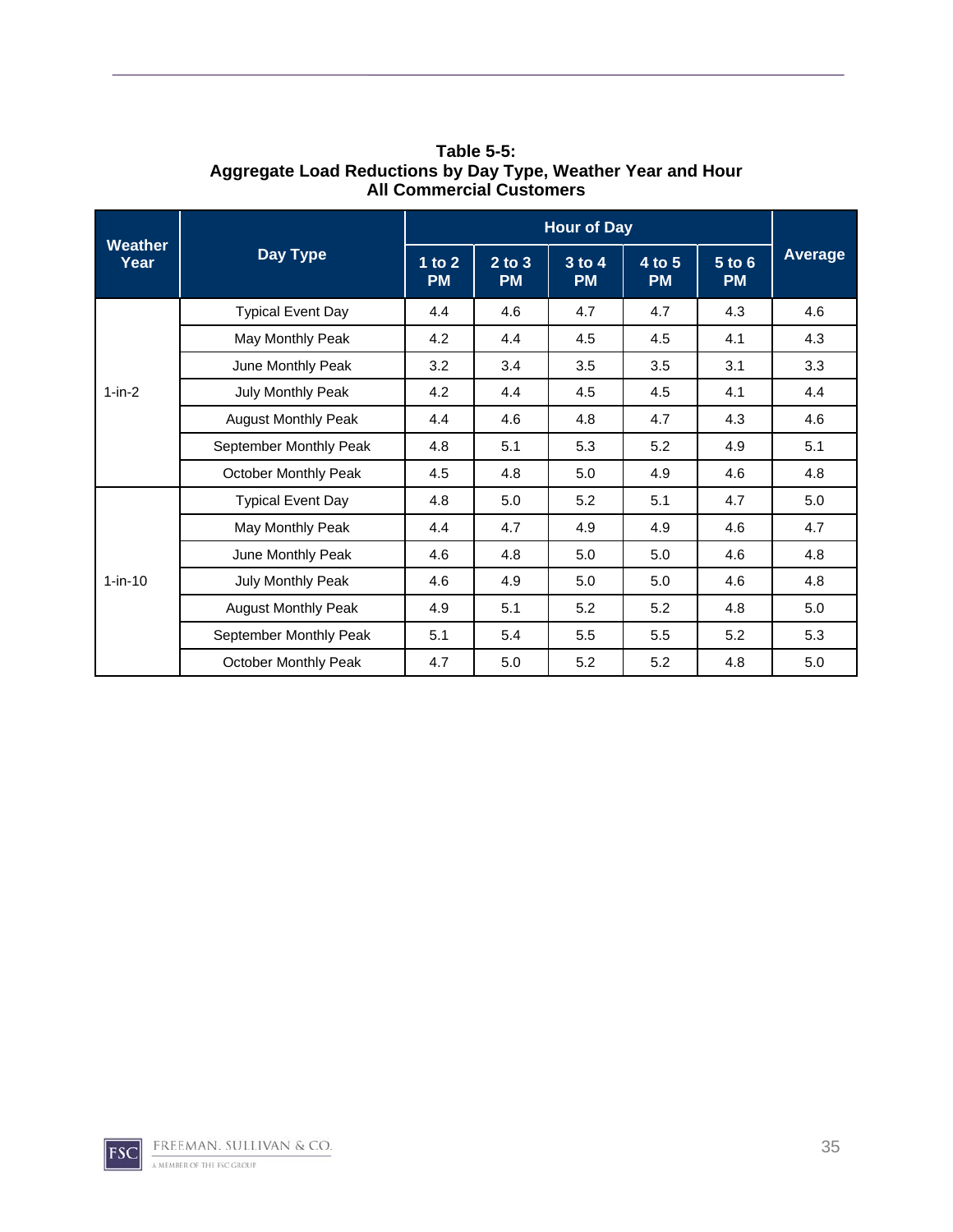|                        |                            |                       | <b>Hour of Day</b>      |                     |                     |                     |                |  |
|------------------------|----------------------------|-----------------------|-------------------------|---------------------|---------------------|---------------------|----------------|--|
| <b>Weather</b><br>Year | <b>Day Type</b>            | 1 to $2$<br><b>PM</b> | $2$ to $3$<br><b>PM</b> | 3 to 4<br><b>PM</b> | 4 to 5<br><b>PM</b> | 5 to 6<br><b>PM</b> | Average        |  |
|                        | <b>Typical Event Day</b>   | 13                    | 15                      | 16                  | 16                  | 15                  | 15             |  |
|                        | May Monthly Peak           | 13                    | 14                      | 15                  | 15                  | 14                  | 14             |  |
| $1-in-2$               | June Monthly Peak          | $\overline{7}$        | $\overline{7}$          | 8                   | 8                   | $\overline{7}$      | $\overline{7}$ |  |
|                        | July Monthly Peak          | 11                    | 12                      | 13                  | 14                  | 13                  | 13             |  |
|                        | <b>August Monthly Peak</b> | 13                    | 14                      | 15                  | 16                  | 15                  | 15             |  |
|                        | September Monthly Peak     | 15                    | 17                      | 18                  | 19                  | 18                  | 17             |  |
|                        | October Monthly Peak       | 15                    | 17                      | 18                  | 19                  | 17                  | 17             |  |
|                        | <b>Typical Event Day</b>   | 15                    | 17                      | 19                  | 19                  | 18                  | 18             |  |
|                        | May Monthly Peak           | 15                    | 17                      | 18                  | 19                  | 18                  | 17             |  |
|                        | June Monthly Peak          | 14                    | 16                      | 18                  | 19                  | 18                  | 17             |  |
| $1-in-10$              | July Monthly Peak          | 14                    | 16                      | 18                  | 18                  | 17                  | 17             |  |
|                        | <b>August Monthly Peak</b> | 15                    | 17                      | 19                  | 19                  | 18                  | 18             |  |
|                        | September Monthly Peak     | 16                    | 19                      | 20                  | 21                  | 20                  | 19             |  |

October Monthly Peak | 14 | 17 | 18 | 19 | 18 | 17

**Table 5-6: Aggregate Load Reductions by Day Type, Weather Year and Hour All Customers** 

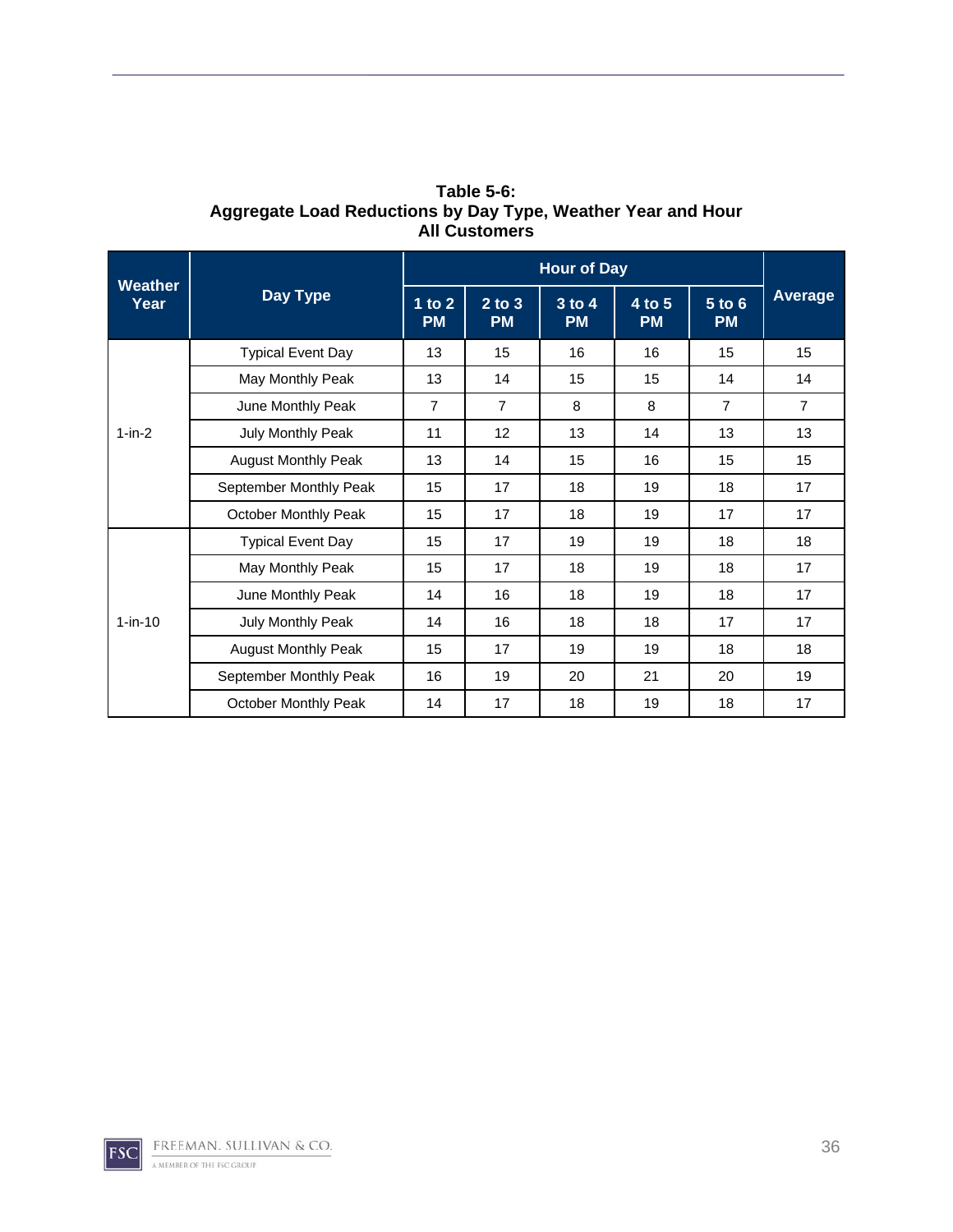#### **Figure 5-1: Hourly Load Impact Estimates for the Average Residential AC Unit Typical Event Day, 1-in-2 Year Weather Conditions**

| TABLE 1: Menu options          |                                  |
|--------------------------------|----------------------------------|
| <b>Type of Results</b>         | Average AC Unit                  |
| <b>Weather Year</b>            | $1-in-2$                         |
| <b>Forecast Year</b>           | 2011                             |
| Day Type                       | <b>Typical Event Day</b>         |
| <b>Customer Characteristic</b> | <b>All Residential Customers</b> |
| TABLE 2: Output                |                                  |
| Average Tons per AC Unit       | 4.2                              |
| <b>Aggregate Tons</b>          | 113.651                          |
| % Load Reduction (1 to 6 pm)   | 51.5%                            |



| TABLE 1: Menu options                 |                                                    |                | Hour           | Reference                             | Estimated<br>Load w/                      | Load<br>Impact | Weighted           | Uncertainty Adjusted Impact - Percentiles |         |         |         |         |
|---------------------------------------|----------------------------------------------------|----------------|----------------|---------------------------------------|-------------------------------------------|----------------|--------------------|-------------------------------------------|---------|---------|---------|---------|
| <b>Type of Results</b>                | Average AC Unit                                    |                | Endina         | $\lfloor$ Load (kW) $\rfloor$ DR (kW) |                                           | (kW)           | Temp (F)           | 10th                                      | 30th    | 50th    | 70th    | 90th    |
| <b>Weather Year</b>                   | $1-in-2$                                           |                | $\mathbf{1}$   | 0.01                                  | 0.01                                      | 0.00           | 68.5               | 0.00                                      | 0.00    | 0.00    | 0.00    | 0.00    |
| <b>Forecast Year</b>                  | 2011                                               |                | $\overline{2}$ | 0.01                                  | 0.01                                      | 0.00           | 68.0               | 0.00                                      | 0.00    | 0.00    | 0.00    | 0.00    |
| Day Type                              | <b>Typical Event Day</b>                           |                | 3              | 0.01                                  | 0.01                                      | 0.00           | 67.5               | 0.00                                      | 0.00    | 0.00    | 0.00    | 0.00    |
| <b>Customer Characteristic</b>        | All Residential Customers                          |                | $\overline{4}$ | 0.01                                  | 0.01                                      | 0.00           | 67.1               | 0.00                                      | 0.00    | 0.00    | 0.00    | 0.00    |
| TABLE 2: Output                       |                                                    |                | 5              | 0.01                                  | 0.01                                      | 0.00           | 66.9               | 0.00                                      | 0.00    | 0.00    | 0.00    | 0.00    |
| Average Tons per AC Unit              | 4.2                                                |                | 6              | 0.01                                  | 0.01                                      | 0.00           | 66.6               | 0.00                                      | 0.00    | 0.00    | 0.00    | 0.00    |
| <b>Aggregate Tons</b>                 | 113,651                                            |                | $\overline{7}$ | 0.01                                  | 0.01                                      | 0.00           | 66.7               | 0.00                                      | 0.00    | 0.00    | 0.00    | 0.00    |
| % Load Reduction (1 to 6 pm)          | 51.5%                                              |                | 8              | 0.02                                  | 0.02                                      | 0.00           | 71.6               | 0.00                                      | 0.00    | 0.00    | 0.00    | 0.00    |
|                                       |                                                    |                | 9              | 0.08                                  | 0.08                                      | 0.00           | 77.8               | 0.00                                      | 0.00    | 0.00    | 0.00    | 0.00    |
|                                       | Reference Load (kW)<br>-B Estimated Load w/DR (kW) |                | 10             | 0.14                                  | 0.14                                      | 0.00           | 83.0               | 0.00                                      | 0.00    | 0.00    | 0.00    | 0.00    |
| 1.00                                  |                                                    |                | 11             | 0.24                                  | 0.24                                      | 0.00           | 86.9               | 0.00                                      | 0.00    | 0.00    | 0.00    | 0.00    |
|                                       |                                                    |                | 12             | 0.33                                  | 0.33                                      | 0.00           | 87.5               | 0.00                                      | 0.00    | 0.00    | 0.00    | 0.00    |
| 0.90                                  |                                                    |                | 13             | 0.45                                  | 0.45                                      | 0.00           | 86.5               | 0.00                                      | 0.00    | 0.00    | 0.00    | 0.00    |
| 0.80                                  |                                                    |                | 14             | 0.60                                  | 0.28                                      | 0.32           | 85.8               | 0.29                                      | 0.31    | 0.32    | 0.33    | 0.34    |
| 0.70                                  |                                                    |                | 15             | 0.69                                  | 0.32                                      | 0.36           | 85.2               | 0.34                                      | 0.35    | 0.36    | 0.37    | 0.39    |
|                                       |                                                    |                | 16             | 0.79                                  | 0.39                                      | 0.40           | 84.5               | 0.37                                      | 0.38    | 0.40    | 0.41    | 0.43    |
| 0.60                                  |                                                    |                | 17             | 0.82                                  | 0.40                                      | 0.42           | 82.7               | 0.40                                      | 0.41    | 0.42    | 0.43    | 0.45    |
| 0.50                                  |                                                    |                | 18             | 0.79                                  | 0.39                                      | 0.39           | 79.8               | 0.37                                      | 0.38    | 0.39    | 0.40    | 0.42    |
| 0.40                                  |                                                    |                | 19             | 0.77                                  | 0.90                                      | $-0.12$        | 76.8               | $-0.15$                                   | $-0.13$ | $-0.12$ | $-0.11$ | $-0.10$ |
|                                       |                                                    |                | 20             | 0.62                                  | 0.70                                      | $-0.08$        | 73.8               | $-0.11$                                   | $-0.09$ | $-0.08$ | $-0.07$ | $-0.05$ |
| 0.30                                  |                                                    |                | 21             | 0.48                                  | 0.53                                      | $-0.05$        | 71.8               | $-0.08$                                   | $-0.06$ | $-0.05$ | $-0.04$ | $-0.03$ |
| 0.20                                  |                                                    |                | 22             | 0.36                                  | 0.39                                      | $-0.03$        | 70.9               | $-0.06$                                   | $-0.04$ | $-0.03$ | $-0.02$ | 0.00    |
| 0.10                                  |                                                    |                | 23             | 0.23                                  | 0.24                                      | $-0.02$        | 69.6               | $-0.04$                                   | $-0.03$ | $-0.02$ | $-0.01$ | 0.01    |
|                                       |                                                    |                | 24             | 0.14                                  | 0.15                                      | $-0.01$        | 69.3               | $-0.04$                                   | $-0.02$ | $-0.01$ | 0.00    | 0.01    |
| 0.00<br>$\overline{7}$<br>1<br>3<br>5 | 13<br>15<br>17<br>11<br>9                          | 19<br>21<br>23 |                | Reference                             | Observed                                  | Change in      | Cooling<br>Degree  | Uncertainty Adjusted Impact - Percentiles |         |         |         |         |
|                                       | Hour Ending                                        |                |                | (kWh)                                 | Energy Use Energy Use Energy Use<br>(kWh) | (kWh)          | Hours<br>(Base 70) | 10 <sub>th</sub>                          | 30th    | 50th    | 70th    | 90th    |
|                                       |                                                    |                | Daily          | 7.63                                  | 6.05                                      | 1.58           | 154.7              | 1.29                                      | 1.46    | 1.58    | 1.70    | 1.86    |

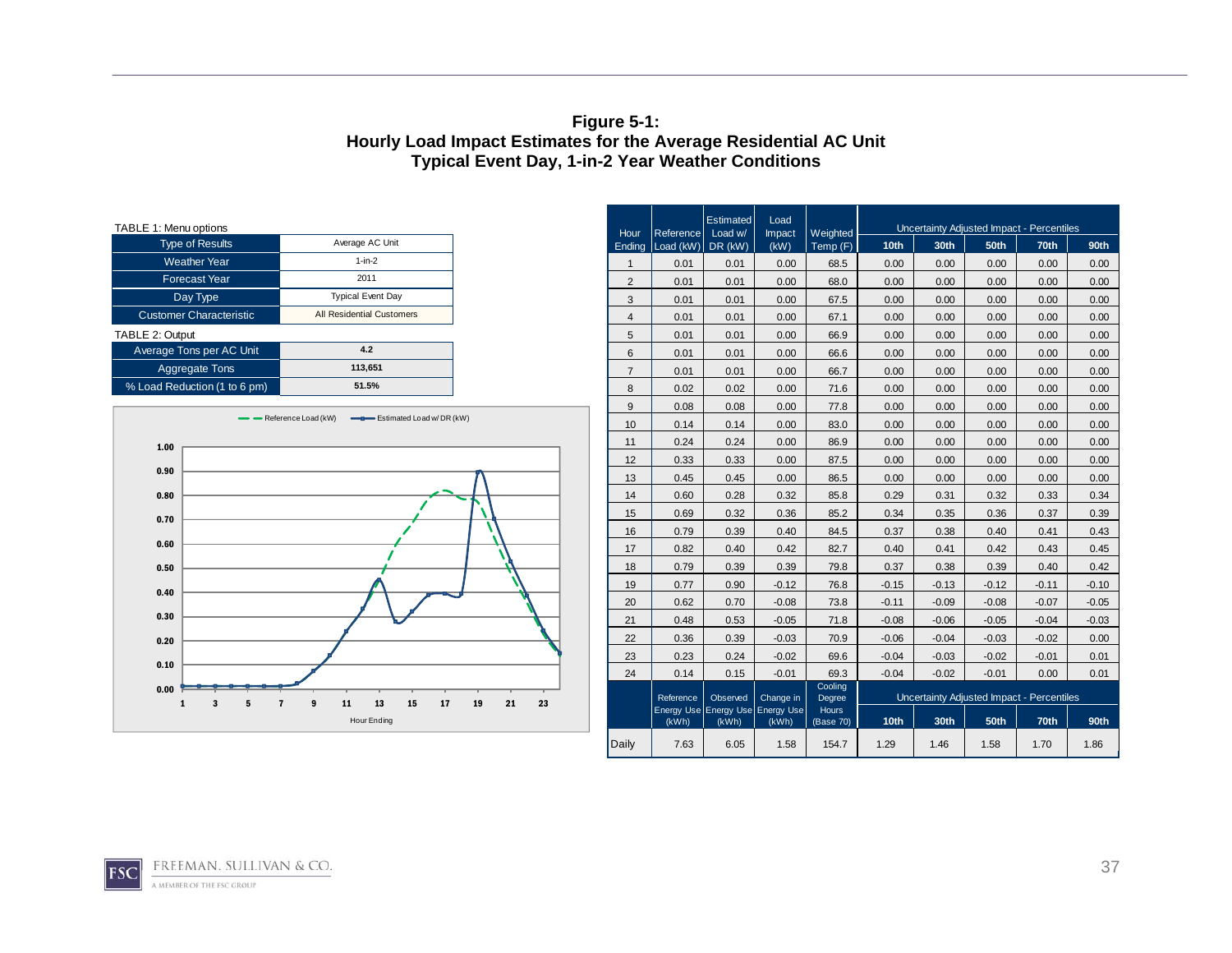#### **Figure 5-2: Aggregate Hourly Load Impact Estimates for All Residential Customers Typical Event Day, 1-in-2 Year Weather Conditions**

| TABLE 1: Menu options          |                                  |
|--------------------------------|----------------------------------|
| <b>Type of Results</b>         | Aggregate                        |
| <b>Weather Year</b>            | $1-in-2$                         |
| <b>Forecast Year</b>           | 2011                             |
| Day Type                       | <b>Typical Event Day</b>         |
| <b>Customer Characteristic</b> | <b>All Residential Customers</b> |
| <b>TABLE 2: Output</b>         |                                  |
| Average Tons per AC Unit       | 4.2                              |
| <b>Aggregate Tons</b>          | 113,651                          |
| % Load Reduction (1 to 6 pm)   | 51.5%                            |
|                                |                                  |



| TABLE 1: Menu options |                                |                                                   | <b>Reference Estimated</b> |                | Load         |                                           | Uncertainty Adjusted Impact - Percentiles |                             |                                           |                  |         |                  |         |  |
|-----------------------|--------------------------------|---------------------------------------------------|----------------------------|----------------|--------------|-------------------------------------------|-------------------------------------------|-----------------------------|-------------------------------------------|------------------|---------|------------------|---------|--|
|                       | <b>Type of Results</b>         | Aggregate                                         |                            | Hour<br>Endina | Load<br>(MW) | Load w/<br>DR (MW)                        | Impact<br>(MW)                            | <b>Weighted</b><br>Temp (F) | 10 <sub>th</sub>                          | 30 <sub>th</sub> | 50th    | 70 <sub>th</sub> | 90th    |  |
|                       | <b>Weather Year</b>            | $1-in-2$                                          |                            | $\overline{1}$ | 0.38         | 0.38                                      | 0.00                                      | 68.5                        | 0.00                                      | 0.00             | 0.00    | 0.00             | 0.00    |  |
|                       | <b>Forecast Year</b>           | 2011                                              |                            | 2              | 0.38         | 0.38                                      | 0.00                                      | 68.0                        | 0.00                                      | 0.00             | 0.00    | 0.00             | 0.00    |  |
|                       | Day Type                       | <b>Typical Event Day</b>                          |                            | 3              | 0.38         | 0.38                                      | 0.00                                      | 67.5                        | 0.00                                      | 0.00             | 0.00    | 0.00             | 0.00    |  |
|                       | <b>Customer Characteristic</b> | All Residential Customers                         |                            | 4              | 0.38         | 0.38                                      | 0.00                                      | 67.1                        | 0.00                                      | 0.00             | 0.00    | 0.00             | 0.00    |  |
| TABLE 2: Output       |                                |                                                   |                            | 5              | 0.38         | 0.38                                      | 0.00                                      | 66.9                        | 0.00                                      | 0.00             | 0.00    | 0.00             | 0.00    |  |
|                       | Average Tons per AC Unit       | 4.2                                               |                            | 6              | 0.38         | 0.38                                      | 0.00                                      | 66.6                        | 0.00                                      | 0.00             | 0.00    | 0.00             | 0.00    |  |
|                       | <b>Aggregate Tons</b>          | 113,651                                           |                            | $\overline{7}$ | 0.38         | 0.38                                      | 0.00                                      | 66.7                        | 0.00                                      | 0.00             | 0.00    | 0.00             | 0.00    |  |
|                       | % Load Reduction (1 to 6 pm)   | 51.5%                                             |                            | 8              | 0.65         | 0.65                                      | 0.00                                      | 71.6                        | 0.00                                      | 0.00             | 0.00    | 0.00             | 0.00    |  |
|                       |                                |                                                   |                            | 9              | 2.07         | 2.07                                      | 0.00                                      | 77.8                        | 0.00                                      | 0.00             | 0.00    | 0.00             | 0.00    |  |
|                       |                                | Reference Load (MW)<br>- Estimated Load w/DR (MW) |                            | 10             | 3.84         | 3.84                                      | 0.00                                      | 83.0                        | 0.00                                      | 0.00             | 0.00    | 0.00             | 0.00    |  |
| 30.00                 |                                |                                                   |                            | 11             | 6.57         | 6.57                                      | 0.00                                      | 86.9                        | 0.00                                      | 0.00             | 0.00    | 0.00             | 0.00    |  |
|                       |                                |                                                   |                            | 12             | 9.06         | 9.06                                      | 0.00                                      | 87.5                        | 0.00                                      | 0.00             | 0.00    | 0.00             | 0.00    |  |
|                       |                                |                                                   |                            | 13             | 12.37        | 12.37                                     | 0.00                                      | 86.5                        | 0.00                                      | 0.00             | 0.00    | 0.00             | 0.00    |  |
| 25.00                 |                                |                                                   |                            | 14             | 16.28        | 7.61                                      | 8.66                                      | 85.8                        | 7.94                                      | 8.37             | 8.66    | 8.96             | 9.38    |  |
|                       |                                |                                                   |                            | 15             | 18.72        | 8.79                                      | 9.93                                      | 85.2                        | 9.17                                      | 9.62             | 9.93    | 10.24            | 10.68   |  |
| 20.00                 |                                |                                                   |                            | 16             | 21.48        | 10.64                                     | 10.83                                     | 84.5                        | 10.02                                     | 10.50            | 10.83   | 11.17            | 11.65   |  |
|                       |                                |                                                   |                            | 17             | 22.40        | 10.83                                     | 11.57                                     | 82.7                        | 10.90                                     | 11.30            | 11.57   | 11.84            | 12.24   |  |
| 15.00                 |                                |                                                   |                            | 18             | 21.46        | 10.78                                     | 10.68                                     | 79.8                        | 9.99                                      | 10.39            | 10.68   | 10.96            | 11.37   |  |
|                       |                                |                                                   |                            | 19             | 21.05        | 24.44                                     | $-3.38$                                   | 76.8                        | $-4.08$                                   | $-3.67$          | $-3.38$ | $-3.10$          | $-2.68$ |  |
| 10.00                 |                                |                                                   |                            | 20             | 17.05        | 19.23                                     | $-2.18$                                   | 73.8                        | $-2.88$                                   | $-2.46$          | $-2.18$ | $-1.90$          | $-1.48$ |  |
|                       |                                |                                                   |                            | 21             | 13.06        | 14.46                                     | $-1.40$                                   | 71.8                        | $-2.09$                                   | $-1.68$          | $-1.40$ | $-1.11$          | $-0.70$ |  |
|                       |                                |                                                   |                            | 22             | 9.71         | 10.53                                     | $-0.82$                                   | 70.9                        | $-1.51$                                   | $-1.10$          | $-0.82$ | $-0.54$          | $-0.13$ |  |
| 5.00                  |                                |                                                   |                            | 23             | 6.17         | 6.64                                      | $-0.47$                                   | 69.6                        | $-1.14$                                   | $-0.75$          | $-0.47$ | $-0.19$          | 0.20    |  |
|                       |                                |                                                   |                            | 24             | 3.75         | 4.05                                      | $-0.30$                                   | 69.3                        | $-1.00$                                   | $-0.58$          | $-0.30$ | $-0.02$          | 0.40    |  |
| 0.00                  |                                |                                                   |                            |                | Reference    | Observed                                  | Change in                                 | Cooling<br>Degree           | Uncertainty Adjusted Impact - Percentiles |                  |         |                  |         |  |
| 1                     | 5<br>7<br>3                    | 13<br>15<br>11<br>17<br>9<br>Hour Ending          | 19<br>21<br>23             |                | (MWh)        | Energy Use Energy Use Energy Use<br>(MWh) | (MWh)                                     | <b>Hours</b><br>(Base 70)   | 10 <sub>th</sub>                          | 30th             | 50th    | 70th             | 90th    |  |
|                       |                                |                                                   |                            | Daily          | 208.31       | 165.20                                    | 43.11                                     | 154.7                       | 35.32                                     | 39.92            | 43.11   | 46.30            | 50.91   |  |

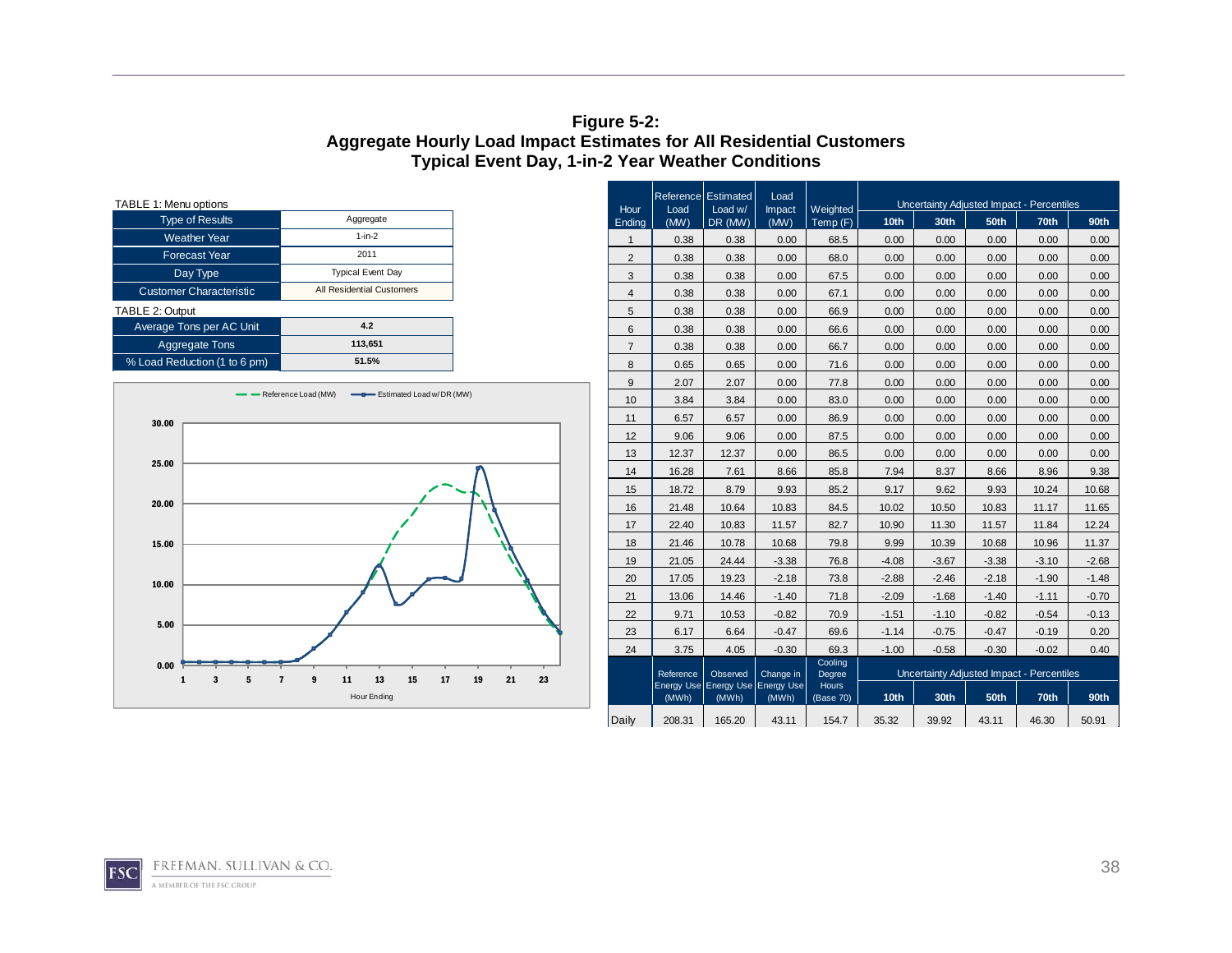#### **Figure 5-3: Hourly Load Impact Estimates for the Average Commercial Customer Typical Event Day, 1-in-2 Year Weather Conditions**

| TABLE 1: Menu options          |                          |
|--------------------------------|--------------------------|
| <b>Type of Results</b>         | Average AC Unit          |
| <b>Weather Year</b>            | $1-in-2$                 |
| <b>Forecast Year</b>           | 2011                     |
| Day Type                       | <b>Typical Event Day</b> |
| <b>Customer Characteristic</b> | All Commercial Customers |
| TABLE 2: Output                |                          |
| Average Tons per AC Unit       | 3.8                      |
| <b>Aggregate Tons</b>          | 54.778                   |
| % Load Reduction (1 to 6 pm)   | 20.8%                    |



|                                                          |                                                 |                   |                             |                            | Estimated                      | Load           |                      | Uncertainty Adjusted Impact - Percentiles |                  |                                           |         |         |  |
|----------------------------------------------------------|-------------------------------------------------|-------------------|-----------------------------|----------------------------|--------------------------------|----------------|----------------------|-------------------------------------------|------------------|-------------------------------------------|---------|---------|--|
| TABLE 1: Menu options<br><b>Type of Results</b>          | Average AC Unit                                 |                   | Hour<br>Load (kW)<br>Endina | Reference                  | Load w/<br>DR (kW)             | Impact<br>(KW) | Weighted<br>Temp (F) | 10 <sub>th</sub>                          | 30 <sub>th</sub> | 50 <sub>th</sub>                          | 70th    | 90th    |  |
| <b>Weather Year</b>                                      | $1-in-2$                                        |                   |                             | 0.09                       | 0.09                           | 0.00           | 69.0                 | 0.00                                      | 0.00             | 0.00                                      | 0.00    | 0.00    |  |
| <b>Forecast Year</b>                                     | 2011                                            |                   | $\overline{2}$              | 0.08                       | 0.08                           | 0.00           | 68.5                 | 0.00                                      | 0.00             | 0.00                                      | 0.00    | 0.00    |  |
| Day Type                                                 | <b>Typical Event Day</b>                        |                   | 3                           | 0.07                       | 0.07                           | 0.00           | 68.0                 | 0.00                                      | 0.00             | 0.00                                      | 0.00    | 0.00    |  |
| <b>Customer Characteristic</b>                           | All Commercial Customers                        |                   | $\overline{4}$              | 0.06                       | 0.06                           | 0.00           | 67.6                 | 0.00                                      | 0.00             | 0.00                                      | 0.00    | 0.00    |  |
| TABLE 2: Output                                          |                                                 |                   | 5                           | 0.07                       | 0.07                           | 0.00           | 67.5                 | 0.00                                      | 0.00             | 0.00                                      | 0.00    | 0.00    |  |
| Average Tons per AC Unit                                 | 3.8                                             |                   | 6                           | 0.10                       | 0.10                           | 0.00           | 67.2                 | 0.00                                      | 0.00             | 0.00                                      | 0.00    | 0.00    |  |
| <b>Aggregate Tons</b>                                    | 54,778                                          |                   | $\overline{7}$              | 0.16                       | 0.16                           | 0.00           | 67.4                 | 0.00                                      | 0.00             | 0.00                                      | 0.00    | 0.00    |  |
| % Load Reduction (1 to 6 pm)                             | 20.8%                                           |                   | 8                           | 0.26                       | 0.26                           | 0.00           | 71.1                 | 0.00                                      | 0.00             | 0.00                                      | 0.00    | 0.00    |  |
|                                                          |                                                 |                   | 9                           | 0.45                       | 0.45                           | 0.00           | 76.2                 | 0.00                                      | 0.00             | 0.00                                      | 0.00    | 0.00    |  |
|                                                          |                                                 |                   | 10                          | 0.72                       | 0.72                           | 0.00           | 80.7                 | 0.00                                      | 0.00             | 0.00                                      | 0.00    | 0.00    |  |
|                                                          | Reference Load (kW)<br>Estimated Load w/DR (kW) |                   | 11                          | 1.05                       | 1.05                           | 0.00           | 84.0                 | 0.00                                      | 0.00             | 0.00                                      | 0.00    | 0.00    |  |
|                                                          |                                                 |                   | 12                          | 1.37                       | 1.37                           | 0.00           | 84.3                 | 0.00                                      | 0.00             | 0.00                                      | 0.00    | 0.00    |  |
| 1.8                                                      |                                                 |                   | 13                          | 1.65                       | 1.65                           | 0.00           | 83.8                 | 0.00                                      | 0.00             | 0.00                                      | 0.00    | 0.00    |  |
| 1.6                                                      |                                                 |                   | 14                          | 1.66                       | 1.36                           | 0.30           | 83.2                 | $-0.35$                                   | $-0.32$          | $-0.30$                                   | $-0.28$ | $-0.26$ |  |
| 1.4                                                      |                                                 |                   | 15                          | 1.63                       | 1.31                           | 0.32           | 82.8                 | $-0.36$                                   | $-0.34$          | $-0.32$                                   | $-0.30$ | $-0.28$ |  |
|                                                          |                                                 |                   | 16                          | 1.58                       | 1.25                           | 0.33           | 82.3                 | $-0.37$                                   | $-0.34$          | $-0.33$                                   | $-0.31$ | $-0.29$ |  |
| 1.2                                                      |                                                 |                   | 17                          | 1.45                       | 1.12                           | 0.32           | 80.8                 | $-0.37$                                   | $-0.35$          | $-0.33$                                   | $-0.32$ | $-0.29$ |  |
| 1.0                                                      |                                                 |                   | 18                          | 1.22                       | 0.92                           | 0.30           | 78.3                 | $-0.34$                                   | $-0.31$          | $-0.30$                                   | $-0.28$ | $-0.26$ |  |
| 0.8                                                      |                                                 |                   | 19                          | 0.84                       | 0.96                           | $-0.12$        | 75.9                 | 0.08                                      | 0.11             | 0.12                                      | 0.14    | 0.16    |  |
|                                                          |                                                 |                   | 20                          | 0.64                       | 0.72                           | $-0.08$        | 73.4                 | 0.04                                      | 0.06             | 0.08                                      | 0.10    | 0.12    |  |
| 0.6                                                      |                                                 |                   | 21                          | 0.46                       | 0.52                           | $-0.06$        | 71.7                 | 0.01                                      | 0.04             | 0.05                                      | 0.07    | 0.09    |  |
| 0.4                                                      |                                                 |                   | 22                          | 0.34                       | 0.38                           | $-0.04$        | 71.0                 | 0.00                                      | 0.02             | 0.03                                      | 0.05    | 0.07    |  |
| 0.2                                                      |                                                 |                   | 23                          | 0.26                       | 0.28                           | $-0.03$        | 70.0                 | $-0.01$                                   | 0.01             | 0.03                                      | 0.04    | 0.06    |  |
|                                                          |                                                 |                   | 24                          | 0.22                       | 0.24                           | $-0.02$        | 69.5                 | $-0.02$                                   | 0.00             | 0.02                                      | 0.03    | 0.06    |  |
| 0.0<br>$\blacksquare$<br>$\mathbf{c}$<br>LO <sub>1</sub> | 15<br>$\boldsymbol{\mathfrak{a}}$<br>G)         | 23<br>5<br>ដ<br>H |                             | Reference                  | Observed                       | Change in      | Degree               | Cooling                                   |                  | Uncertainty Adjusted Impact - Percentiles |         |         |  |
|                                                          | Hour Ending                                     |                   |                             | <b>Energy Use</b><br>(kWh) | Energy Use Energy Use<br>(kWh) | (kWh)          | Hours<br>(Base 70)   | 10 <sub>th</sub>                          | 30th             | 50 <sub>th</sub>                          | 70th    | 90th    |  |
|                                                          |                                                 |                   | Daily                       | 16.42                      | 15.20                          | 1.22           | 129.6                | $-1.69$                                   | $-1.43$          | $-1.24$                                   | $-1.06$ | $-0.80$ |  |